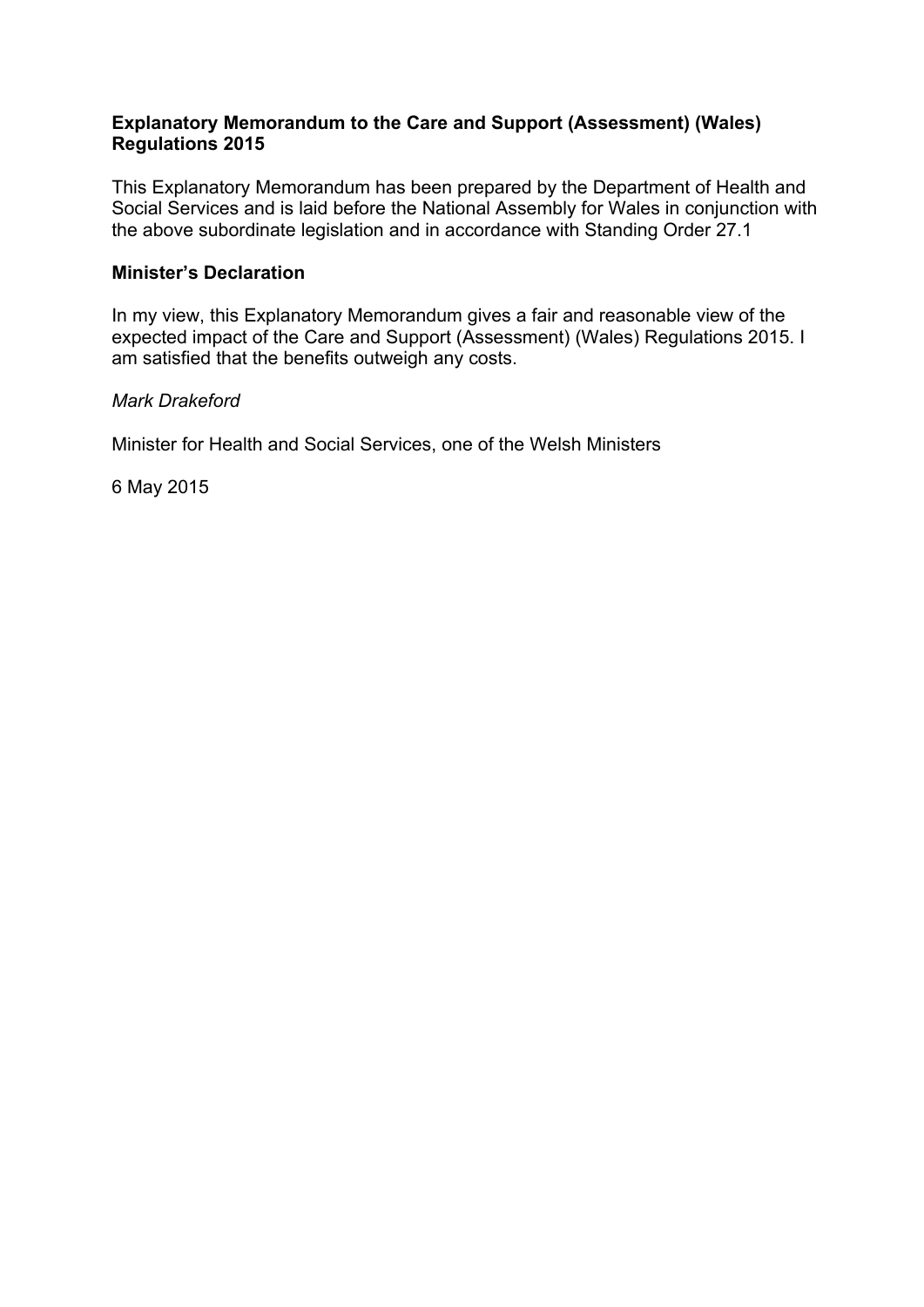#### **Part 1 – OVERVIEW**

#### **1. Description**

The Social Services and Well-being (Wales) Act 2014 (the Act) brings together local authorities' duties and functions in relation to improving the well-being of people who need care and support, and carers who need support. The Act provides the statutory framework to deliver the Welsh Government's commitment to integrate social services to support people of all ages, and support people as part of families and communities. Sections 19, 21 and 24 of the Act place a duty on local authorities to provide a single process of assessment that will apply to all individuals.

Sections 19, 21 and 24 of the Social Services and Well-being (Wales) Act 2014 impose duties on a local authority to assess an adult's needs for care and support, a child's needs for care and support and a carer's needs for support. The regulations make further provision about such assessments.

This Explanatory Memorandum should be read in conjunction with the Explanatory Memorandum to The Care and Support (Eligibility) (Wales) Regulations 2015.

#### **2. Matters of special interest to the Constitutional and Legislative Affairs Committee**

No specific matters identified.

#### **3. Legislative background**

The powers enabling these regulations to be made are contained in Sections 19, 21 and 24 of the Social Services and Well-being (Wales) Act 2014. The Act creates a right to an assessment for all people, where it appears to the local authority that the individual may have need for care and support, or support in the case of carers. The Act will simplify the assessment process so that it is appropriate to the needs of the individual and considers the person's circumstances.

This instrument is subject to the annulment procedure by the National Assembly for Wales (the negative procedure).

The Regulations will come into force in April 2016.

#### Current legislation

The current legislative framework is complex and the provision of social care is currently found within a broad array of Acts, which legislate separately for children and adults.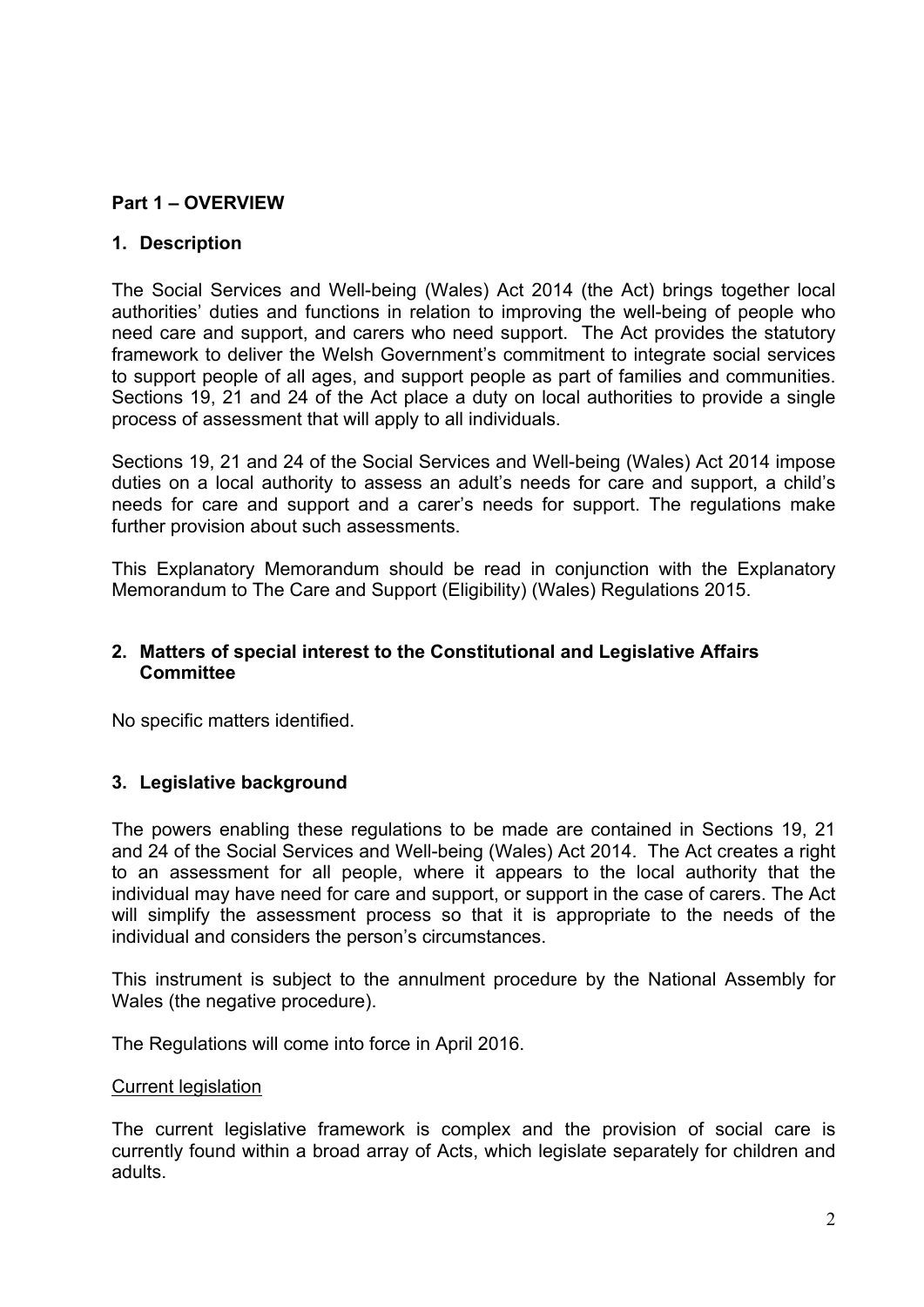Assessment for adults is covered by the NHS & Community Care Act 1990, Carers and Disabled Children Act 2000 and the Chronically Sick and Disabled Persons Act 1970.

For children Schedule 2 of the Children Act 1989 provides for assessment of children in need.

The principal tools / guidance to assist the assessment of children and adults under the respective pieces of legislation are:

- The Framework for the Assessment of Children in Need and their Families (2001)
- Creating a Unified and Fair System for Assessing and Managing Care (2002).
- The Integrated Assessment, Planning and Review Arrangements for Older People (2013)

Each of these was issued under section 7 of Local Authority Social Services Act 1970 (LASSA).

Section 47 (1) (b) of the NHS and Community Care Act 1990 places a duty on local authorities to decide whether, following assessment, an adult's needs require a service to be provided. Specifically, in Wales the statutory guidance: *'Creating a Unified and Fair System for Accessing and Managing Care'* (FACS) guidance<sup>1</sup> was implemented in 2002, which provides a standardised framework within which local authorities should decide local criteria about which needs should be met. In 2013, this guidance was superseded, for adults over the age of 65, by the 'Integrated Assessment, Planning and Review Arrangements for Older People' issued under section 7 of the Local Authority Social Services Act 1970.

For adults under 65 the FACS guidance requires the use of the Unified Assessment Process (UAP) to evaluate an individual's presented needs and circumstances and how they constrain or support their capacity to live a full and independent life.

Key sub-sets (specialist assessment) have been developed and work within the UAP for mental health and substance misuse domains. These are known as:

- Care and Treatment Planning under the Mental Health Measure (2010), which in June 2012 superseded the Care Programme Approach (CPA) in Wales (although the CPA continues to operate in England) *and*
- The Wales In-Depth Integrated Substance Misuse Assessment Toolkit (WIISMAT).

The Mental Health (Care Coordination and Care and Treatment Planning) (Wales) Regulations 2011 prescribe a care and treatment plan for people in receipt of secondary mental health services. Many of these people will have multiple needs and be eligible for an assessment for community care services. The UAP is the tool that practitioners continue to use as a multi-agency assessment for secondary mental health services and community care services.

<sup>1</sup> Creating a unified and fair system for assessing and managing Care (FACS), Welsh Government, 2002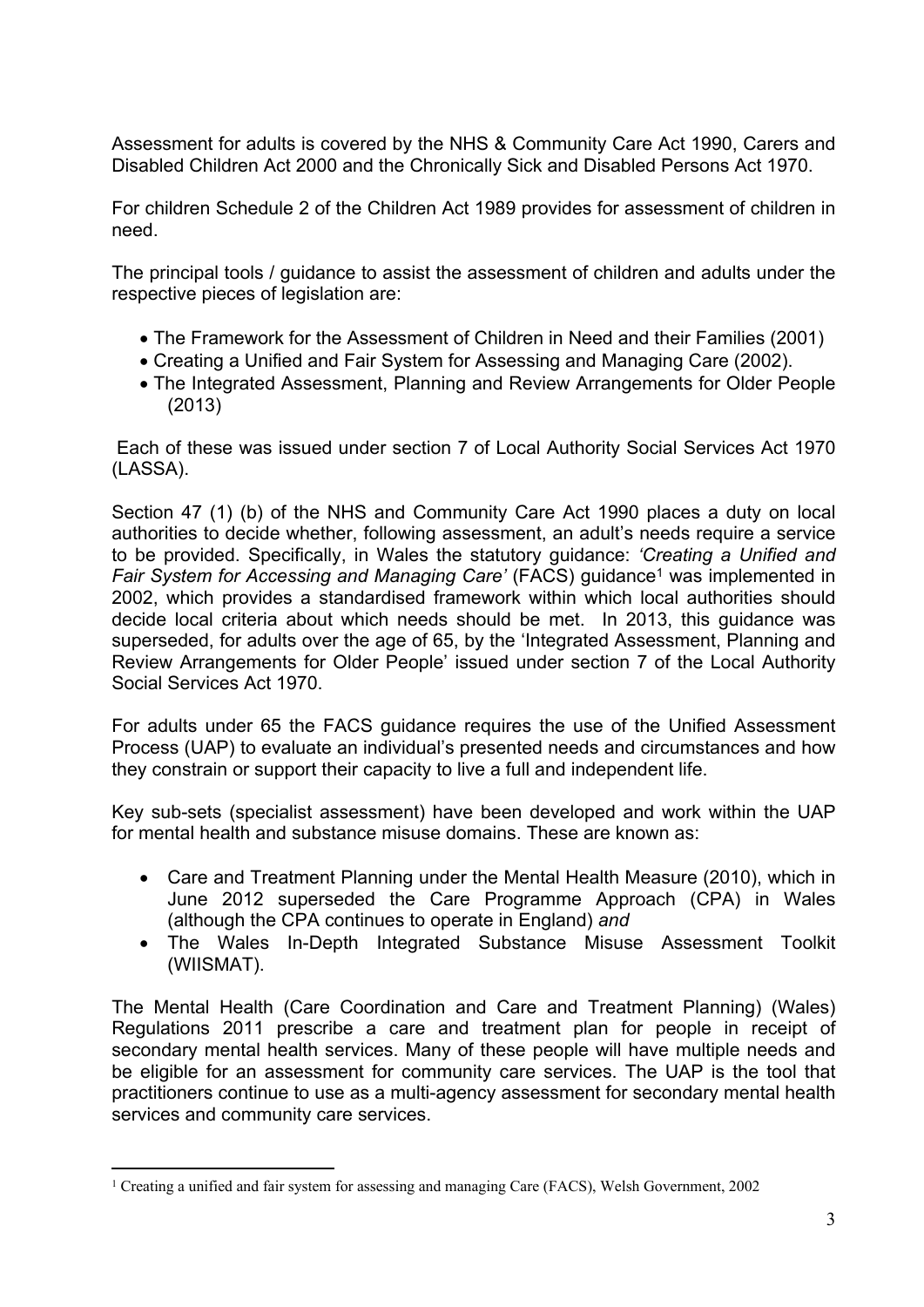Schedule 2 of the Children Act 1989 provides for assessment of children in need and the principal guidance to assist the assessment of children is the *Framework for Assessment for Children in Need and their Families<sup>2</sup>* issued under section 7 of the Local Authority Social Services Act 1970 (LASSA).

The *Framework for the Assessment of Children in Need and their Families* provides a systematic basis for collecting and analysing information to support professional judgements about how to help children and families in the best interests of the child. Practitioners use the framework to gain an understanding of a child's developmental needs; the capacity of parents or caregivers to respond appropriately to those needs, including their capacity to keep the child safe from harm; and the impact of wider family and environmental factors on the parents and child. There are three main aspects of the framework:

- the child's developmental needs;
- parenting capacity, and
- wider family and environmental factors.

The framework is used for the assessment of all children in need, including those where there are concerns that a child may be suffering significant harm.

There are three Acts of Parliament and a Welsh Measure under the National Assembly for Wales, which are directly concerned with the needs of carers. These are:

- Carers (Recognition and Services) Act 1995
- Carers and Disabled Children Act 2000
- Carers (Equal Opportunities) Act 2004
- Carers Strategies (Wales) Measure 2010

In addition, Disabled Persons (Services, Consultation and Representation) Act 1986 Section 8 requires that during an assessment of a disabled person the views of Carers who 'provide a substantial amount of care on a regular basis' should be taken into account. There is no definition of "substantial amount of care on a regular basis".

Under the Carers (Recognition and Services) Act 1995 individuals who provide or intend to provide regular and substantial care are entitled to request an assessment in their own right regarding their ability to provide care and sustain this caring role.

The Carers and Disabled Children Act 2000 gave carers the right to an assessment independent of the community care assessment for the cared-for person.

The Carers (Equal Opportunities) Act 2004 gave local authorities the duty to inform carers of their right to an assessment which should now also consider the carer's wishes in relation to leisure, education, training and work activities.

Children (anyone under the aged of 18 years) who are carers should be routinely assessed under the Children Act 1989. As a matter of law, they could be assessed

<sup>2</sup> Framework for the Assessment of Children in Need and their Families, The Stationary Office, London, 2001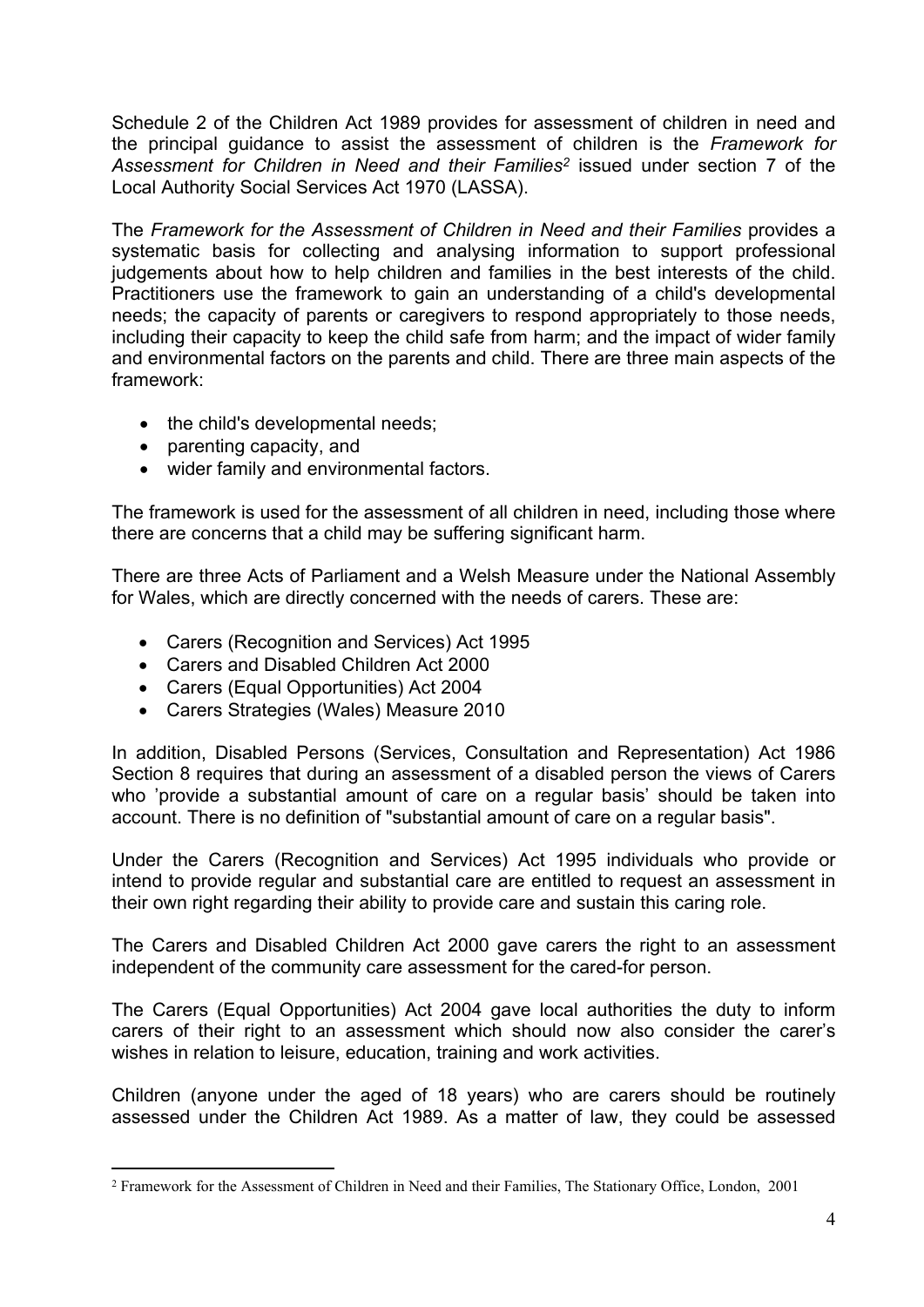under the 1995 Act but in practice it is more common for young carers assessments to be carried out in line with the Children Act 1989 guidance.

#### Proposed Legislation

The statutory framework will consist of three main elements, the Act itself, regulations made under the Act, and codes of practice/statutory guidance. These three elements work together to form the framework within which social services will operate from April 2016.

The Social Services and Well-being (Wales) Act 2014 will change the way that all individuals and families, including carers, are assessed.

 Section 19 places a duty on local authorities to assess the needs of an adult for care and support where it appears that an adult may have needs for care and support.

This is a wider duty on local authorities than is set out in section 47 of the NHS and Community Care Act which requires that where it appears to a local authority that any person for whom they may provide or arrange for the provision of community care services may be in need of any such services, the authority shall carry out an assessment of his needs for those services; and shall then decide whether those needs call for the provision by them of any such services.

The difference is that whereas the NHS and Community Care Act 1990 requires local authorities to assess whether someone is in need of local authority services the Social Services and Well-being (Wales) Act 2014 requires local authorities both to identify whether someone has needs for care and support (and what those needs are), and also to seek to identify to what extent the provision of care and support, preventative services, Information Advice and Assistance, or other matters could contribute to the outcomes the adult wishes to achieve in day to day life or otherwise meet those needs.

• Section 21 places a duty on local authorities to assess the needs of a child for care and support where it appears that a child may need care and support in addition to, or instead of, the care and support provided by the child's family;

The Act refers to a child in need of care and support whereas Section 17 of the Children Act 1989 defines a child as being in need in law if:

- He or she is unlikely to achieve or maintain or to have the opportunity to achieve or maintain a reasonable standard of health or development without provision of services from the LA;
- His or her health or development is likely to be significantly impaired, or further impaired, without the provision of services from the LA;
- He or she has a disability.

In practice there is little difference here and the distinction is in terminology. The Act creates a broader duty to establish whether a child is in need of care and support and that understanding is refined in the regulations made under the Act.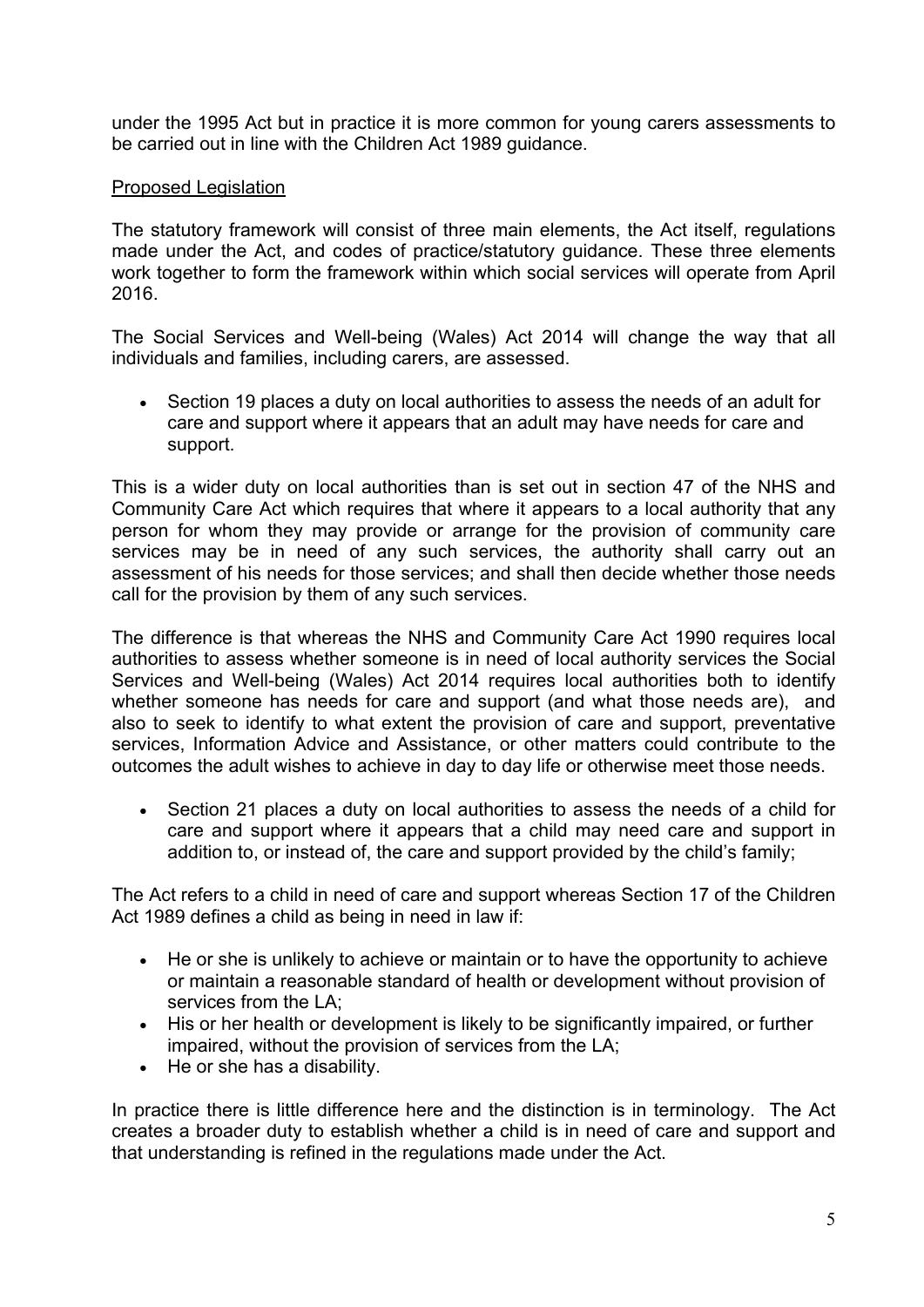Section 24 places a duty on local authorities to assess the needs of a carer for support where it appears to a local authority that a carer may have needs for support;

For the first time carers will have the same rights to assessments and support to meet their needs, as do adults and children in need of care and support.

The Act removes from legislation the requirement that only carers providing a 'substantial amount of care on a regular basis' are entitled to a carer's assessment and defines a carer as someone who provides or intends to provide care to an adult or disabled child.

#### **Purpose and intended effect of the legislation**

There have been two valuable reports which have informed the development of the regulations. Primarily the 2011 report "*Better Support at Lower Cost"* commissioned by the Social Services Improvement Agency for Wales (SSIA)<sup>3</sup>, reviewed the current practice on the approaches used by local authorities in delivering efficient care and support services for older people. This report was used to inform the first stages of the legislation reform.

An Assessment and Care Planning Technical Group was established by the former Deputy Minister for Social Services to advise the Welsh Government on producing a suite of regulations and code of practice on the determination of assessment, care planning and review under the Act. The report of that group was also informed by a 2013 SSIA report on "Access to Care and Well-being in Wales"<sup>4</sup> , commissioned by the Welsh Government and co-produced with the Institute of Public Care at Oxford Brookes University. The 2013 report was accepted by the then Deputy Minister and published for comment; and subsequently informed the work of the Eligibility Technical Group<sup>5</sup> which preceded, and made recommendations to, the Assessment and Care Planning Technical Group.

In relation to assessment, the final report from the Assessment and Planning Technical Group<sup>6</sup> recommended that there should be a duty on local authorities, with the help of local health boards where required, to offer a proportionate assessment to anyone seeking help to meet their personal well-being outcomes.

The case for change is set out in the "Better Support at Lower Cost" report where it is identified that the single biggest challenge which many Welsh local authorities are facing is how to change the prevailing culture within adult social care. The report recognises that there needs to be a further culture shift towards a service which offers real opportunity to help people become more independent; both in the way they live their lives and how flexibly they can use services. The report, however, notes that there are examples where local authorities have already started to reshape their services for older people, with much evidence of a shift towards a re-ablement approach to care.

<sup>3</sup> Better Support at Lower Cost - Improving efficiency and effectiveness in services for older people in Wales – SSIA – April 2011

<sup>4</sup> Access to Care and Well-being in Wales – SSIA – March 2013

 $5$  Report of the Eligibility Technical Group – Welsh Government - June 2014 <sup>6</sup>Assessment and Planning Technical Group – Final Report – Welsh Government – September 2014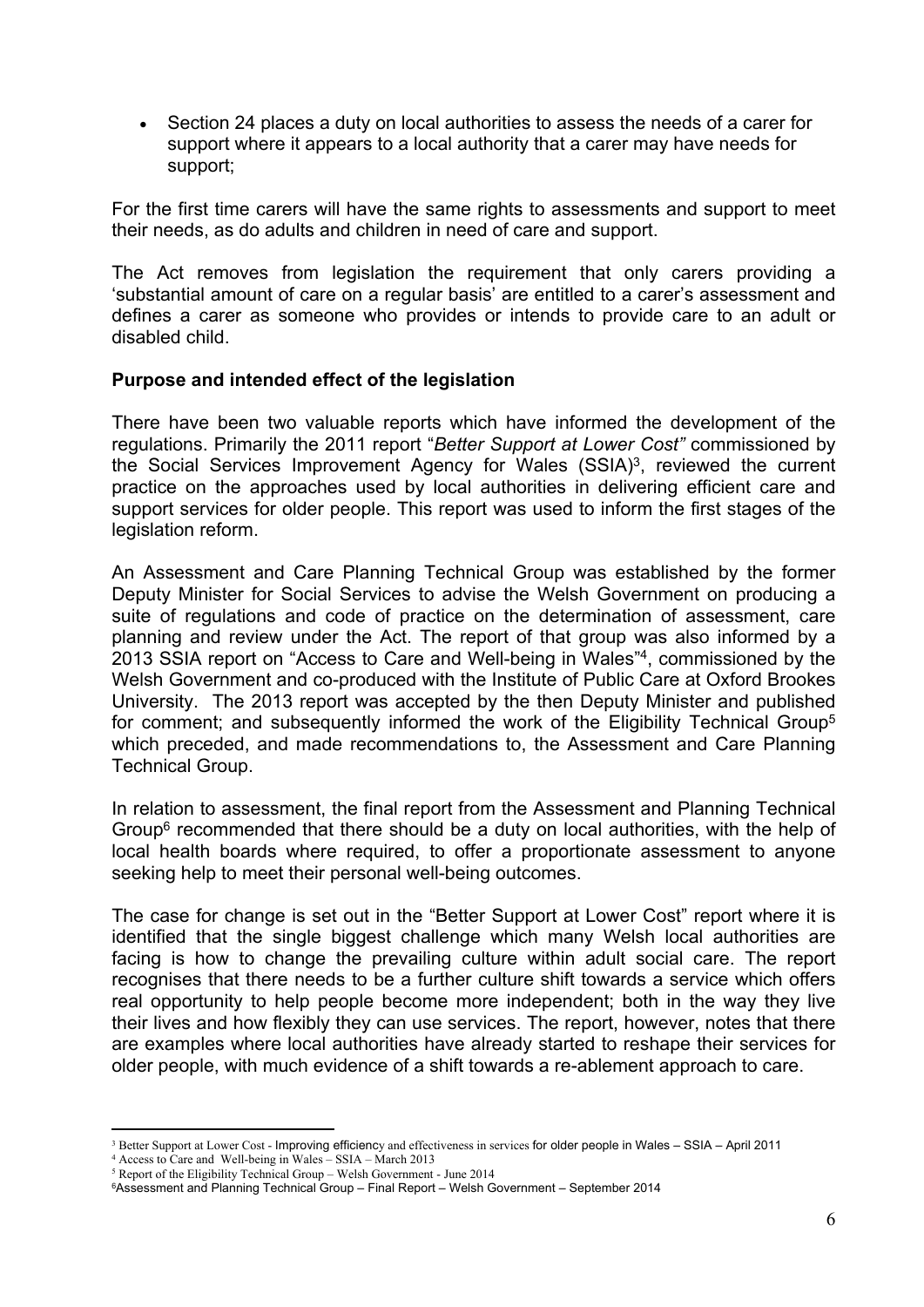The current system can be unclear and confusing, with the focus being placed on the process of the assessment instead of the outcome. Intervention is often triggered at the point of crisis, rather than intervening early through preventative measures. The Act will encourage a renewed focus on prevention and early intervention. The 2011 SSIA report echoes the support for early intervention and prevention, and states that such services will help local authorities to meet their savings targets whilst improving outcomes for individuals.

The report of the Commission on Public Service Governance and Delivery<sup>7</sup> observed:

"We are very clear that public services in Wales face severe and prolonged challenges. The effects of recession and austerity on public-sector budgets will continue to be felt for many years. At the same time, our population is growing, becoming older, and public expectations on the providers of public services are higher than ever before. This creates severe pressures – demand for public services is growing while resources to provide them are falling".

The pressures on local authority social services departments relate to many factors including, but not limited to:

- People are living longer. Projections show that by 2030 there will be twice the number of people aged over 85 there are currently. The associated costs to social care are explored further in the attached Regulatory Impact Assessment;
- Changing behaviours and expectations; and
- An increase in people with long standing and complex disabilities.

Although demands on social services are increasing, there is no commensurate increase in routine funding to support service delivery. The current financial settlement for 2015/16 has been decreased by 3.4% compared to 2014/15, as a consequence of the large scale budget reductions by the UK Government.

Due to this increase in demand it is essential that the future delivery of social care is transformed. The current system is unsustainable. Specifically there is a need to simplify and improve service efficiency and effectiveness of the system. The system must be improved to deliver better integration, improved collaboration, a stronger workforce, and to provide people with a greater voice and control over their services and well-being.

#### Intended effect of the Regulations

The primary objective of the policy is to promote an individual's independence and ensure they have a stronger voice and control over their care and support. The changes are crucial to enable current and future generations to live their lives independently, providing the correct level of support to maintain their well-being.

The overall effect of the regulations is to provide greater clarity, consistency and quality of care and support for individuals and carers. The aim is that the assessment process

<sup>7</sup> Report of the Commission on Public Service and Delivery – January 2014 [http://gov.wales/topics/improvingservices/public](http://gov.wales/topics/improvingservices/public-service-governance-and-delivery/report/?lang=en)[service-governance-and-delivery/report/?lang=en](http://gov.wales/topics/improvingservices/public-service-governance-and-delivery/report/?lang=en)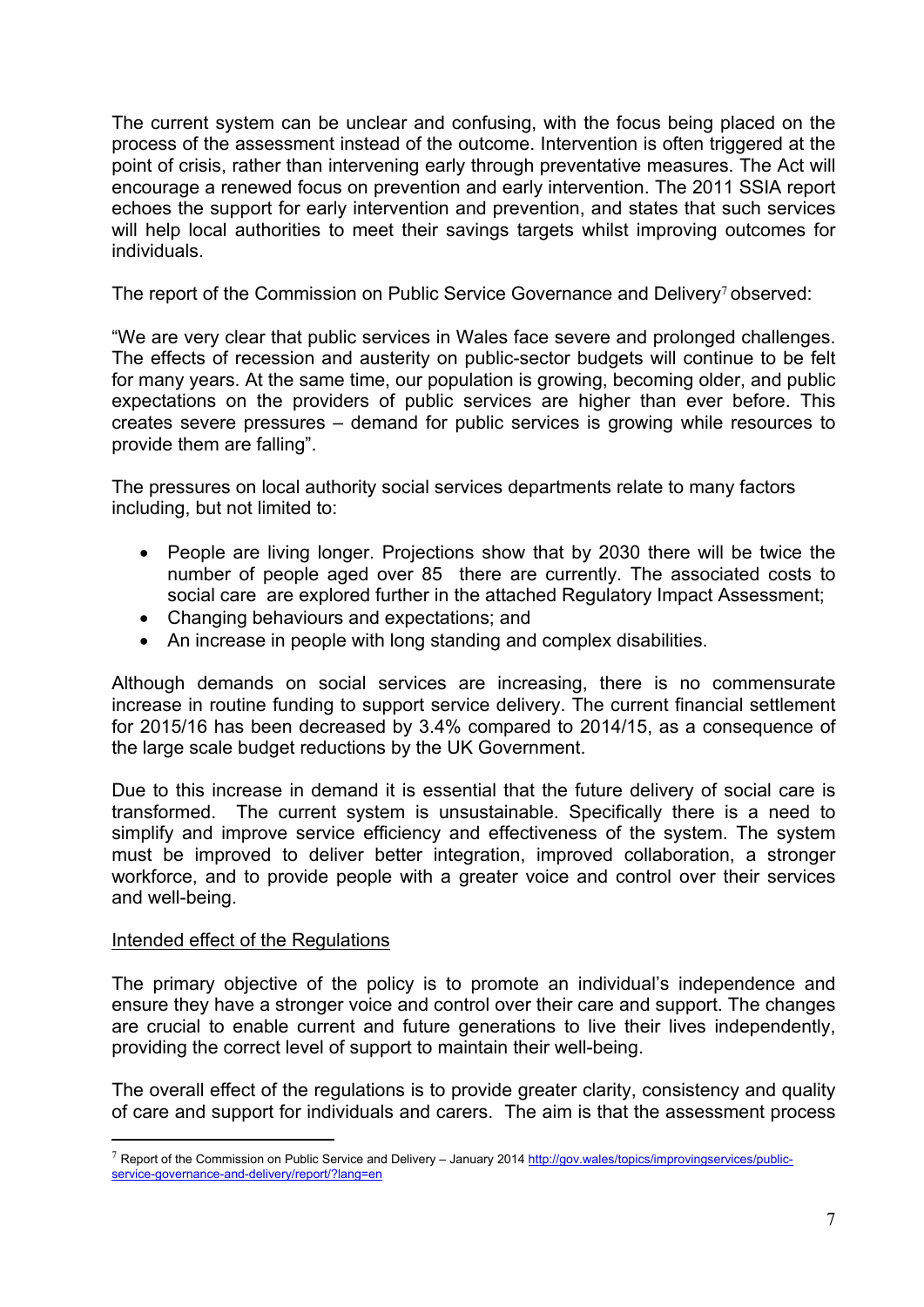will be more proportionately applied so that it is appropriate to the needs of the individual and considers the person's circumstances. The process will be simplified by introducing a uniform approach to assessment for all people and by simplifying the process itself.

The proposed approach to assessment is consistent with the mental health model in that it is about enabling each individual to achieve their outcomes, as well as with the social model of disability, in that it is about removing the barriers that prevent people achieving those outcomes.

The approach to assessment is also informed by the report of the Independent Commission on Social Services in Wales8 which observed that "Negative media coverage of social work has, however, promoted a risk averse culture and an over reliance on process. The need is to rebalance towards professional judgment and reflective practice, to assist, safe confident, evidence based-practice".

The proposed approach to assessment in the regulations, sets out that the assessment must be appropriate to the needs of the individual and consider the person's circumstances in the round. The approach supports a move away from the deficit model of care to an emphasis on strengths, capacity and personal resources and focusses on enabling services. The Act and its associated regulations introduce an assessment and eligibility test based on a comprehensive analysis of 5 inter-related elements to ensure that local authorities consider the person's circumstances in the round. These five interrelated elements are set out in the regulations by requiring that in carrying out an assessment, a local authority must:

- assess and have regard to the person's circumstances,
- have regard to their personal outcomes,
- assess and have regard to any barriers to achieving those outcomes,
- assess and have regard to any risks to the person or to other persons if those outcomes are not achieved, and
- assess and have regard to the person's strengths and capabilities.

The assessment process will be proportionate and responsive to people's needs, and will support practitioners to exercise their professional judgement working in partnership with people to agree solutions that are in the best interests of the individual and their families.

The regulations set out the assessment process for individuals as follows:

#### Section 19 – assessing the needs of an adult for care and support The duty is triggered where it appears to a local authority that an adult may have needs

for care and support.

#### Section 21 – assessing the needs of a child for care and support

<sup>8</sup> From Vision to Action: The Report of the Independent Commission on Social Services in Wales – November 201 http://www.icssw.org/vision/?lang=en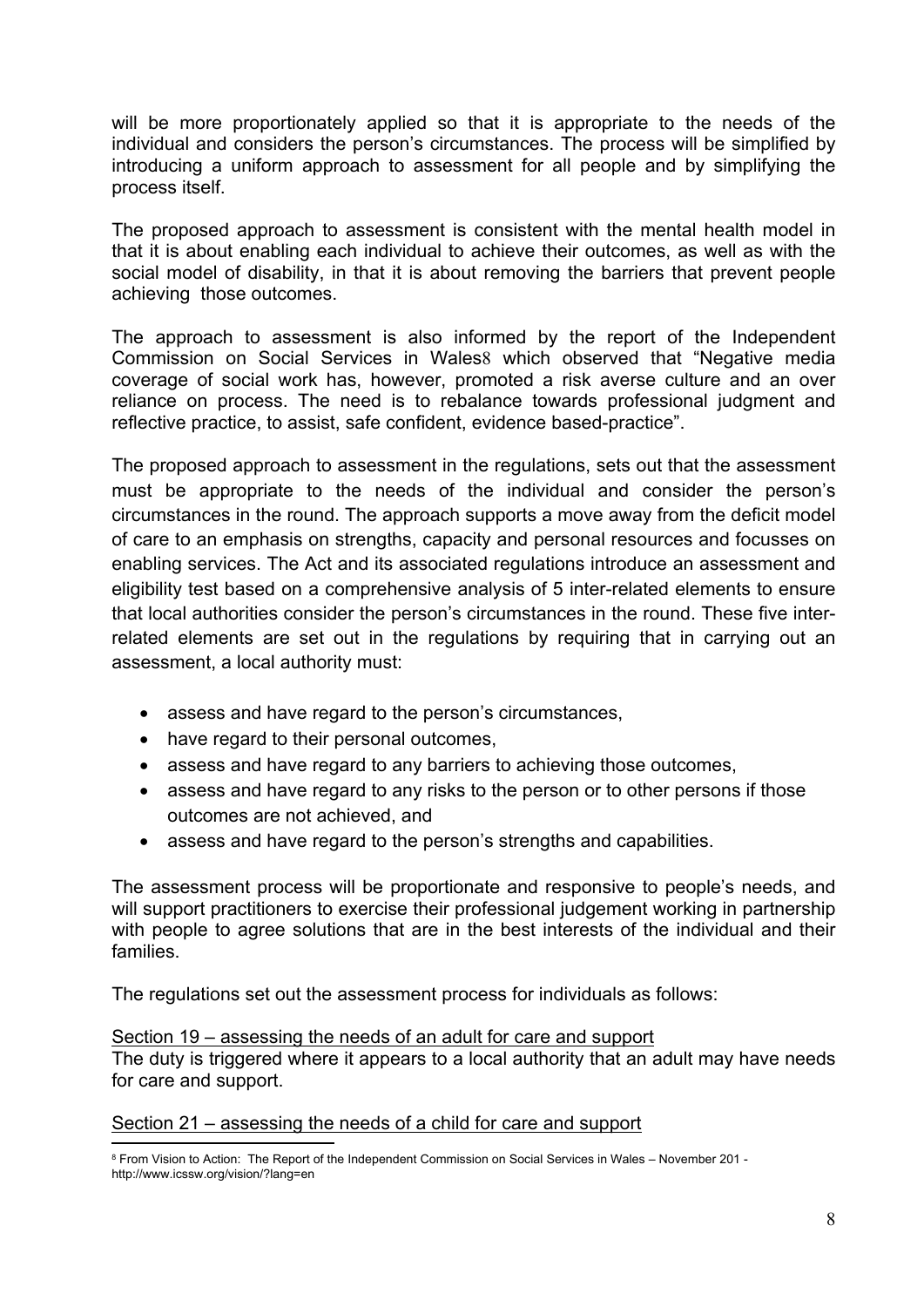The duty is triggered where it appears to a local authority that a child may need care and support in addition to, or instead of, the care and support provided by the child's family.

Section 24 – assessing the needs of a carer for support

The duty is triggered where it appears to the local authority that the carer may have needs for support.

Section 24 replaces the existing law, and removes the requirement that the carer must be providing "a substantial amount of care on a regular basis". This will mean more carers are able to access an assessment, and that the duty is comparable to that for the people they support. This will also replace the existing law which applies to young carers, and a carer of a disabled child.

Additionally, the Act provides for refusal of assessment, but equally prescribes the circumstances in which a refusal is to be disregarded. The local authority's duty would not be discharged, for example, where there is a risk of abuse or neglect. It also provides for the combining of different assessments (to better support the integration of assessments required under other statutes / programmes e.g. mental health, special education needs); and creates regulation-making powers for the Welsh Ministers to provide greater detail in relation to assessments. The local authorities' duties with respect to these aspects of the assessment of need are detailed in the Code of Practice for Part 3 of the Act: Assessing the Needs of Individuals.

To support local government and its partners in making the transition to the new arrangements of the Act, a Delivering Transformation Grant was made available to the six regional partnerships and selected national partners to enable local government and its partners to put in place the requirements of the new Act in 2013/14 and 2014/15. Welsh Government has doubled the funding available through this grant to £3m in 2015/16.

#### **4. Consultation**

A 12 week consultation on the regulations ran between 6 November 2014 and 2 February 2015. Further details on the consultation are set out in the Regulatory Impact Assessment attached at Part 2.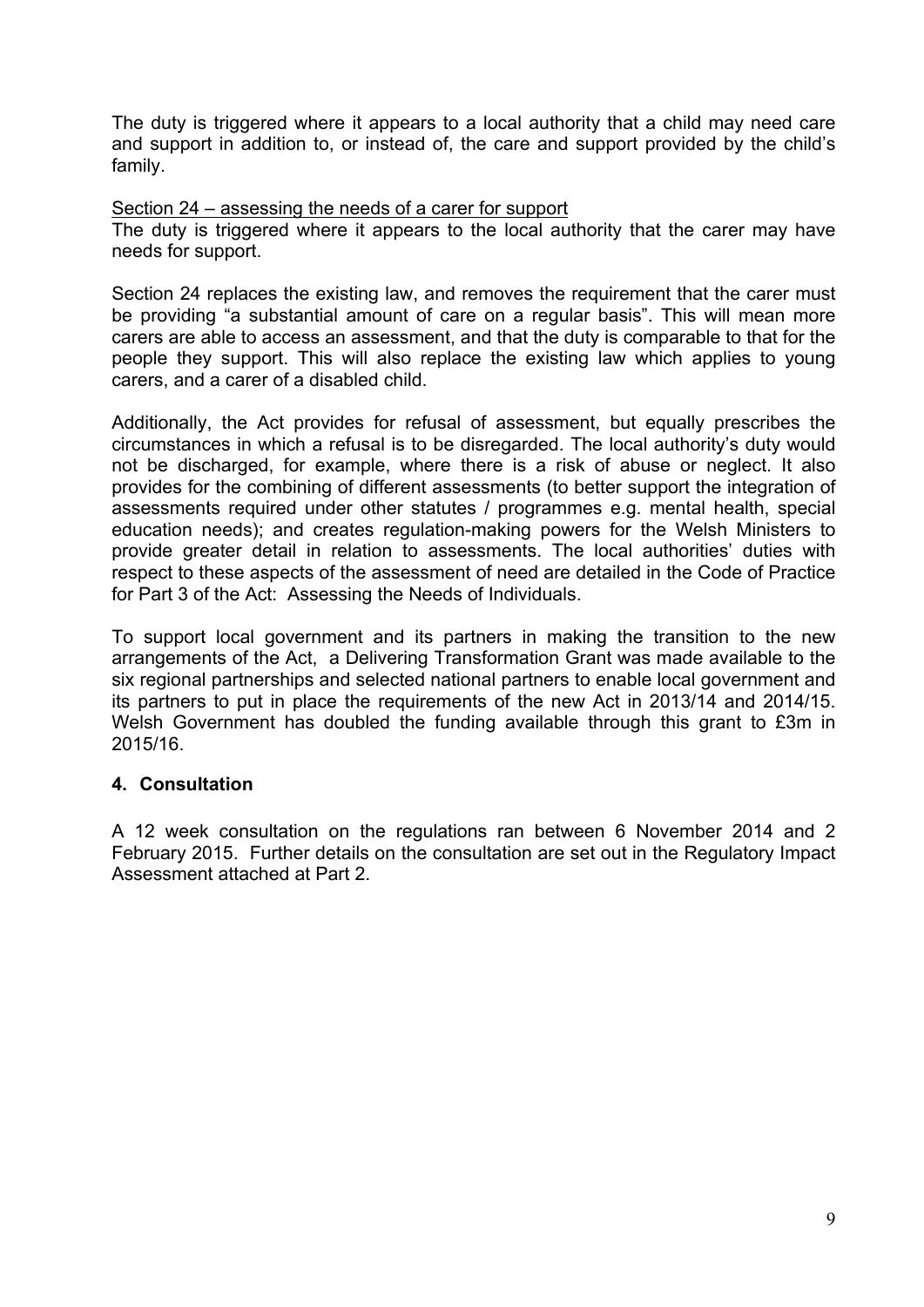## **PART 2 – REGULATORY IMPACT ASSESSMENT**

This Regulatory Impact Assessment should be read in conjunction with the Regulatory Impact Assessment for the Care and Support (Eligibility) (Wales) Regulations 2015.

The current assessment process is unwieldy and time consuming for both individuals and practitioners to complete. It is not a sufficiently person centred process and does not adequately support people to remain in control of decisions about how their needs are met. With the projected rise in population of those receiving social care in Wales likely to be around 43,000 people by 2030, compared to figures for 2015 the current assessment process is unsustainable.

From an existing 650 fields to be completed during an assessment under the Unified Assessment Process (UAP), the new national assessment and eligibility tool has been redesigned to contain less than 30 fields for completion, seeing a 95% reduction.

The proposed 'National Assessment and Eligibility Tool' contains three sections: The national minimum core data set; five elements to achieve well-being; and action / outcome statements.

Research shows that social workers currently spend more time on administrative work and less time on face to face contact with service users. A UNISON survey indicated that 96% of practitioners felt that too much of their time was spent with paper work. Of those surveyed, 73% felt the time they had available to spend with service users was "insufficient" or "very insufficient".<sup>9</sup>

Similarly, research from 2003 found that three of the activities most frequently reported by social workers were office-based paperwork relating to caseload, negotiating and arranging social services for users, and completing assessment documentation in the office.<sup>10</sup>

The new process will enable resources currently focussed on process and paperwork to be re-invested in supporting people to meet their identified personal well-being outcomes.

This section of the Regulatory Impact Assessment presents two different options in relation to the policy objectives of the proposed regulations. Both of the options are analysed in terms of how far they would achieve the Welsh Government's objectives, along with the risks associated with each. Both options have been explored to identify the costs and benefits. However, it is recognised that there are limitations and challenges with projecting future demand for social care in Wales.

Option 1: Do the minimum and retain the current approach to assessment.

<sup>9</sup> UNISON, *Not Waving But Drowning: Paperwork and Pressures in Adult Social Work Services* (2009),

http://www.unison.org.uk/acrobat/B4710a.pdf (last visited 4 April 2011). These figures relate to all social work, not just adult social care. We see no reason to suppose there is a significant difference between child work and adult work.

<sup>10</sup> A Weinberg and others, "What Do Care Managers Do? A Study of Working Practice in Older Peoples' Services" (2003) 33 *British Journal of Social Work* 901, 914.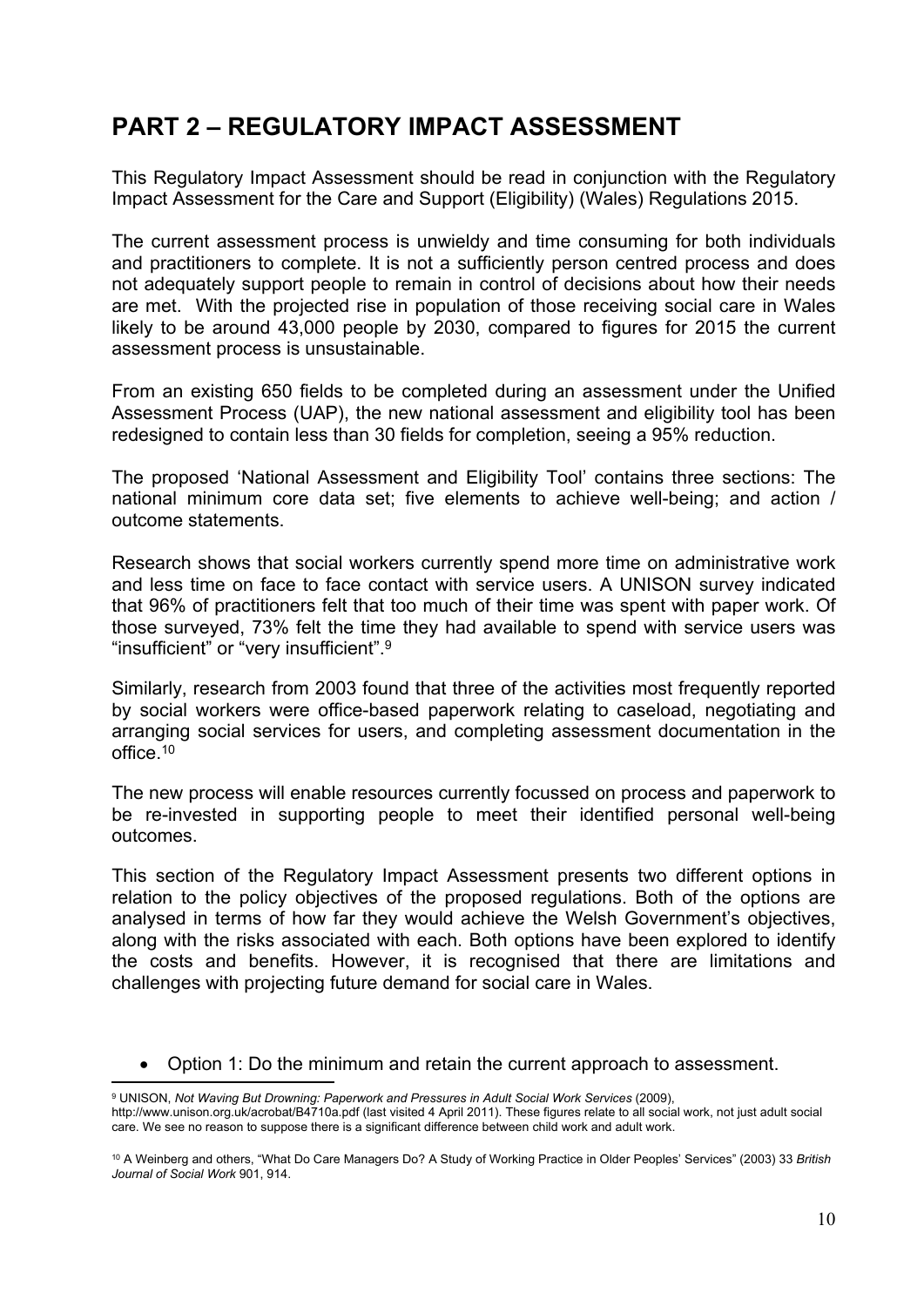• Option 2: Create a national system for assessments.

As a basis for making projections about the future expenditure on social care under each option the actual expenditure for 2010/11 (as reported on in the Community Care Statistics report<sup>11</sup>) and 2013/14 (most recent data collection) has been used to make estimates on the predicted expenditure for 2030. These projections correspond with baseline projections by House of Lords Committee on Public Service and Demographic Change<sup>12</sup>. The data contained in the Regulatory Impact Assessment is used for illustrative purposes and offers indicative costings and scenarios, rather than an accurate statement of fact.

This Regulatory Impact Assessment has explored the options and costings. Further details and the analysis of these options are contained in the evidence paper at annex 1.

#### **Option 1: Do the minimum and retain the current approach to assessment**

Under this option the current approach to assessment will remain, with the exception of the assessment process for carers. Primary legislation, contained in Section 24 of the Act, sets out the additional duties for assessing the support needs of a carer. On the whole, if the current approach is retained, the assessment process will remain complex and costly without assisting individuals to address their concerns or achieve their desired outcomes, enabling people to maintain their independence or supporting families to remain together.

#### **Costs**

As noted in annex 1, the continuing cost of providing social care for adults in Wales is considered high, particularly in relation to those aged over 85 years and expected to receive local authority social care services in 2030<sup>13</sup>. The projections currently estimate that the number of those aged 85 years and over and in need of social care will increase by 45% between 2013 - 2030. As shown in annex 1 the estimated total cost of assessments for all adults is likely to increase by £19.5m between 2013 and 2030. This is the difference between expenditure in 2013 and 2030, as shown in table 7.

The attached evidence paper (annex 1) shows that within Option 1, 11.1% of gross expenditure on adult social services will be spent on assessment and care management. However, given the projected increase in the older population it is likely that more funding will be required to provide social care in Wales in the coming years. In the absence of any available supporting data, if the projected population levels are realised, and no additional interventions are applied, it is expected that local authorities will need to spend more of their social services budget to cover the required assessment and care management costs, and accordingly the assessment costs. This

<sup>11</sup> Community Care Statistics, Social Care Activity, England, 2013/14 - http://www.hscic.gov.uk/catalogue/PUB14397

<sup>12</sup> Report: Ready for ageing? | Committee on Public Service and Demographic Change | House of Lords - 2012/13

<sup>&</sup>lt;sub>13</sub> Lord Filkin, Chair of the Lords Committee on Public Service and Demographic Change.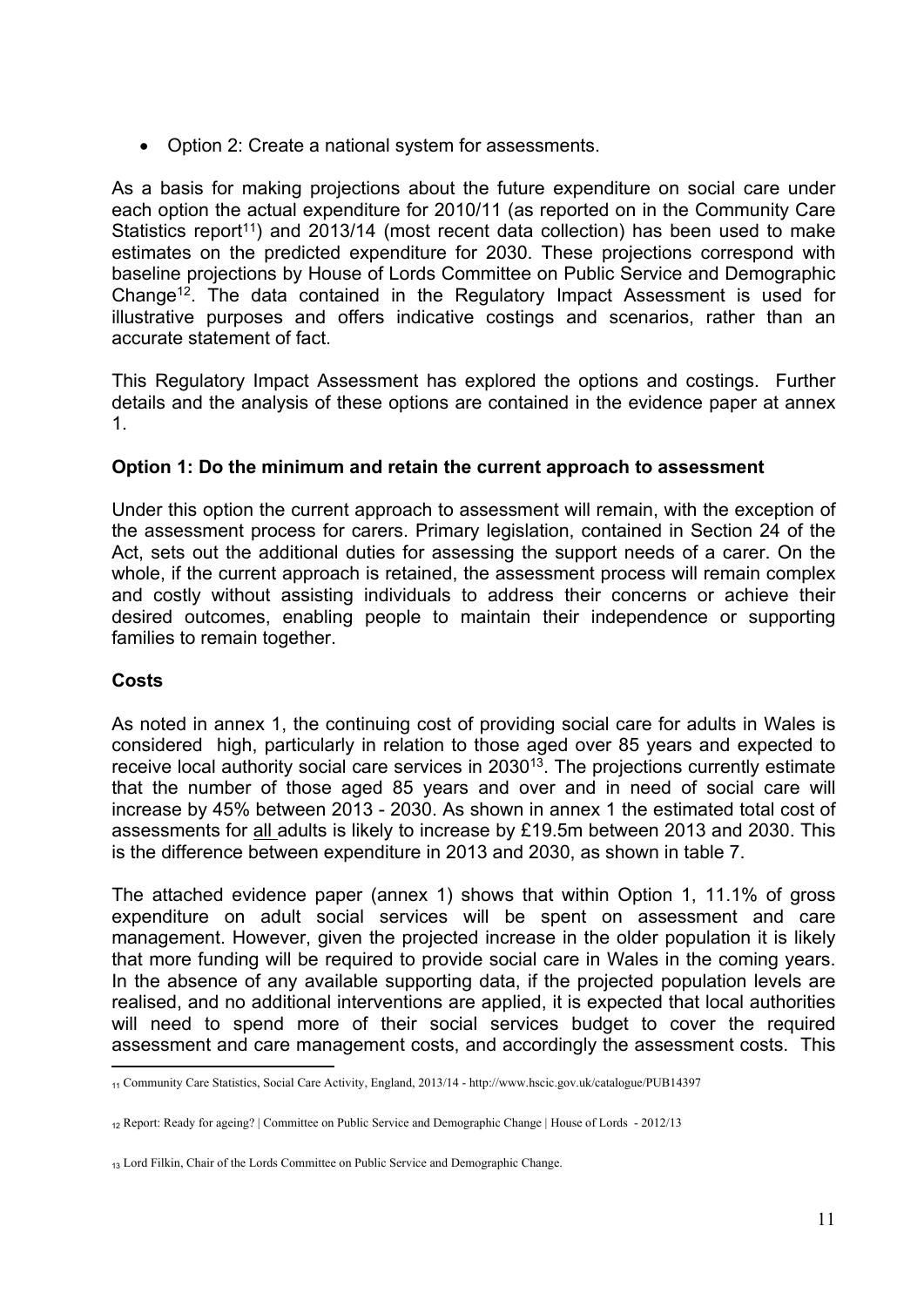means that expenditure on assessment and care management could likely rise above the current 11.1% of gross expenditure.

Based on evidence from the Audit Commission report 2012<sup>14</sup> *'Spending on Assessment and Care Management in English local authorities', spending* on assessment and care management varied between 8% and 17%. Using these figures the evidence paper shows what the additional costs would mean for local authorities in Wales if they had to cover an increase from the 11.1% estimate of their current operating level, to the highest level identified by the Audit Commission i.e. 17% of their gross expenditure. Local authorities in Wales would have to find an additional £82m (based on 2013/14 figures).

The Local Government Association estimated that there would be a spending gap in the budget for adult social care in England of 29% by 2019/20<sup>15</sup>. Using the same assumptions, and applying this figure of 29% to Wales's budgets, this would represent an additional shortfall of £44m that local authorities would need to find.

Annex 1 identified that some 35% of adult assessments did not result in a service being provided. Under Option 1 these assessments would still need to be conducted and are likely to cost £23m in total, across all local authorities in Wales, in 2030.

Applying the adult costs to children's assessments would mean that by 2030 the costs of assessments for children would exceed £12 million – increasing at a rate of over £100,000 per year.

Whilst there is no evidence on which to base a solid projection of what will happen with carers and their assessments, past experience suggests that a spike in activity may be seen when the new Act comes into force but that this is likely to settle down over time.

#### **Benefits**

If the system remains the same local authorities will not need to change any of their processes and procedures nor require any further training of staff of those already working in the social care system. No further benefits have been identified under this option

#### **Risks**

The Report of the Independent Commission on Social Services in Wales<sup>16</sup>: "From Vision to Action" observed that " Helping to make service users co-producers in their own solutions wherever possible is also much more likely to help people to retain or regain whatever degree of independence is achievable rather than allow them to slip into avoidable dependency. Avoidable dependency is a poor outcome for individuals as

<sup>&</sup>lt;sup>14</sup> Reducing the cost of assessment and reviews - Audit commission – August 2012 - [http://www.audit](http://www.audit-commission.gov.uk/2012/08/reducing-the-cost-of-assessments-and-reviews/)[commission.gov.uk/2012/08/reducing-the-cost-of-assessments-and-reviews/](http://www.audit-commission.gov.uk/2012/08/reducing-the-cost-of-assessments-and-reviews/) 15 Adult social care funding: 2014 state of the nation report – Local Government Association - October 2014 -

http://www.local.gov.uk/publications/-/journal\_content/56/10180/6659174/PUBLICATION

<sup>&</sup>lt;sup>16</sup> "From Vision to Action": The Report of the of the Independent Commission on Social Services in Wales – November 2010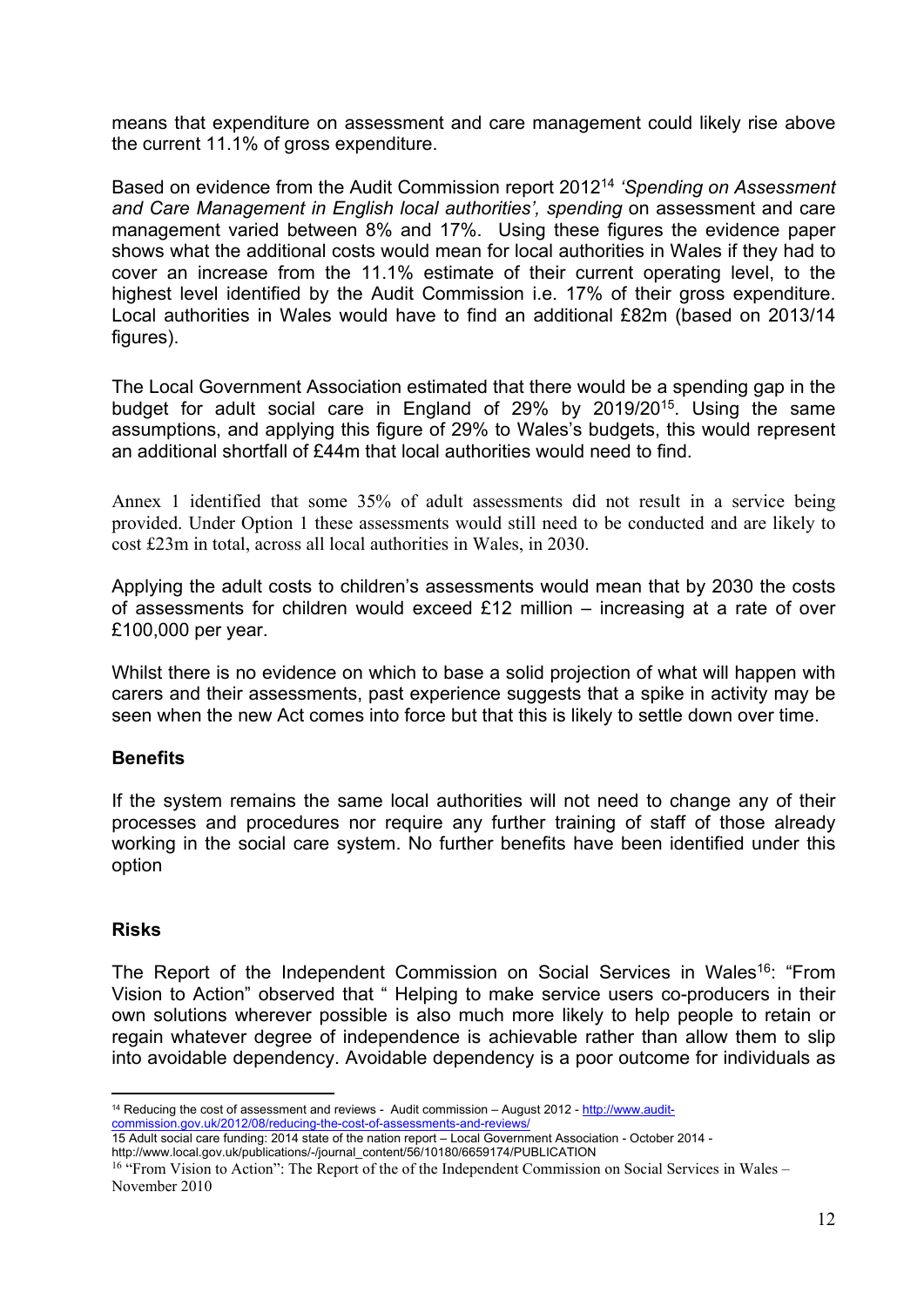well as a continuing drain on resources.

Without a more nationally consistent model that is less complex and process based the current weaknesses within the system are likely to become more evident as more people are anticipated to be receiving social care services in the future. This in turn may lead to resources becoming more limited and may lead to more care and support needs being judged as ineligible as local authorities attempt to manage their limited resources. The Care and Social Services Inspectorate Wales (CSSIW) has already reported this trend in their publication *National Review of Access and Eligibility Criteria in Adult Social Care, Sept 2010<sup>17</sup>* where it was reported that the current system is a potential barrier to individuals receiving services and screening individuals out of eligibility.

Retaining the existing system may create further unnecessary burdens on local authorities and impede individuals in accessing support services.

The Independent Commission on Social Services in Wales<sup>18</sup> commented that "Proper assessment and proper records are important but it is about finding the right balance in professionals' workloads, particularly at a time of rising demand and shrinking resources. In our view there are important opportunities for streamlining the processes." and recommended that the Welsh Government should "review assessment systems for both adults and children as a significant contribution to improved efficiency and the better use of professional time and skills".

If the system is not changed, in light of the evidence for the need for change, there is a risk of reputational damage for the Welsh Government.

The current model cannot deliver the Welsh Government's commitments to equality of provision set out in the Sustainable Social Services (SSS) framework. The current system provides different systems for children, adult and carers and does not provide an integrated service for all people, which is a requirement of the Sustainable Social Services framework.

Ultimately, the current system is unlikely to cope with an increased number of people needing care and support, and the pressure on the system, in future years, will result in system failure and people failing to achieve their outcomes.

<sup>&</sup>lt;sup>17</sup> National Review of Access and Eligibility Criteria in Ault Social Care, Care and Social Services Inspectorate Wales, September 2010

<sup>&</sup>lt;sup>18</sup> From Vision to Action: The Report of the Independent Commission on Social Servies in Wales, November 2010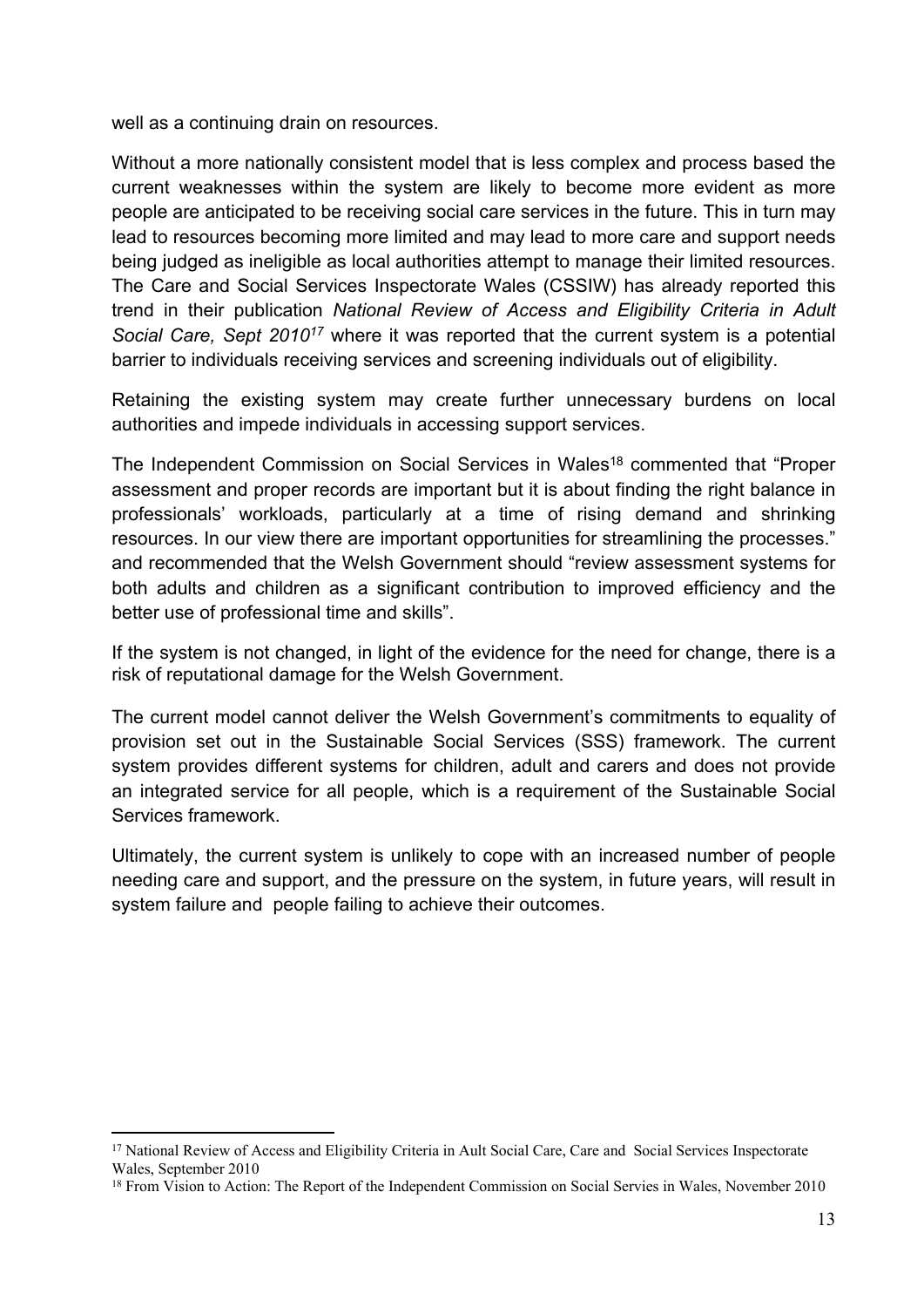#### **Option 2: Create a national system for assessments.**

Under this option a single process of assessment will apply, through the regulations, to all individuals, whilst introducing distinct considerations for adults, children, and carers as set out in the Code of Practice. The proposed option will introduce changes to local authorities' core processes and ensure that assessments are based on a holistic understanding of each individual. The assessment will be based on identifying and understanding:

- a person's well-being outcomes,
- the resources available to the person,
- the barriers to achieving those outcomes.
- the risks to themselves and others, and
- their needs for care and support.

in order to agree the most appropriate support for each individual.

#### **Costs**

Under this option the Welsh Government considers that there will be long term cost savings both through a reduction in the length and complexity of the assessment process, and through the practice of supporting individuals and families at an earlier stage through the Information, Advice and Assistance Service and preventative services. All local authorities in Wales currently operate an information system, although these differ in structure and approach.<sup>19</sup> Although there is an expectation that local authorities will need to invest to further to develop and expand these into an Information, Advice and Assistance Service as detailed under the Act it has not been possible to quantify what this will mean because the starting points for local authorities will be different.

As noted in annex 1, currently on average 48% of adults over the age of 85 receive local authority social care services all having completed the Unified Assessment Process, which is known to be time consuming for both individuals and practitioners<sup>20</sup>. By 2030 the numbers of individuals requiring a care and support assessment is likely to equate to around 160,000 individuals (table 2). The proposed new model will deliver efficiencies by simplifying the structure of the assessment process and by placing a focus on early intervention and prevention services. It is therefore predicted that the percentage of these individuals who will receive local authority social care services will be reduced. The 2011 SSIA Report: *"Better Support at Lower Cost*" concluded that "Typically, a council which has an effective domiciliary care re-ablement service can expect to see a 10% reduction in demand for domiciliary care through a combination of [preventative] measures"

<sup>19</sup> Provision of Information Advice and Assistance on Social Services and Well-being across Wales – SSIA – April 2014

<sup>20</sup> UNISON, *Not Waving But Drowning: Paperwork and Pressures in Adult Social Work Services* (2009)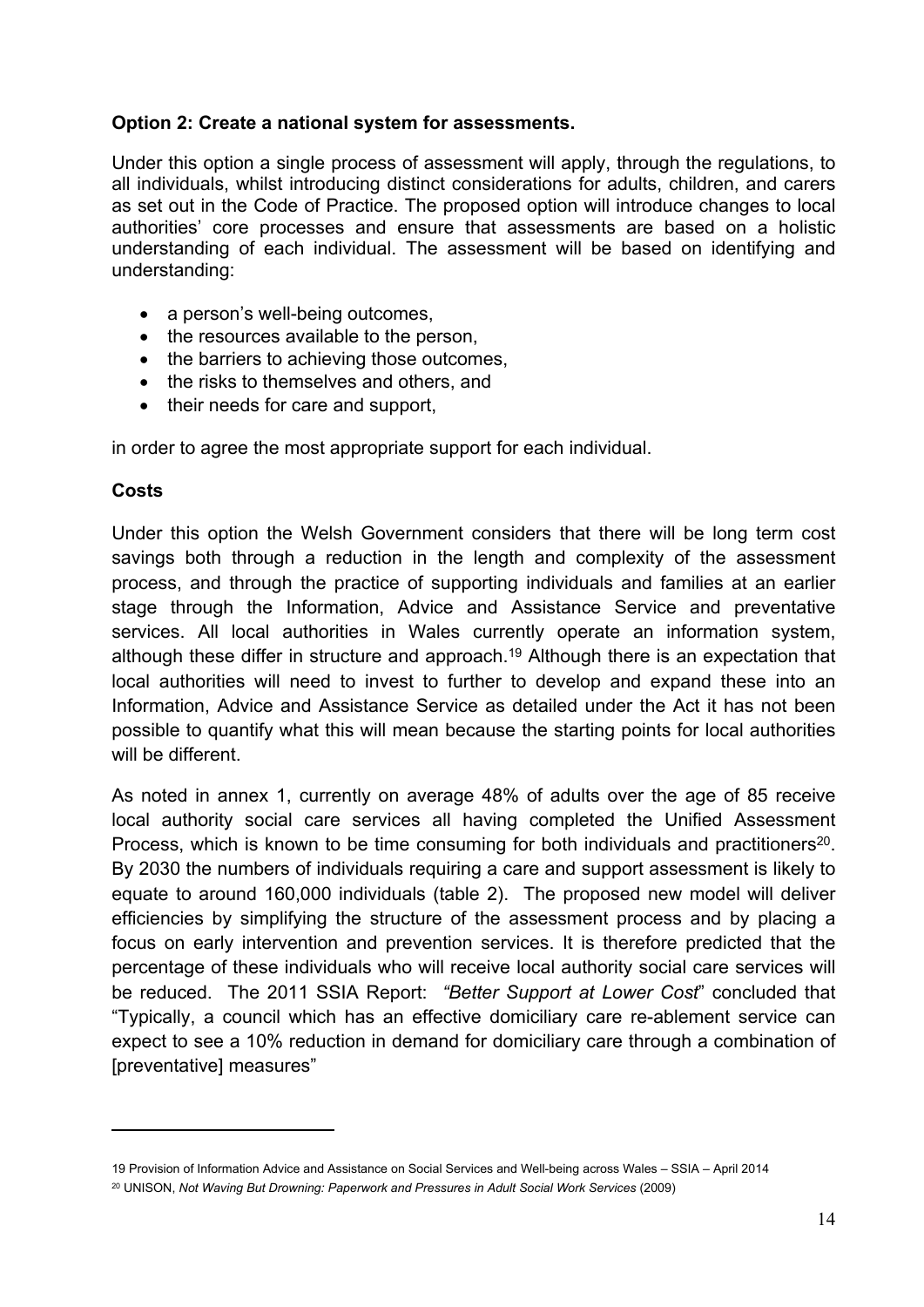Annex 1 shows the cost savings that could be reached if local authorities reduced expenditure on assessment and care management from the current 11.1% to 8%. Under Option 2, the expectation is that local authorities in Wales would follow this pattern and realise similar efficiencies. If these efficiencies can be met, they could represent savings amounting to £43m based on the gross social services expenditure in Wales in 2013/14. This is the difference between spending at 8% and spending at 11.1% of the gross expenditure for adult social services as at 2013/14 (Table 5). If these savings were realised then these costs could be reallocated for service delivery.

The funding gap of £44m identified in Option 1 is still relevant for Option 2. However, the potential saving of £43m, identified in the above paragraph, could be used to off-set this funding gap if local authorities were to operate at 8% of the gross expenditure

Annex 1 has shown that the estimated total cost of assessment for all adults is likely to increase by £19.5m between 2013 and 2030. This is the difference between expenditure in 2013 and 2030 as shown in Table 7. However, under Option 2 the amount of assessments undertaken is expected to reduce considerably as these would be applied proportionately. This could result in a £19.5m cost saving, which could be used to off-set this funding gap of £44m, as identified in the paragraph above.

The new assessment process proposed under Option 2 for children is considered to be in keeping with the assessment process that is currently in place under the Children Act 1989. As a result it is anticipated that costs for children's services will not be expected to alter significantly.

In practice, the proposed system under Option 2 could address the needs of many carers through the initial Information Advice and Assistance service. Carers will be provided with access to relevant, accurate, high quality and timely information, advice and assistance, which may meet their needs without the requirement for a complex, indepth, UAP-style assessment. Instead, the assessment process will be applied in a manner proportionate to the presenting support needs of the carer; but there are no specific costs that can be evidenced.

The report to Welsh Local Government Association and NHS Confederation on the transitional and longer-term implications of the Social Services and Well-being (Wales) Bill commented<sup>21</sup>: "The push for greater integration of assessments and the introduction of proportionate assessments should allow local authorities to manage and respond to demand as it changes, and there is no reason to assume that the changes proposed will inevitably lead, in the long term, to greater costs for local authorities. Indeed there is the potential for savings and greater cost-effectiveness if individual authorities get their assessment practice right".

 $21$  Transitional and longer-term implications of the Social Services and Well-being (Wales) Bill 2013 – Welsh Local Government Association and NHS Confederation – IPC September 2013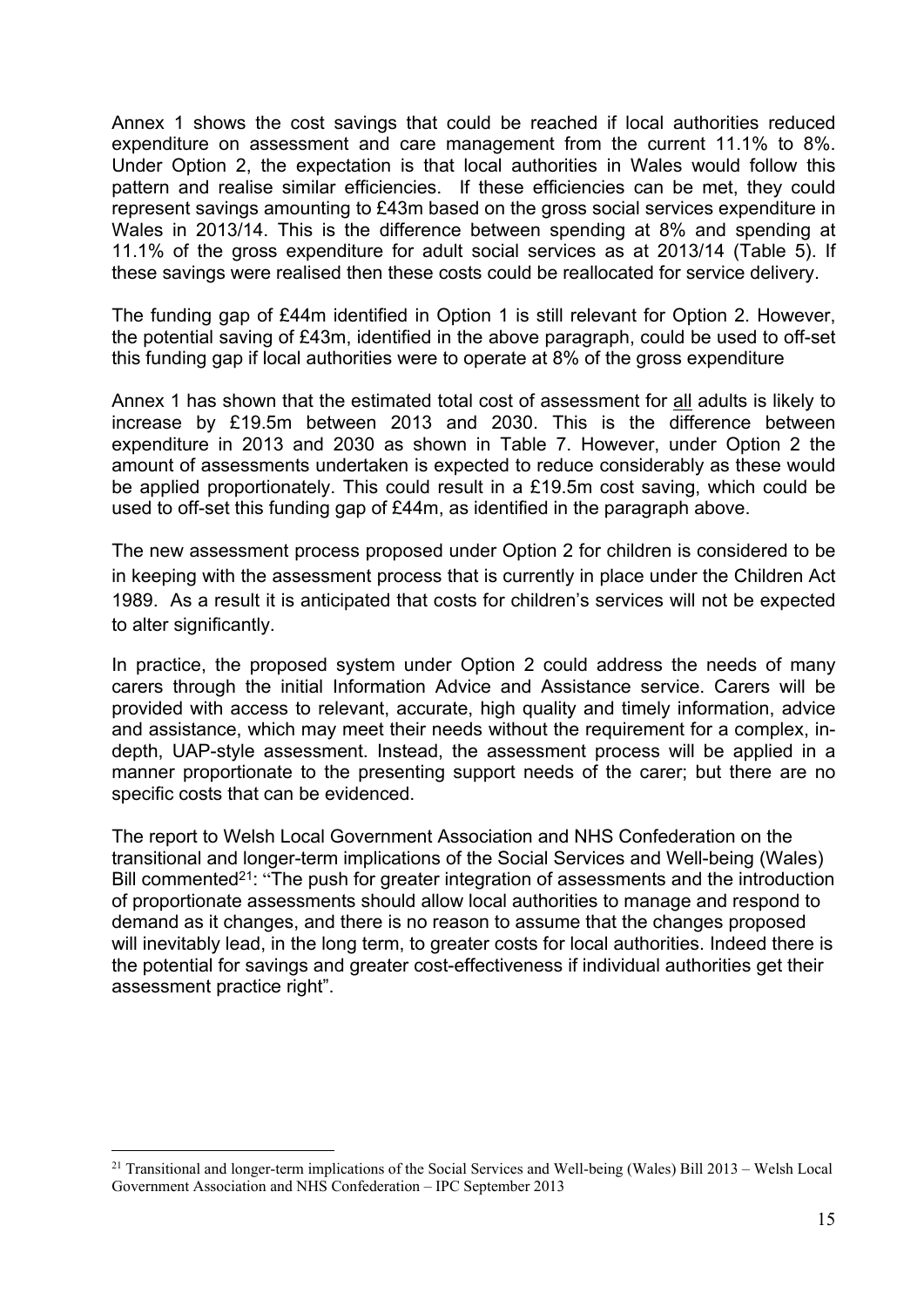#### **Benefits**

The critical benefit, under Option 2, is the expectation that there will be fewer individuals needing to receive a disproportionately complex assessment for care and support, or support if they are a carer. The proposed approach will offer a proactive approach which encourages people to seek help earlier and supports them to help themselves to retain their independence in a proportionate way.

Individuals will be provided with a greater voice and control over their care and support arrangements and there will be an expected reduction in the amount of time practitioners spend in completing paper work, with the 95% reduction in the fields requiring completion in the new National Assessment and Eligibility Tool. Research from Portsmouth in 2013, demonstrates that it is possible to achieve a 70% reduction in the time practitioners spend on assessment meetings and associated paperwork<sup>22</sup>.

The proposed regulations will bring greater clarity, consistency and improved quality of care and support for all individuals.

The approach will support people to remain in control of decisions about their own care and how they will be supported to achieve their outcomes.

Individuals are likely to benefit from improved consistency and equality to access care and support, quicker proportionate assessments of their needs, and have the burden of having to repeat information, to many different practitioners during the assessment process removed.

The first report of the Review of Child Protection undertaken for the Department of Education in England by Professor Eileen Munro<sup>23</sup> commented that: " The (current) assessment framework and process is inefficient and does not easily facilitate professional judgment about risk and safe next steps for a child, young person and their family …" and "social workers are required to spend too much time completing documentation  $\ddot{\hspace{1cm}}$ "

#### **Risks**

The proposals under Option 2 are based on a new model of social care, for which there is no precedent. This includes the assumptions that have been made in Annex 1, which are based on data that has not been fully tested. The risk is that potential outcomes may differ from those that have been predicted. However, we know that the current model of assessment is too costly, with respect both to its operation and to its effectiveness as a method for ensuring that people are accessing the right care, in the right place, at the right time. The cost and efficacy of the existing assessment process is a significant factor in the analysis that leads to the conclusion that the current model

<sup>22</sup> <http://www.communitycare.co.uk/blogs/adult-care-blog/2013/09/saying-goodbye-to-unnecessary-paperwork-in-personalisation/>

<sup>23</sup> The Munro Review of Child Protection. Part One: A Systems Analysis - Professor Eileen Munro – Department of Education 2010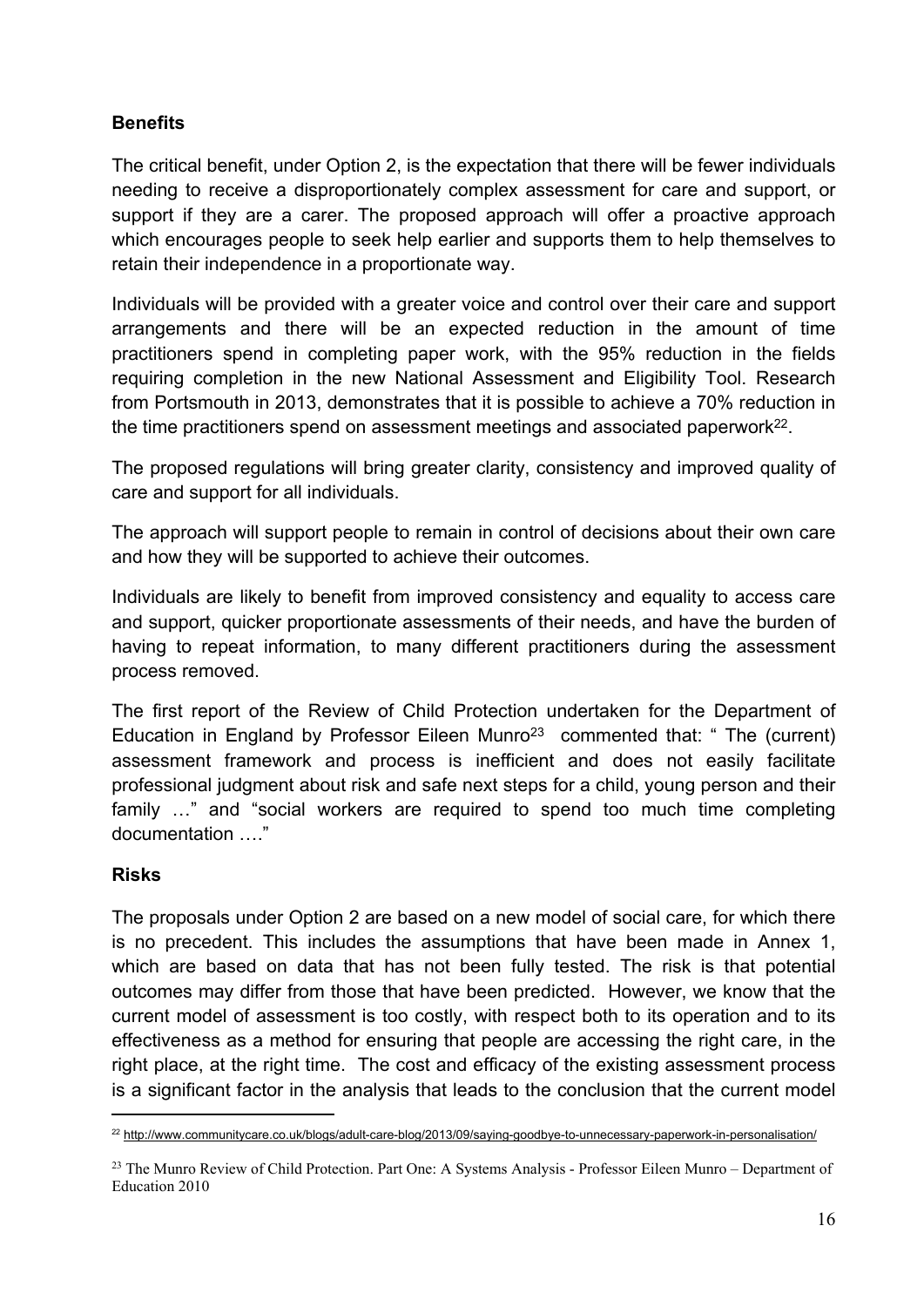for identifying needs and delivering social care is not a sustainable model in the long term.

Preparing the workforce and the population is a key element to ensuring that there is a smooth transition to the new system. There will be considerable transitional costs associated with the training / re-training of local authority staff and producing associated supporting resources associated with this option. As the assessment process is such a fundamental part of the proposed new social care system, the costs of introducing these regulations will consume a greater proportion of the overall transitional costs.

To militate against this risk Welsh Government has commissioned the Care Council for Wales to lead on the development and implementation of a national learning and development strategy.

The strategy is critical to the implementation of the Act and will need sustained, deliberate and high-profile leadership, which can reach out across a wide range of organisations and partners beyond the boundaries of the traditional social care sector.

The Care Council has developed this work with key stakeholders to ensure that the strategy covers all of those involved in the provision of social care, together with their key partners, and that it is delivered jointly and in collaboration with those partners.

The strategy includes a training deployment plan and the development of a one-stopshop resource hub, playing a key supporting role for the sector in readiness for the changes and a place where Care Council for Wales can host their training resources. The Care Council for Wales will also update and promote the basic awareness raising materials. These awareness raising materials will be a common tool for use across partners to support and encourage delivery. The resources and material developed by the Care Council will be made available free of charge to all organisations and will be published online.

These developments have been supported by £1m in 2015/16 through the Social Care Workforce Development Programme (SCWDP). A further £7.1m has been made available through the programme, in previous years, together with the local authority match funding - making a total of some £11m which will support the development and implementation of cross-sector regional training plans, which align with both the national strategy and regional implementation plans.

In 2013/14 and 2014/15, a Delivering Transformation Grant was made available to the six regional partnerships, and selected national partners, to enable local government and its partners to put in place the requirements of the new Act. The Welsh Government has doubled the funding available through this grant to £3m in 2015/16. This is in addition to the £20m already announced this year to carry on the work of projects funded through the Intermediate Care Fund, and the £10m increase in the Revenue Support Grant for Social Services. To ensure that support for implementation of the Act evolves into support for the embedding process post April 2016 a further £3m in grant funding will be made available in 2016/17, subject to budgetary decisions.

The Welsh Government intends to commission an evaluation to enable the impact of the new national model of assessment and eligibility to be considered.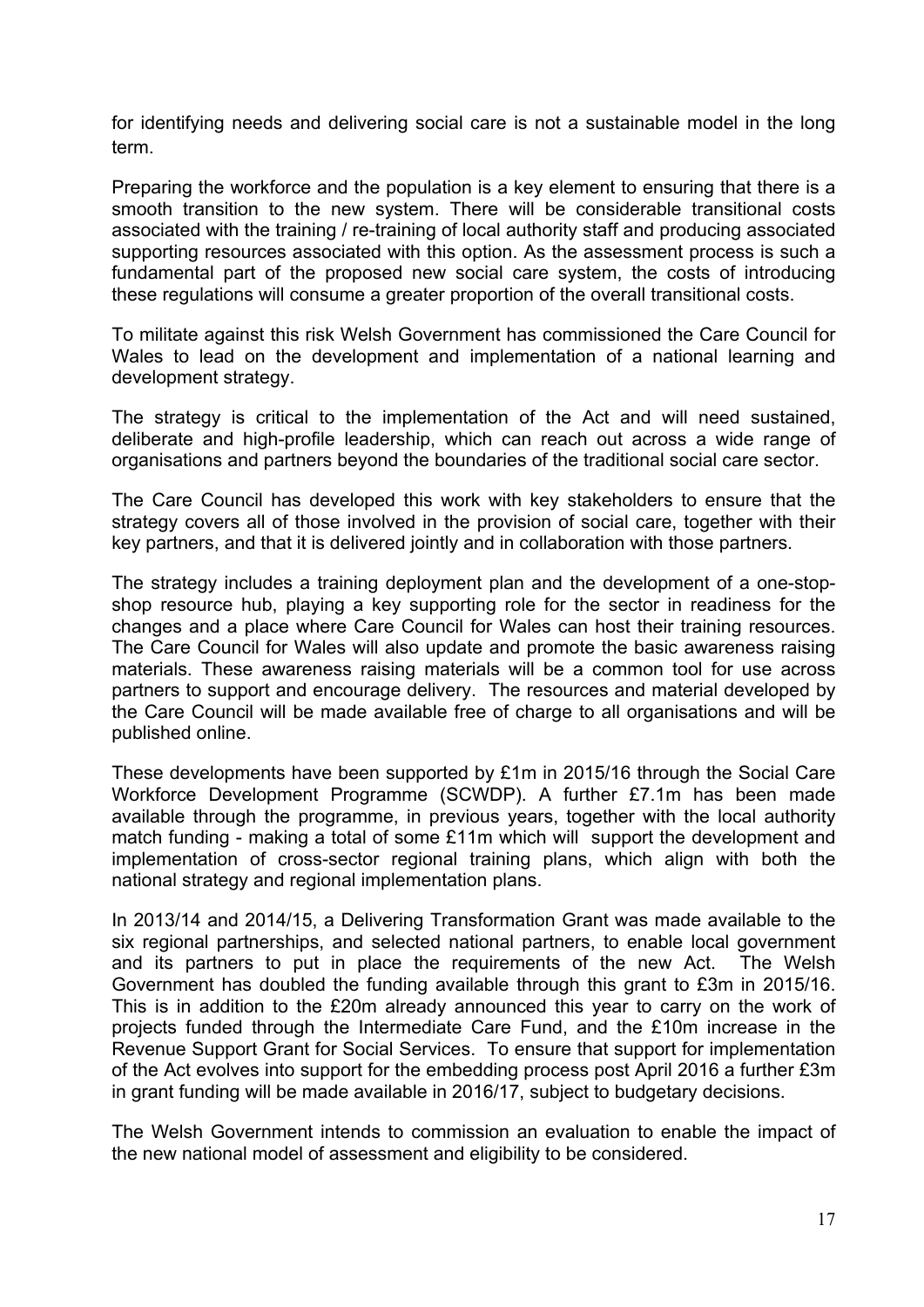#### **Summary and preferred option**

Welsh Government considers that Option 1 - retaining the current model, is not sustainable. The costs of providing social care using the current model are too high.

The Welsh Government considers Option 2 to be the preferred option to ensure that greater clarity, consistency and quality of care and support for individuals and carers. The introduction of the regulations will ensure that the assessment process is proportionately applied, so that it is appropriate to the needs of the individual, and considers the individual's circumstances.

The proposed model will also ensure individuals are able to live their lives independently and are provided with a stronger voice and control over the decision that affect them. Option 2 is also consistent with case for change as set out in the many reports that have been referenced in the Explanatory Memorandum.

|                                                                                                   | <b>Current model:</b><br>at 2013/14 | <b>Option 1: at 2030</b> | <b>Option 2: at 2030</b> |
|---------------------------------------------------------------------------------------------------|-------------------------------------|--------------------------|--------------------------|
| Total<br>for<br>cost<br>Assessment<br>and<br>Care Management<br>expenditure<br>(noted in table 1) | £153m                               | £235m                    | £110m                    |

#### **Consultation**

The Welsh Government undertook a 12 week consultation on the regulations between 6 November 2014 and 2 February 2015. The consultation on parts 3 and 4 covered 'assessing the needs of individuals, eligibility, direct payments and care planning'.

There were 103 responses received from a variety of stakeholders, including the Welsh Local Government Association (WLGA), The Children's Commissioner, The Older People's Commissioner, Social Services Improvement Agency (SSIA), Local Government representatives and Third Sector Organisations

There was general support for the proposed system change to an outcomes-based approach with a simplified assessment and care planning process and greater integration of services.

The consultation responses identified a need to ensure that the Code of Practice provided a clear explanation of the process of assessment and determination of eligibility. In response to points raised during the consultation process, amendments were made to the regulations, and the codes of practice were re-drafted to ensure that the process for assessment is clear to follow.

A priority from many responders is to reallocate resources to staff training and workforce development. The Care Council for Wales, as the lead body for workforce development, has been commissioned to lead on the development and implementation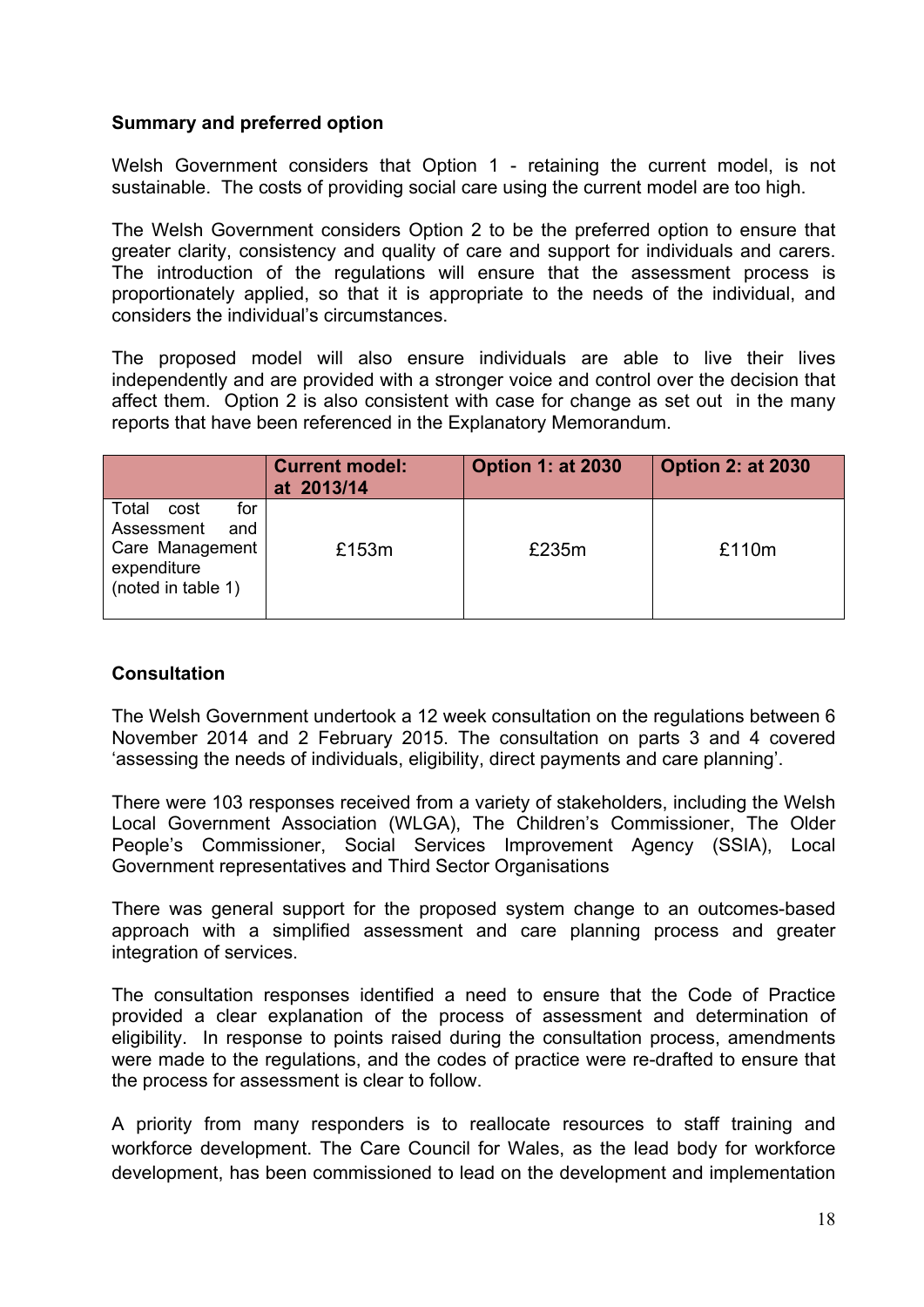of a national learning and development strategy. The strategy is critical to the implementation of the Act and will need sustained, deliberate and high-profile leadership, which can reach out across a wide range of organisations and partners beyond the boundaries of the traditional social care sector.

Further detail on the consultation process can be found in annex 2.

A detailed consultation response report has been published on the Welsh Government's website.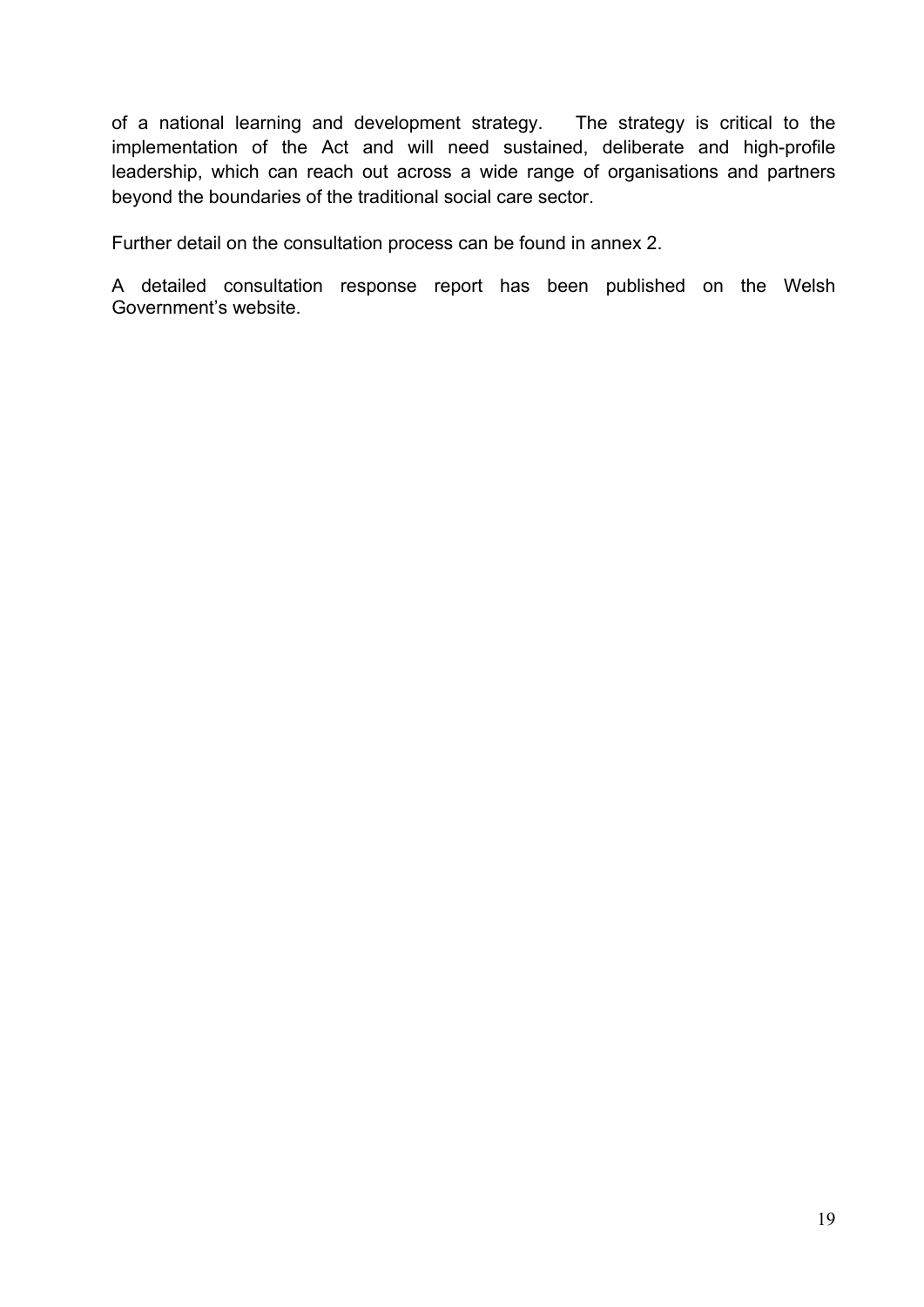#### **Competition Assessment**

| <b>Competition Filter Test</b>                                  |            |
|-----------------------------------------------------------------|------------|
| Question                                                        | Answer yes |
|                                                                 | or no      |
| Q1: In the market(s) affected by the new regulation, does any   | <b>No</b>  |
| firm have more than 10% market share?                           |            |
| Q2: In the market(s) affected by the new regulation, does any   | <b>No</b>  |
| firm have more than 20% market share?                           |            |
| Q3: In the market(s) affected by the new regulations do the     | <b>No</b>  |
| largest three firms together have at least 50% market share?    |            |
| Q4: Would the costs of the regulation affect some firms         | No         |
| substantially more than others?                                 |            |
| Q5: Is the regulation likely to affect the market structure,    | <b>No</b>  |
| changing the number or size of businesses/organisations?        |            |
| Q6: Would the regulation lead to higher set-up costs for new    | <b>No</b>  |
| or potential suppliers that existing suppliers do not have to   |            |
| meet?                                                           |            |
| Q7: Would the regulation lead to higher ongoing costs for       | <b>No</b>  |
| new or potential suppliers that existing suppliers do not have  |            |
| to meet?                                                        |            |
| Q8: Is the sector characterised by rapid technological          | <b>No</b>  |
| change?                                                         |            |
| Q9: Would the regulation restrict the ability of suppliers to   | <b>No</b>  |
| choose the price, quality, range or location of their products? |            |

The filter test shows that it is not likely that the regulation will have any detrimental effect on competition; therefore a detailed assessment has not been conducted.

#### **Post implementation review**

The Social Services and Well-being (Wales) Act 2014 contains provisions to allow for Ministers to monitor functions of the Act carried out by local authorities and other bodies. Ministers may require these bodies to report on their duties in implementing these regulations.

The Welsh Government intends to commission an evaluation to enable the impact of the new national model of assessment and eligibility to be considered.

Additionally, the Welsh Government will continue to monitor the impact of the regulation on areas such as the Welsh language, the UN rights of the child and Older People and Equality.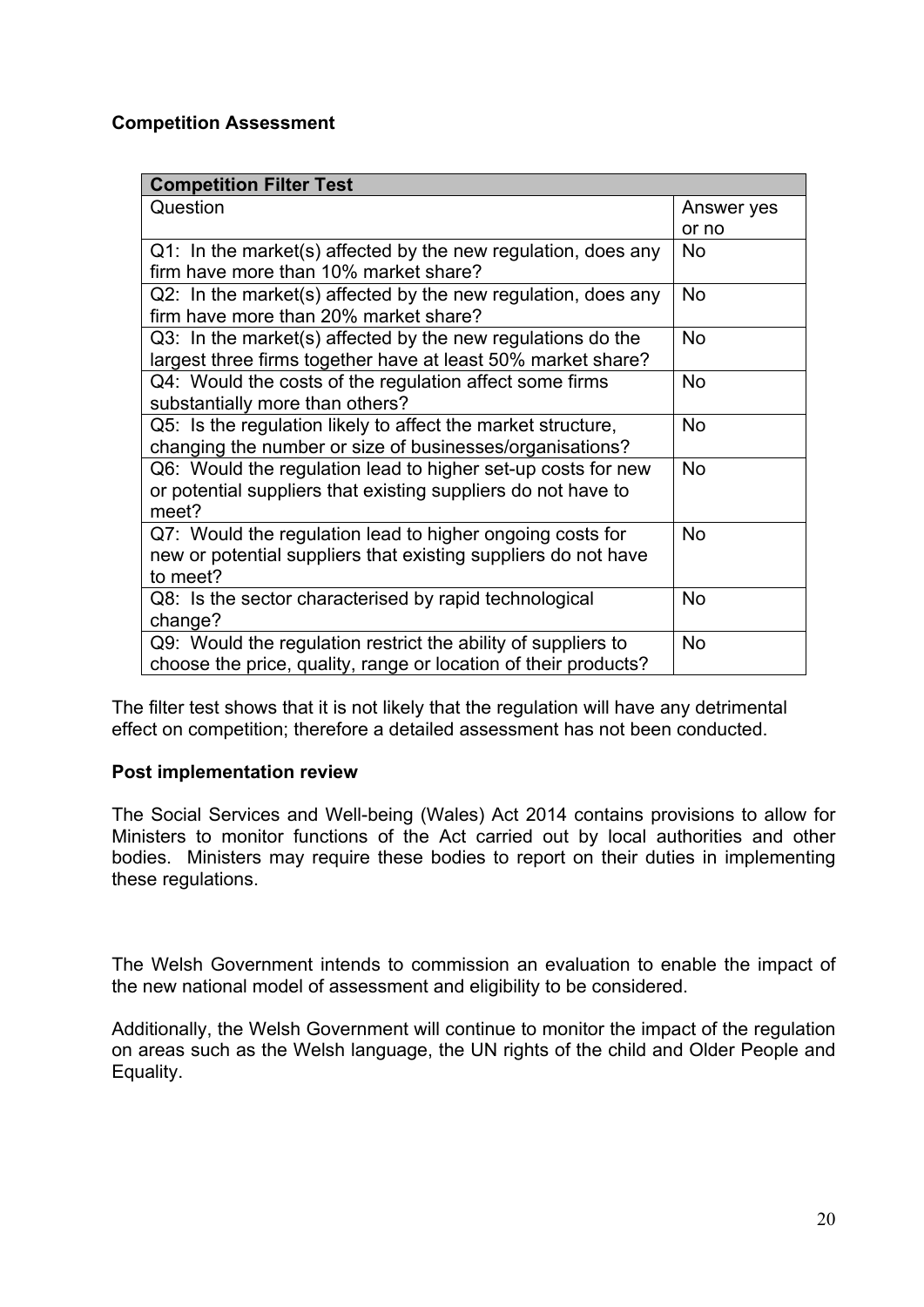Annex 1 – Doc 1

Evidence Paper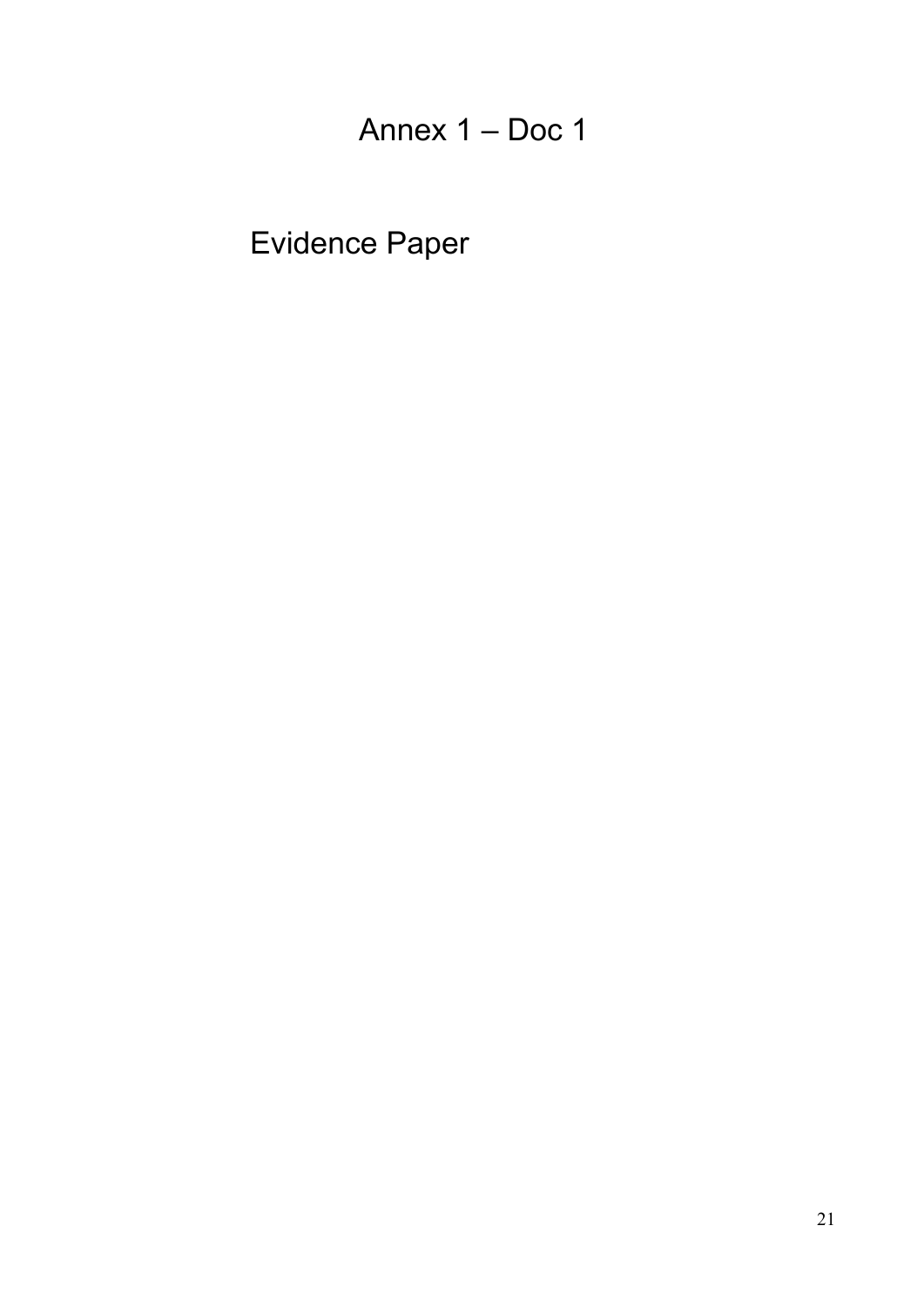#### **Annex 1. Evidence Paper**

#### **The Care and Support (Assessment) (Wales) Regulations 2015**

The Regulatory Impact Assessment presents two different options in relation to the policy objectives of the proposed Regulations. Both of the options are analysed in terms of how far they would achieve the Welsh Government's objectives, along with the risks associated with each. Both options have been explored to identify the costs and benefits. However, it is recognised that there are limitations and challenges with projecting future demand for social care in Wales.

- Option 1: Do the minimum and retain the current approach to assessment.
- Option 2: Create a national system for assessments for both users and carers.

#### **Option 1: Do the minimum and retain the current approach to assessment**

Under this option the current approach to assessment will remain, with the addition of an assessment process for carers. Primary legislation, contained in Section 24 of the Act, sets out the additional duties for assessing the support needs of a carer. On the whole, if the current approach is retained, the assessment process will remain complex and costly without assisting individuals to address their concerns or achieve desired outcomes.

The regulations on Assessment, Eligibility and Care Planning are designed to ensure a full system change. The option to continue with the current approach to assessment will not support the delivery of the proposed new approach to eligibility and care planning. The proposed approach to eligibility requires a process of assessment that is based on understanding a person's well-being outcomes, identifying the resources available to the person, the barriers to achieving those outcomes, the risks to themselves and others, and their needs for care and support, in order to agree the most appropriate support for each individual.

The current approach to assessment for care and support is inconsistent across Wales and ineffective in helping people to get the right support at the right time. New arrangements are needed which promote greater voice and control for the individual with a more mature relationship between the individual and those services which promote care and well-being.

Additionally, if the full system change is not achieved, variations in what service users can expect in different parts of the country will remain, as evidenced by the Independent Commission on Social Services in Wales<sup>24</sup> and the Care and Social Services Inspectorate for Wales<sup>25</sup>.

A new duty to assess the needs of a carer for support is placed on local authorities through the Social Services and Well-being (Wales) Act 2104. The duty is comparable

<sup>24</sup> From Vision to Action: The Report of the Independent Commission on Social Services in Wales - 2009 <sup>25</sup> CSSIW – Suite of reports in relation to Arrangements for the Assessment and Care Management of Adults – 2011/12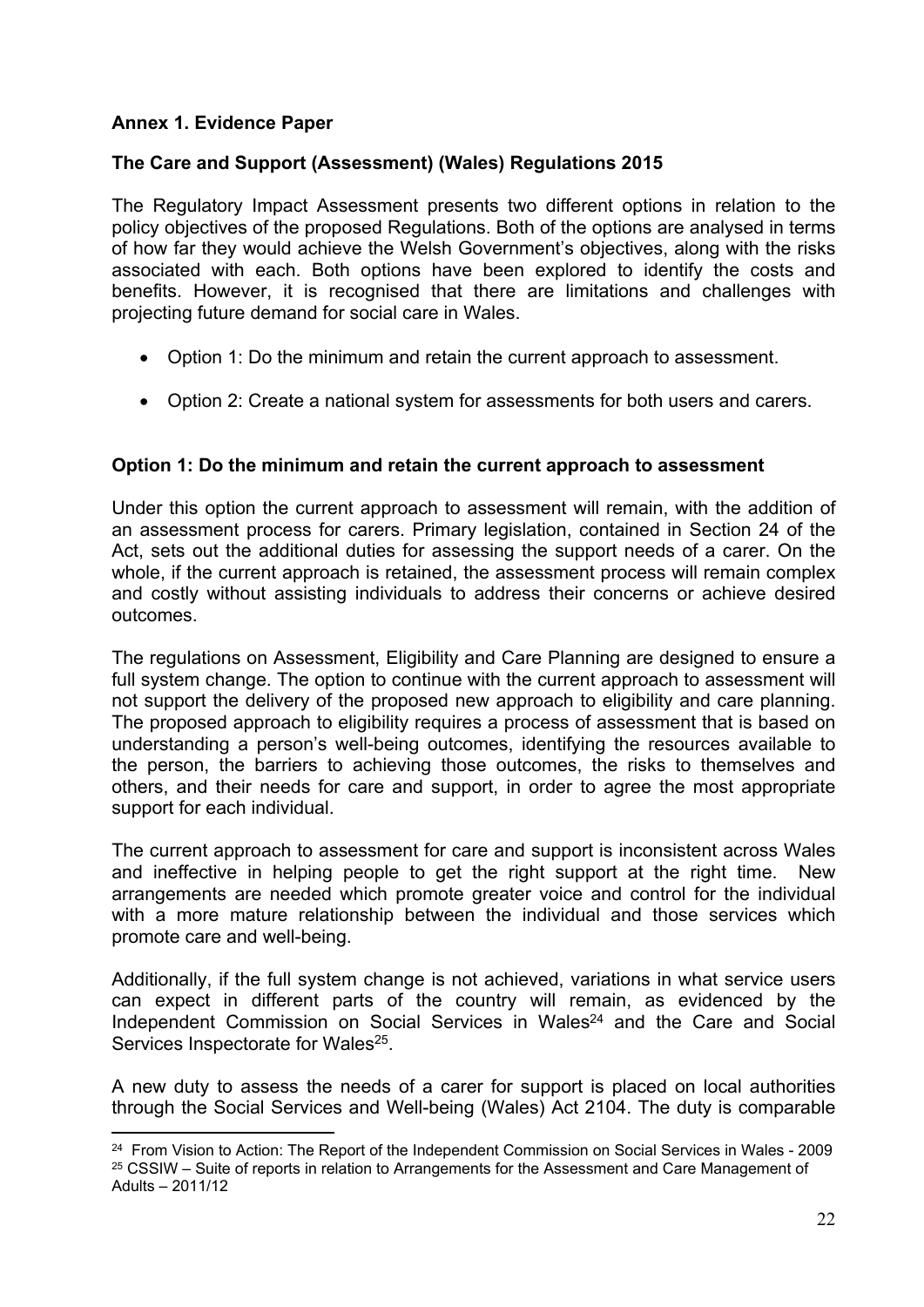to the duty for those that the carer supports. The new duty under the Act has removed the existing requirement that the carer must be providing "a substantial amount of care on a regular basis" and replaced this with the requirement that the person "provides, or intends to provide, care". This new duty to assess a carer's needs for support requires a new approach to assessment.

#### **Option 2: Create a national system for assessments for both users and carers**

Under this option a single process of assessment will apply to all individuals. The proposed approach to assessment will introduce changes to local authorities' core process for assessment to ensure that assessment is based on understanding of each individual. The assessment will be based on identifying and understanding:

- a person's well-being outcomes,
- the resources available to the person,
- the barriers to achieving those outcomes,
- the risks to themselves and others, and
- their needs for care and support,

in order to agree the most appropriate support for each individual.

The regulations on Assessment, Eligibility and Care Planning will ensure a full system change. To fully implement the suite of regulations, it is essential that the current model of assessment is improved. Option 2 will simplify the assessment process so that it is appropriate to the needs of the individual and promotes greater voice and control with a more mature relationship between the individual and those services which promote care and wellbeing.

Although the proposed regulations will introduce a single process of assessment that will apply to all people, they allow for particular and distinct considerations when assessing the needs of adults, children, and carers.

An additional duty on the local authority is that carers will be entitled to an assessment in their own right, no matter how much care they provide. The new legislation will remove the requirement for the individual to provide a 'substantial' amount of care before they become entitled to an assessment and replaced this with the requirement that the person "provides, or intends to provide, care". This change is consistent with the consultation paper proposed on Adult Social Care<sup>26</sup> where it was stated that the 'regular and substantial' test lacked clarity, was overly complex, and was apparently being applied inconsistently.

<sup>26</sup> Adult Social Care – Law Commission No 326 – Section 7.10 - 10 May 2011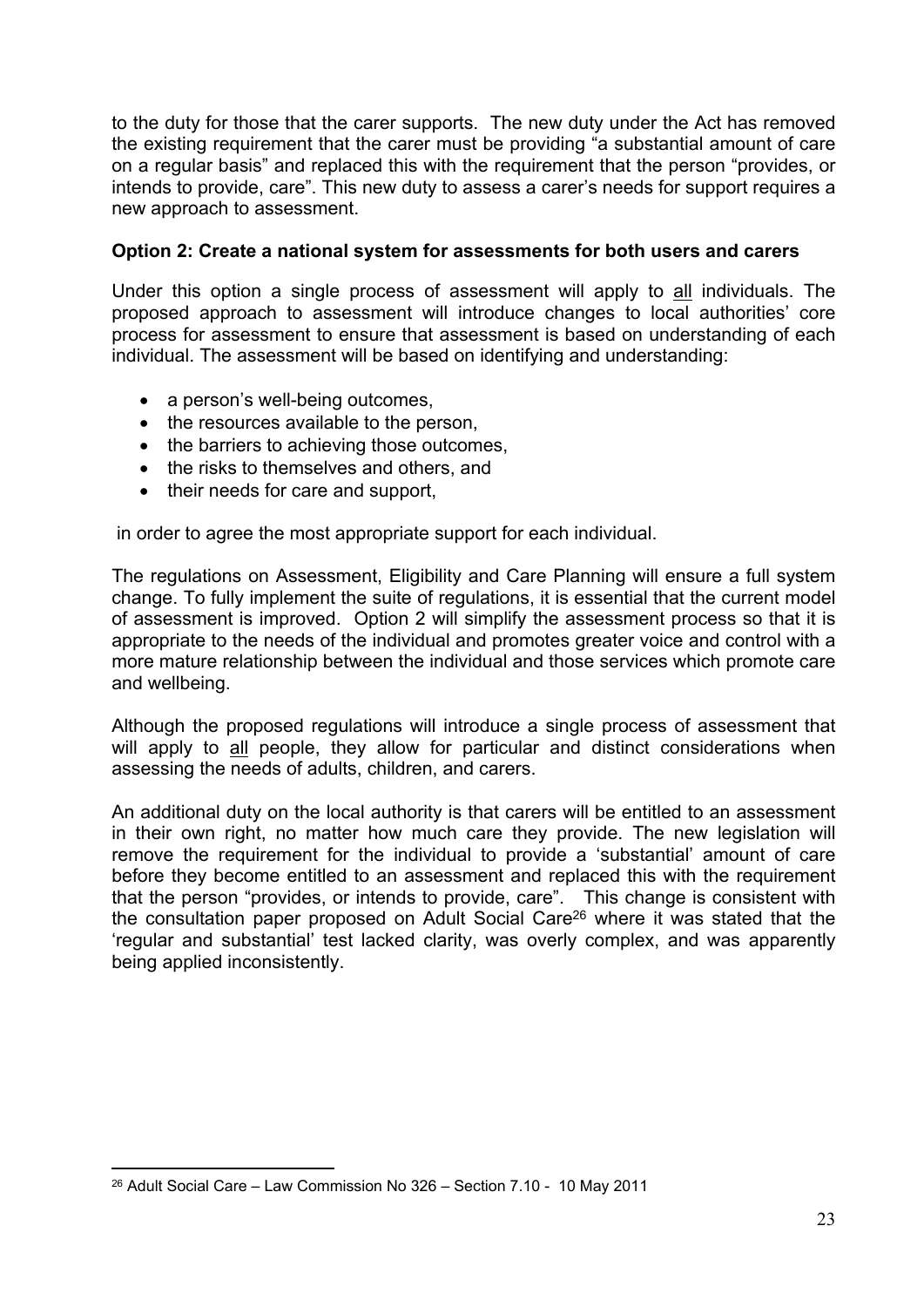#### **Baseline Evidence and Projections**

Although demands on social services are increasing, there is no commensurate increase in the routine funding to support service delivery. The current financial settlement for 2015/16 has decreased by 3.4% compared to 2014/15, as a consequence of the large scale budget reductions.

A 2011 report from the Social Servicers Improvement Agency (SSIA)<sup>27</sup> outlined the challenges in projecting future demand for social care in Wales. The report recognised the complexities within the process and recognised that the projections may be affected, in part, by the way in which local authorities shape their services. The report also suggested that building a care and support system that focuses on keeping older people out of residential care, and using re-ablement models of care, may assist not only in achieving better outcomes for individuals, but also in reducing demand for services.

A report by the Institute for Fiscal Studies<sup>28</sup> summarises the challenges in predicting the allocation of funding for social care. The report outlined that there is substantial uncertainty about how much the Welsh Government will have to spend over the next 12 years. The most optimistic scenario is that the Welsh block grant will only be around 8% higher in real terms in 2025/26 than in 2010/11: this represents an annual average growth rate of just 0.5%. Given population growth, the block grant available per person would be just 1% higher per person than 15 years earlier. With regard to social care, the projections are subject to wide margins of error, reflecting uncertainty about future demands for health and social care, and the future costs of providing these services.

It is recognised, therefore, that making assumptions for the future delivery of social care is complex on multiple levels. However, as a basis for making projections about the future expenditure of social care under each option, the actual expenditure for 2010/11 (as reported on in the Community Care Statistics report<sup>29</sup>) and 2013/14 (most recent data collection) have been used to make estimates on the predicted expenditure for 2030. These projections correspond with baseline projections by House of Lords Committee on Public Service and Demographic Change<sup>30</sup> used in its 2013 report "Ready for Ageing"<sup>31</sup>.

To date, England and Wales have used the same legislation and virtually the same model for assessments in social care. Based on these similarities, and for the purposes of illustrating cost savings and expenses, assumptions have been based on Welsh figures wherever possible. Where these figures are not available, the most comparable English data sets haves been used.

29 Community Care Statistics, Social Services Activity, England – 2013/14 – July 2014

<sup>27</sup> Better Support at Lower Cost: Improving efficiency and effectiveness in services for older people in Wales - SSIA – April 2011 28 Scenarios for the Welsh Government, Budget to 2025/26, Institute for Fiscal Studies – September 2013

<sup>30</sup> [http://www.parliament.uk/business/committees/committees-a-z/lords-select/public-services](http://www.parliament.uk/business/committees/committees-a-z/lords-select/public-services-committee/report-ready-for-ageing/overview/)[committee/report-ready-for-ageing/overview/](http://www.parliament.uk/business/committees/committees-a-z/lords-select/public-services-committee/report-ready-for-ageing/overview/)

<sup>31</sup>[http://www.parliament.uk/business/committees/committees-a-z/lords-select/public-services-committee/report-ready-for](http://www.parliament.uk/business/committees/committees-a-z/lords-select/public-services-committee/report-ready-for-ageing/overview)[ageing/overview](http://www.parliament.uk/business/committees/committees-a-z/lords-select/public-services-committee/report-ready-for-ageing/overview)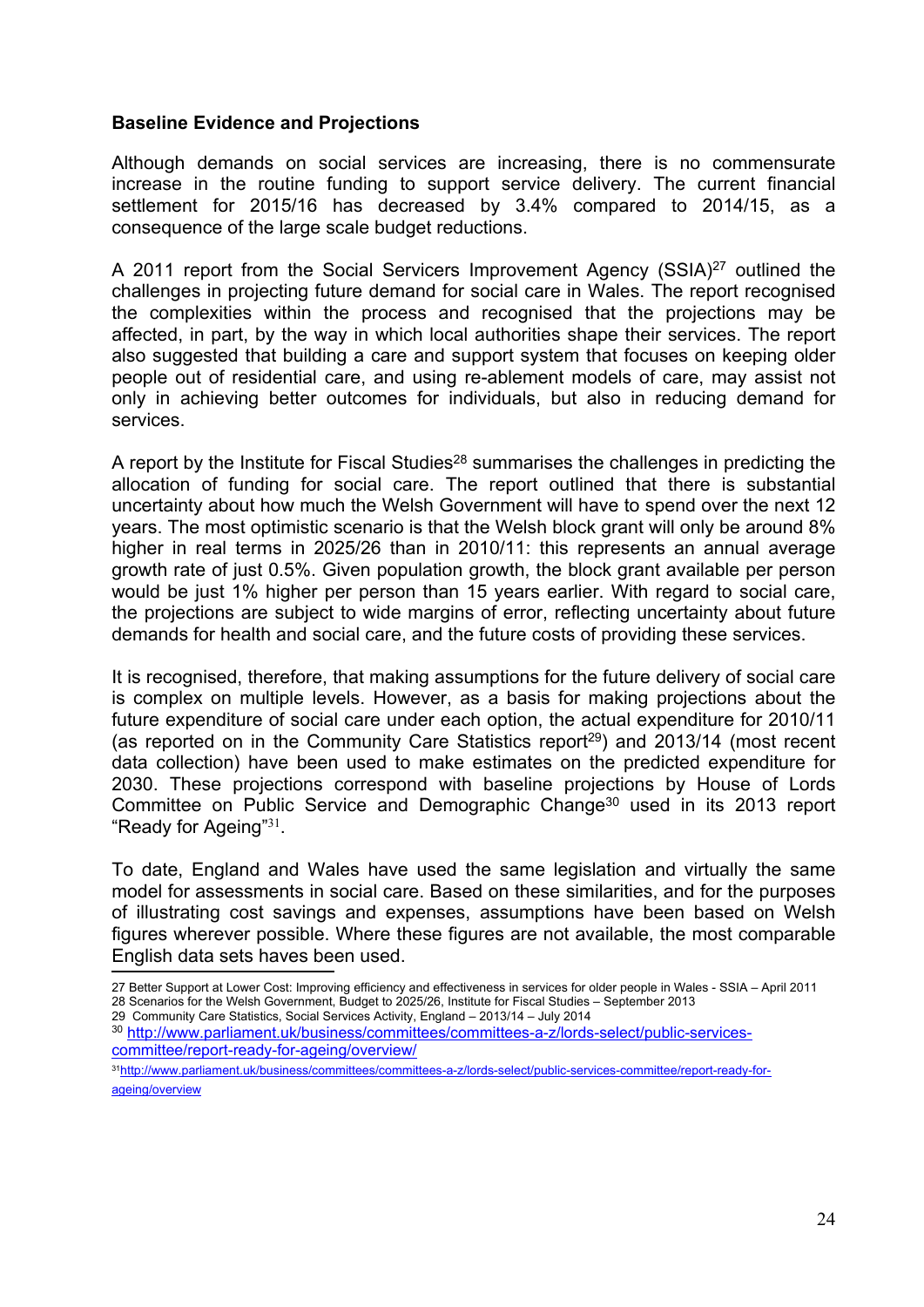Calculations have been based on data provided by StatsWales,<sup>32</sup> Health and Social Care Information Centre  $(HSCIC)^{33}$ , and on direct comparisons to calculations made for the Care Act 2014 in England, much of which have been based on HSCIC data. Information based on the existing Fairer Access to Care (FACS) model has also been used.

The following sections convey the estimated cost of an assessment for care and support and population projections which have been used to make assumptions on expenditure for both options 1 and 2.

As a baseline, data for 2013/14 has been used (as it is the most recent used).

#### Population Projections for Wales

Projections<sup>34</sup> show that by 2030 there will be twice the number of people aged over 65 years than there were in 2010 living in England. If existing rates of prevalence, for various health conditions and care needs, are applied to this changing demographic picture, then this implies that there will be significant increases in need for social care services in future. However, improvements in health and care services, including better prevention, could play a role in counteracting some of these pressures<sup>35</sup>.

The census collection for Wales was reported upon in 2011 and the population projections for 2013 and 2030 have been used to make assumptions of the population.

<sup>32</sup> Welsh Government's online repository for detailed statistical data for Wales. The data is updated by the Knowledge and Analytic Services (KAS), Welsh Government.

<sup>33</sup> Health and Social Care Information Centre (HSCIC) - The national provider of information, data and IT systems for health and social care in England

<sup>34</sup> Report: Ready for ageing? | Committee on Public Service and Demographic Change | House of Lords - 2012/13 (Lord Filkin, chairman of the Lords Committee on Public Service and Demographic Change)

<sup>35</sup> Future of Paying for Social Care in Wales – LE Wales – April 2014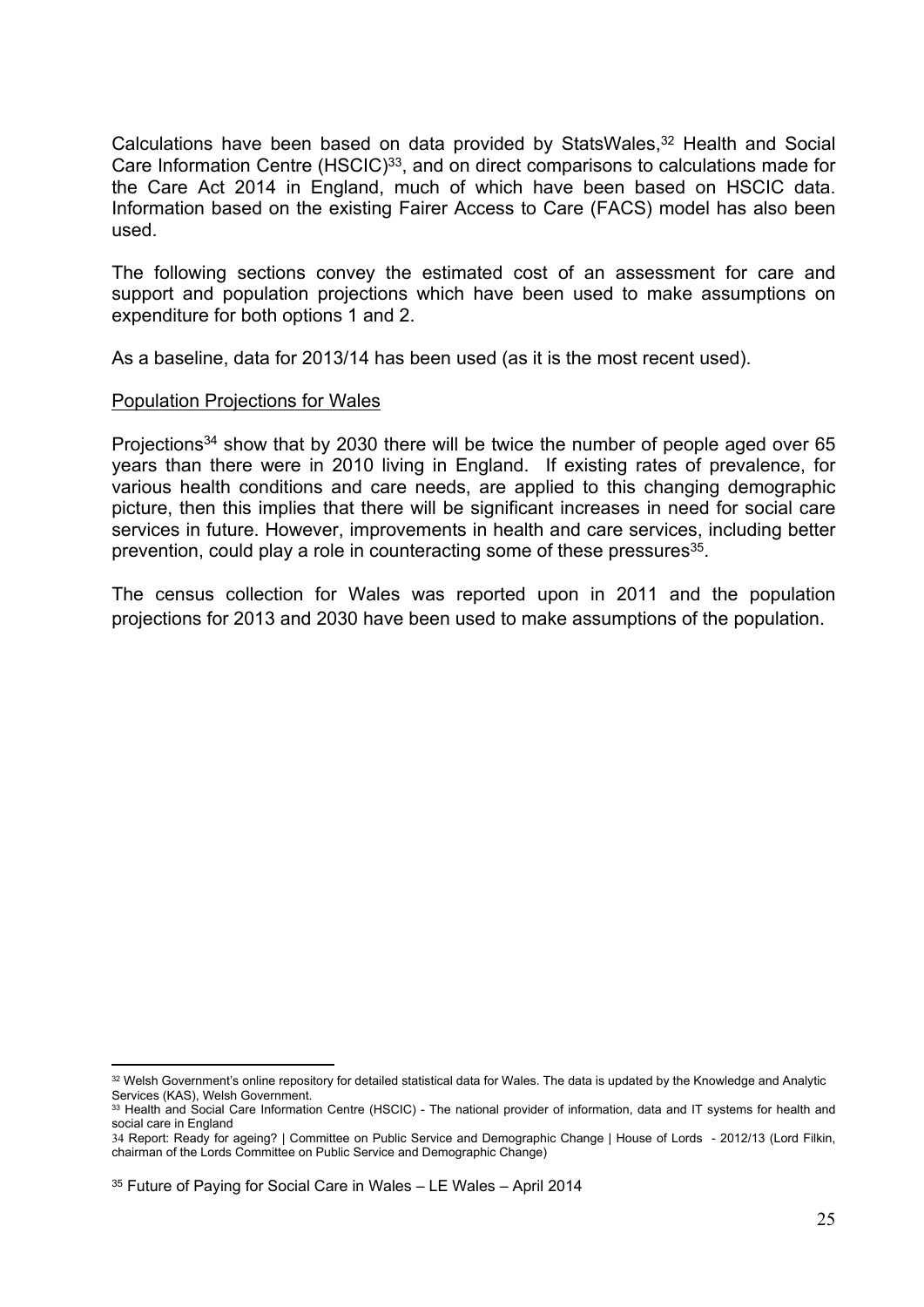|  | Table 1: Population projections for Wales (Adults) |  |  |
|--|----------------------------------------------------|--|--|
|--|----------------------------------------------------|--|--|

|                                                                    | 201136    | 2012      | 2013      | 2014      | 2015      | 2030<br>(Estimated) |
|--------------------------------------------------------------------|-----------|-----------|-----------|-----------|-----------|---------------------|
| Number of<br>adults aged<br>18-64 living<br>in Wales               | 1,867,505 | 1,857,283 | 1,853,049 | 1,851,715 | 1,852,593 | 1,814,014           |
| Number of<br>adults aged<br>$65 - 74$<br>living in<br>Wales        | 300,550   | 318,140   | 329,161   | 337,726   | 345,293   | 380,617             |
| Number of<br>adults aged<br>$75 - 84$<br>living in<br><b>Wales</b> | 187,434   | 190,806   | 193,832   | 197,447   | 200,549   | 286,975             |
| Number of<br>adults aged<br>over 85<br>living in<br><b>Wales</b>   | 74,560    | 76,932    | 77,332    | 78,952    | 80,972    | 141,037             |
| <b>Total</b>                                                       | 2,430,049 | 2,443,161 | 2,453,374 | 2,465,840 | 2,479,407 | 2,622,643           |

The figures in table 1 demonstrate that there is expected to be a 55% rise in those aged over 65 years, living in Wales from 2011 to 2030. These estimates are consistent with the projections for England, where there is a predicted 50% increase of those aged over the age of 65 years living in England.

The predictions also show that there is likely to be a slight decline (-3%) in the number of adults aged 18 - 65 years living in Wales between 2011 and 2030.

On average, about 1.5% of adults aged 18-64 years, and about 14% of over 65s in Wales receive local authority social care services. For the group of people aged 65 years and over there is significant variation across age bands in the proportion of individuals receiving local authority social care services: the ratio share of the population aged 65-74, 75-84 and 85+ years is around 5%, 16% and 48% respectively. These ratios have stayed broadly constant over the last six or seven years.<sup>37</sup>

Table 2 has used these average projections to work out the percentage of the population who are likely to receive a local authority social care service in the years between 2011 and 2015, and then used these figures to estimate the proportion of population receiving local authority social care services in 2030.

<sup>36</sup> Stats Wales: 2011 Census: Usual resident population by single year of age and sex, Wales

<sup>&</sup>lt;sup>37</sup> Future of Paying for Social Care in Wales – LE Wales – April 2014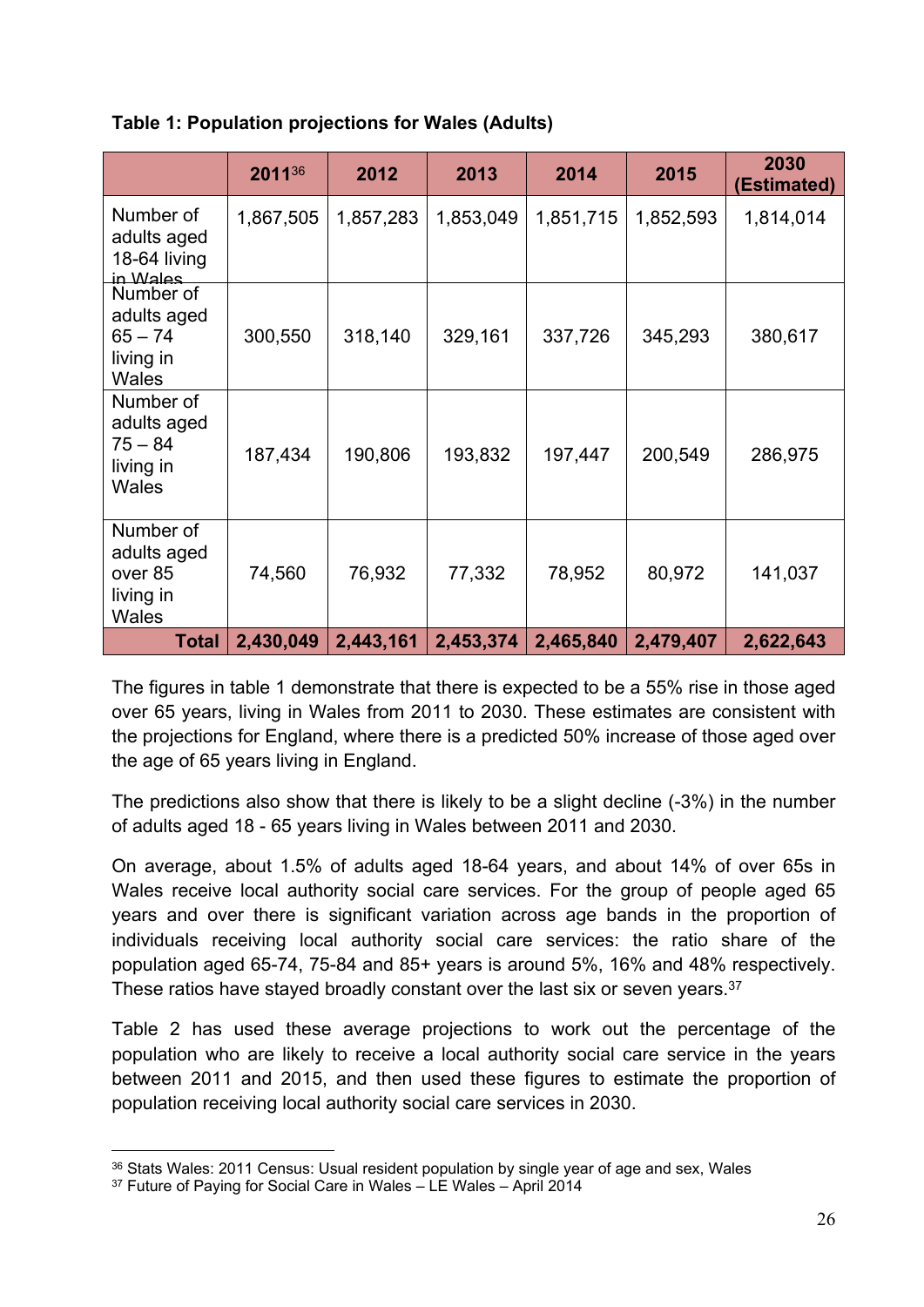#### **Table 2: Proportion of population receiving local authority social care services by age**

|                                                                                                    | 201138  | 2012    | 2013    | 2014    | 2015                | 2030<br>(Estimated) |
|----------------------------------------------------------------------------------------------------|---------|---------|---------|---------|---------------------|---------------------|
| Number of adults<br>aged 18-64 living in<br>Wales<br>$(1.5\% \text{ of population})$               | 28,013  | 27,859  | 27,796  | 27,776  | 27,789              | 27,210              |
| Number of adults<br>aged $65 - 74$ living<br>in Wales<br>(0.5% of population)                      | 15,028  | 15,907  | 16,458  | 16,886  | 17,265              | 19,031              |
| Number of adults<br>aged $75 - 84$ living<br>in Wales<br>(16% of population)                       | 29,989  | 30,529  | 31,013  | 31,592  | 32,088              | 45,916              |
| Number of adults<br>aged over 85 living<br>in Wales<br>(48% of population)                         | 35,789  | 36,927  | 37,119  | 37,897  | 38,867              | 67,698              |
| Actual total number<br>of adults receiving<br>local authority<br>social care<br>services:          | 109,334 | 111,810 | 110,895 | 110,415 | <b>Not</b><br>known | Not known           |
| <b>Total predicted</b><br>number of adults<br>receiving local<br>authority social care<br>services | 108,818 | 111,223 | 112,386 | 114,151 | 116,008             | 159,855             |

If the current model of social care remains, overall there is like to be a 45% increase in those receiving local authority social care services between 2011 and 2030 (as noted in table 2).

The table reflects the actual number of adults receiving local authority social care services in the years between 2011 and 2014<sup>39</sup>. When the percentages of those who are predicted to use local authority social care services in the future, are applied the population projections, they are broadly consistent with those who actually received services. Therefore, the estimates of the population who are likely to received local authority social care services have been used to illustrate the variations of expenditure when the options are applied in practice. These variations have been used throughout the Regulatory Impact Assessment to provide cost effectiveness of the proposed options.

<sup>38</sup> Stats Wales: 2011 Census: Usual resident population by single year of age and sex, Wales

<sup>39</sup> Stats Wales: CARE0005: Adults receiving services – 2013/14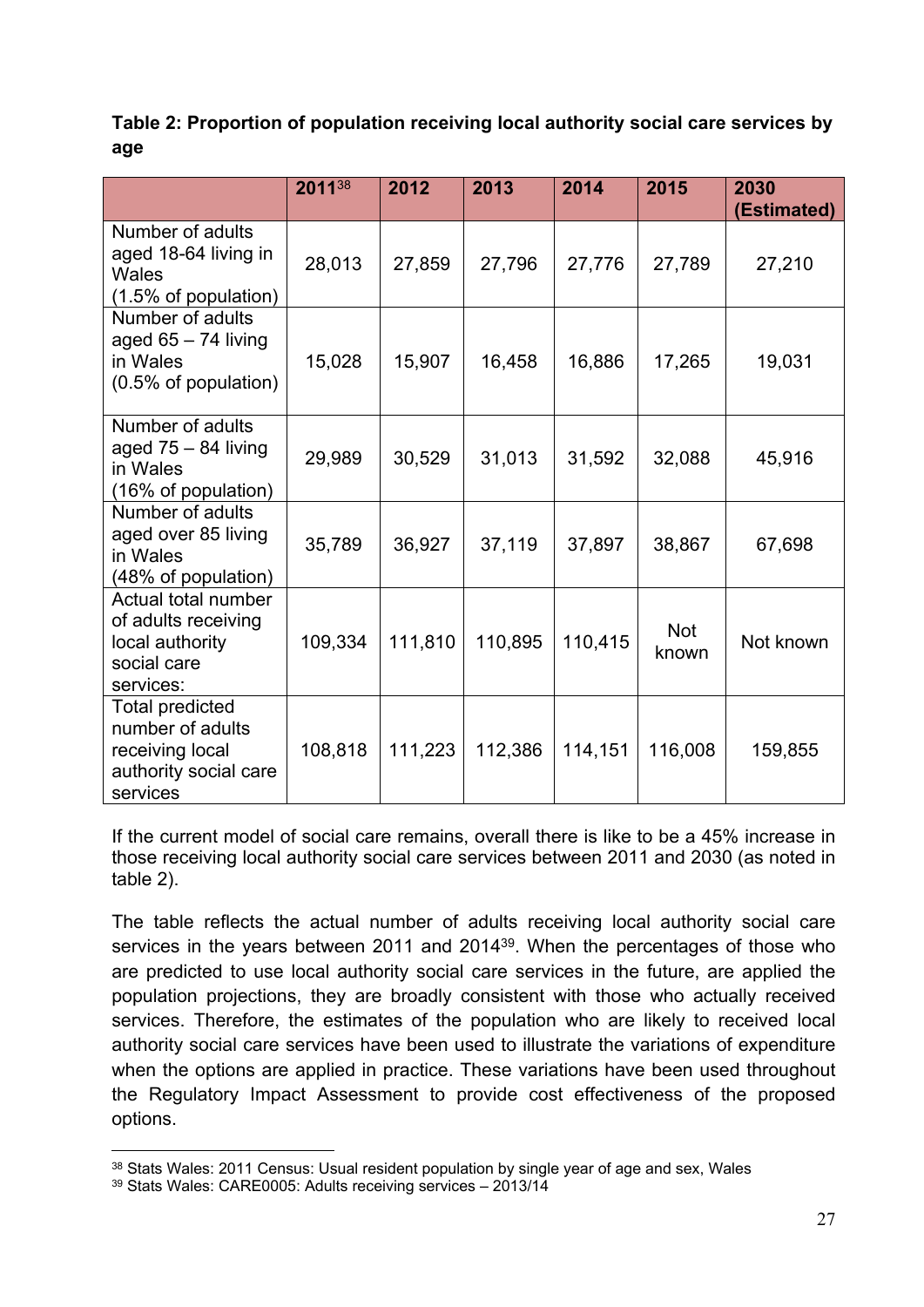#### **Table 3 - Population projections for Wales (Children)**

|                                                     | 201140  | 2012    | 2013    | $2014^{41}$ | 2015    | 2030<br>(Estimated) |
|-----------------------------------------------------|---------|---------|---------|-------------|---------|---------------------|
| Number of<br>children aged 0-<br>18 living in Wales | 632,433 | 630,906 | 630,211 | 629,235     | 627,758 | 652,571             |

The figures in table 3 demonstrate that between 2011 to 2030 there is expected to be a 3% rise in those aged under 18 years and living in Wales.

| Table 4 - The rate of looked after children per 10,000 under 18 years in England |  |  |  |  |
|----------------------------------------------------------------------------------|--|--|--|--|
| and Wales                                                                        |  |  |  |  |

| <b>Years</b>               | <b>Wales</b> | <b>England</b> |
|----------------------------|--------------|----------------|
| 2003                       | 64           | Not known      |
| 2004                       | 66           | Not known      |
| 2005                       | 67           | Not known      |
| 2006                       | 70           | Not known      |
| 2007                       | 72           | Not known      |
| 2008                       | 72           | Not known      |
| 2009                       | 73           | 54             |
| 2010                       | 81           | 57             |
| 2011                       | 85           | 58             |
| 2012                       | 90           | 59             |
| 2013                       | 91           | 60             |
| 2014 (As of 31 March 2014) | 91           | 60             |

Table 4 demonstrates that the rate of 'Looked After' children per 10,0000 people under 18 years has risen steadily in Wales in the last 10 years, and is around 50% higher than the rate in England<sup>42</sup>.

#### Assessment and Care Management Expenditure

Based on evidence from the Audit Commission (2012)<sup>43</sup> report spending on assessment and care management in English local authorities represented an average of 12% of gross spending on adult social services. It further stated that this spend varied across local authorities, between 8% and 17%.

<sup>40</sup> Stats Wales: National level population estimates by year, age and UK country

Mid-Year population estimates (1991 onwards), by Welsh local authorities, English regions and UK countries, for single year of age and gender (2011, 2102 and 2013 data)

<sup>41</sup> Stats Wales: Population projections - 2012-based national population projections for Wales, 2012- 2037

<sup>42</sup> British Association for Adoption and Fostering (BAFF) - <http://www.baaf.org.uk/res/stats>

<sup>43</sup> Value for money in assessments and reviews - Audit Commission – August 2012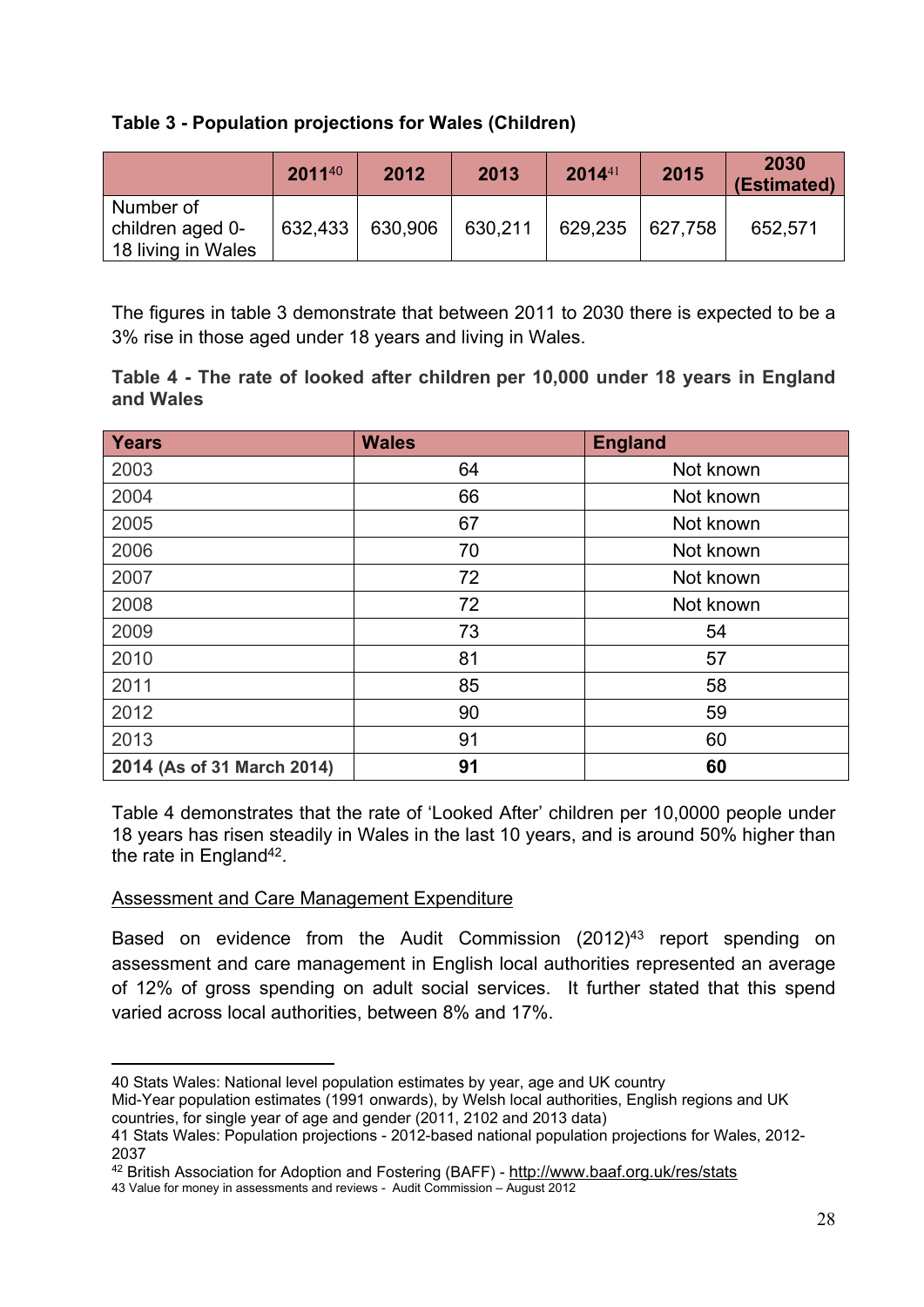Using data provided by StatsWales the following table 5 explores the different levels of spending on assessment and care management that local authorities could work towards achieving in Wales. On average Welsh local authorities currently spend 11.1% of their gross adult social care budget on Assessment and Care Management, at £153m annually.

| Total spend on assessment and care management <sup>45</sup> at: |       |  |  |  |  |  |  |
|-----------------------------------------------------------------|-------|--|--|--|--|--|--|
| 8% of expenditure                                               | £110m |  |  |  |  |  |  |
| 10% of expenditure                                              | £138m |  |  |  |  |  |  |
| 11.1% of expenditure (current position in Wales)                | £153m |  |  |  |  |  |  |
| 12% of expenditure                                              | £166m |  |  |  |  |  |  |
| 17 % of expenditure                                             | £235m |  |  |  |  |  |  |

|  | Table 5: Gross Social Service expenditure <sup>44</sup> in Wales 2013 /14: £1,380m |  |  |
|--|------------------------------------------------------------------------------------|--|--|
|  |                                                                                    |  |  |

#### **Adult assessments**

#### Cost of an assessment for care and support

The average cost of an assessment for care and support is not currently measured in Wales. As noted above, England and Wales have used the same legislation and the same model for assessment in Social Care. Data from the Health and Social Care Information Centre (HSCIC), together with data provided by StatsWales, have been used to calculate the average cost of Assessment and Care Management in Wales, and the average cost of an assessment for care and support per adult receiving a service in **Wales** 

<sup>44</sup> Stats Wales – Revenue outturn expenditure: Social Services – 2013/14

<sup>45</sup> Stats Wales - LGFS0015: Social services revenue expenditure by client group (£ thousand)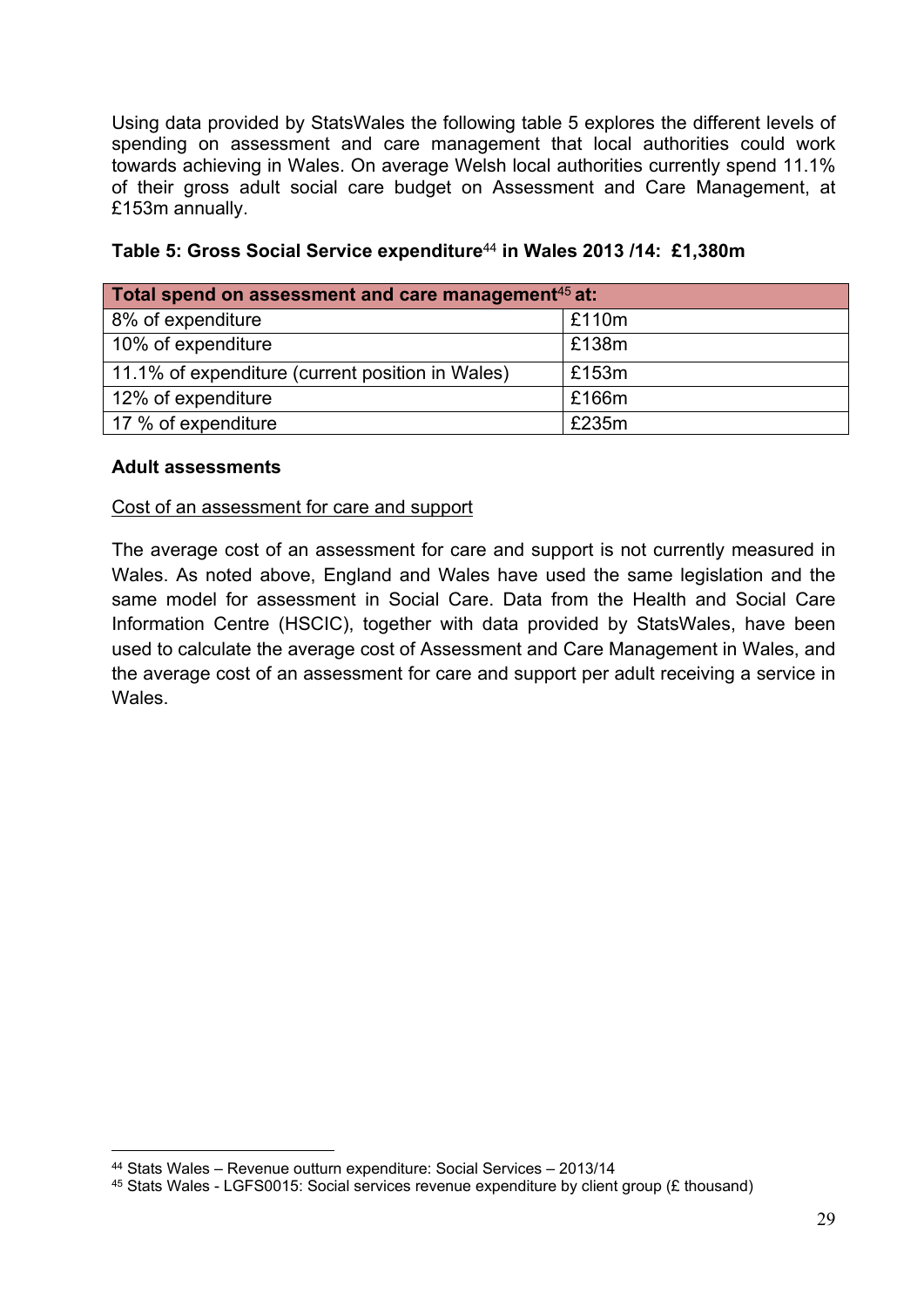#### **Table 6 – The cost of Assessment and Care Management**

|                                                                                                                                                                 | <b>Wales 2013/14</b> | English comparable<br>data (2013/14) <sup>46</sup> |
|-----------------------------------------------------------------------------------------------------------------------------------------------------------------|----------------------|----------------------------------------------------|
| Gross Social Service expenditure (for all<br>adults in Wales, over the age of 18, including<br>carers)                                                          | £1,400,000,00047     | £17,250,000,000                                    |
| Gross expenditure for adult<br>of<br>cost<br>Assessment and Care Management <sup>48</sup> (for all<br>adults in Wales, over the age of 18, including<br>carers) | £153,000,00049       | £2,070,000,000                                     |
| Percentage of gross Social Services<br>expenditure used for adult assessment and<br>care management (see text below)                                            | 11.1%                | 12%                                                |
| The number of adults assessed during the<br>year                                                                                                                | 96,54750             | 1,193,540                                          |
| Estimated cost of assessment and care<br>management per adult receiving a service in<br>Wales                                                                   | £1,585               | £1,734                                             |
| Assessment representation of assessment<br>and care management cost (see text below)                                                                            | 26%                  | 26%                                                |
| Estimated cost of assessment                                                                                                                                    | £412                 | £450                                               |

The data available through StatsWales reports details the costs of assessment and care management across authorities and for particular categories of needs. However this data is not separated into the cost of assessment as distinct from care management. To address this question, an approach has been taken to identify the average costs of assessment alone.

Based on the data in table 6 the average expenditure of providing assessment and care management for each individual receiving an assessment in Wales is £1,585<sup>51.</sup> Based on the comparable data of England it is estimated that the expenditure in England represents £1,734<sup>52</sup>.

49 Future Paying for Social Care in Wales – LE Wales – 2014 - [https://statswales.wales.gov.uk/Catalogue/Health-and-](https://statswales.wales.gov.uk/Catalogue/Health-and-Social-Care/Social-Services/Adult-Services/Service-Provision/AdultsReceivingServices-by-LocalAuthority-Measure)[Social-Care/Social-Services/Adult-Services/Service-Provision/AdultsReceivingServices-by-LocalAuthority-Measure](https://statswales.wales.gov.uk/Catalogue/Health-and-Social-Care/Social-Services/Adult-Services/Service-Provision/AdultsReceivingServices-by-LocalAuthority-Measure) 50 Stats Wales – CARE0013: Adults assessed and care plans reviewed during the year

51 £153,000,000/96,547

<sup>46</sup> Community Care Statistics, Social Services Activity, England - 2013-14, Final release

<http://www.hscic.gov.uk/catalogue/PUB16133>

<sup>47</sup> Stats Wales –Revenue outturn expenditure – Social Services. [https://statswales.wales.gov.uk/Catalogue/Local-](https://statswales.wales.gov.uk/Catalogue/Local-Government/Finance/Revenue/Social-Services/social-services-socialservicesrevenueexpenditure-by-clientgroup)[Government/Finance/Revenue/Social-Services/social-services-socialservicesrevenueexpenditure-by-clientgroup](https://statswales.wales.gov.uk/Catalogue/Local-Government/Finance/Revenue/Social-Services/social-services-socialservicesrevenueexpenditure-by-clientgroup) - to the nearest million

<sup>48</sup> Assessment and care management - Include costs of commissioning services for older people, specifically the process of receiving referrals, assessing needs, defining eligibility and arranging for packages of care to be provided and reviewing the quality of and continued relevance of that care for older people. This includes field social work costs (including hospital social workers); other social services staff based in primary healthcare settings; occupational therapy services to older people; and relevant support staff costs.

<sup>52</sup> £2,070,000,000/1,193,540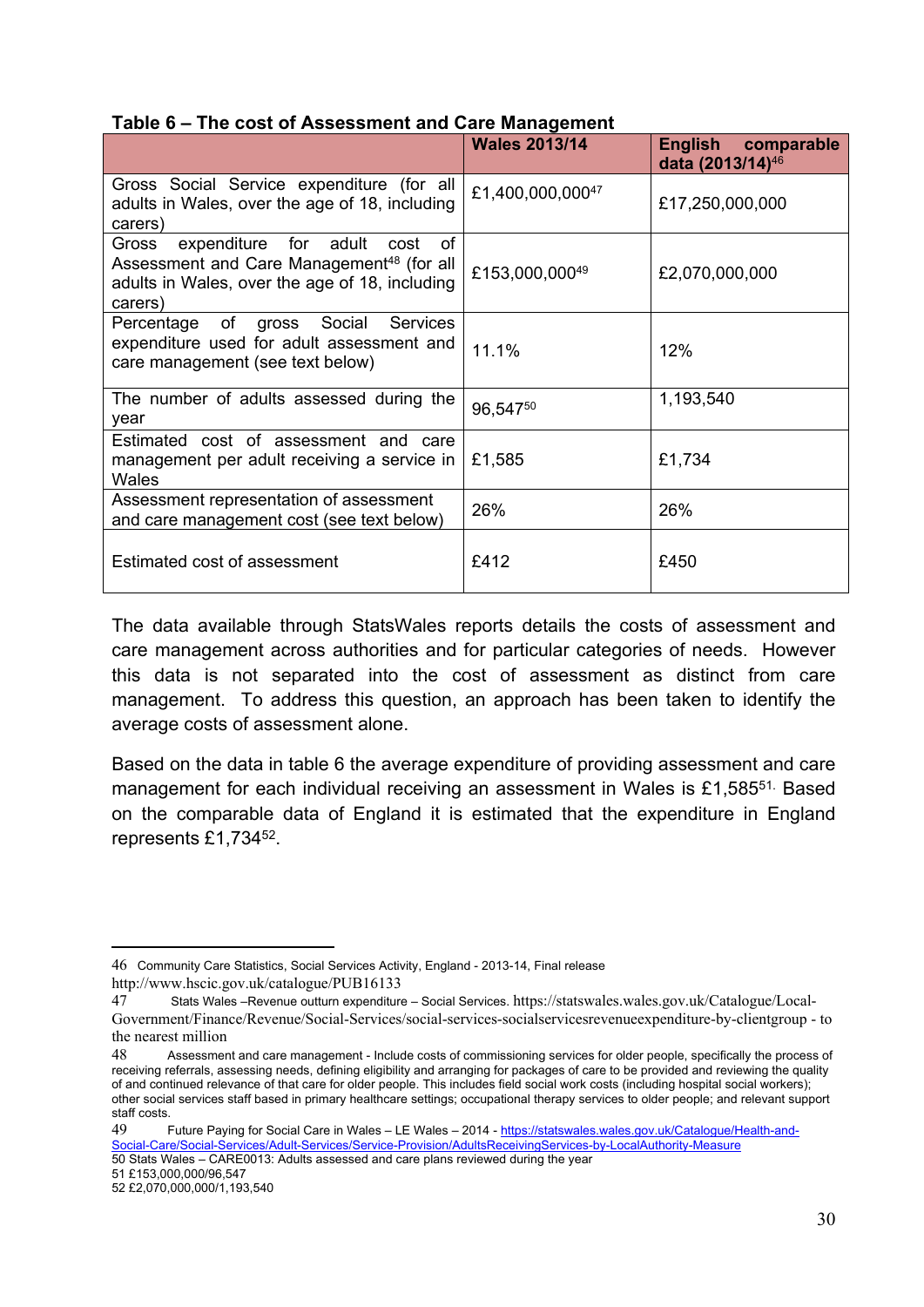The Impact Assessment of the Care Act 2014<sup>53</sup> states that the average cost of assessment is £450. Based on the calculations (Table 6) for England, this cost is 26% of the estimated cost of assessment and care management expenditure of £1,734.

If is the same assumptions are applied to the Welsh figures it can be estimated that the average cost of an assessment for care and support per adult receiving a service in Wales is £412 (26% of £1,585).

#### **Social worker time**

Research shows that social workers currently spend a great deal of time on administrative work and less time on face to face contact with service users. A UNISON survey indicated that 96% of practitioners felt that too much of their time was spent with paper work. Of those surveyed, 73% felt the time they had available to spend with service users was "insufficient" or "very insufficient".<sup>54</sup>

Similarly, research from 2003 found that three of the activities most frequently reported by social workers were office-based paperwork relating to caseload, negotiating and arranging social services for users, and completing assessment documentation in the office. $55$ 

Professor Eileen Munro in her review of Child Protection<sup>56</sup> argued that "There is a need to strip away much of the top-down bureaucracy that previous reforms have put in the way of frontline services. Giving professionals greater opportunity for responsible innovation and space for professional judgment is fundamental if the child protection system is to realise the improvements that have been lacking following previous reforms" and referenced a London School of Economics and Human Reliability evaluation which identified that a reduction of bureaucratic constraints on practice enables practitioners to spend more time (working) with families. Professor Munro also referenced a 2010 study showed that some social workers were spending up to 80 per cent of their time on paperwork but this had developed gradually making it hard for those involved to notice $57$ .

#### **Option 1: Do the minimum and retain the current approach to assessment**

<sup>53</sup> The Care Act: Impact Assessment number 6107. <http://www.legislation.gov.uk/ukpga/2014/23/impacts>

<sup>54</sup> UNISON, Not Waving But Drowning: Paperwork and Pressures in Adult Social Work Services (2009),

http://www.unison.org.uk/acrobat/B4710a.pdf (last visited 4 April 2011). These figures relate to all social work, not just adult social care. We see no reason to suppose there is a significant difference between child work and adult work.

<sup>55</sup> A Weinberg and others, "What Do Care Managers Do? A Study of Working Practice in Older Peoples' Services" (2003) 33 British Journal of Social Work 901, 914.

<sup>56</sup> The Munro Review of Child Protection: Final Report A child-centred system - Professor Eileen Munro - Department of Education – May 2011

<sup>57</sup> White, S., Wastell, D., Broadhurst, K. & Hall, C. (2010), 'When policy o'erleaps itself: The 'tragic tale' of the Integrated Children's System', Critical Social Policy, 30, pp405–429.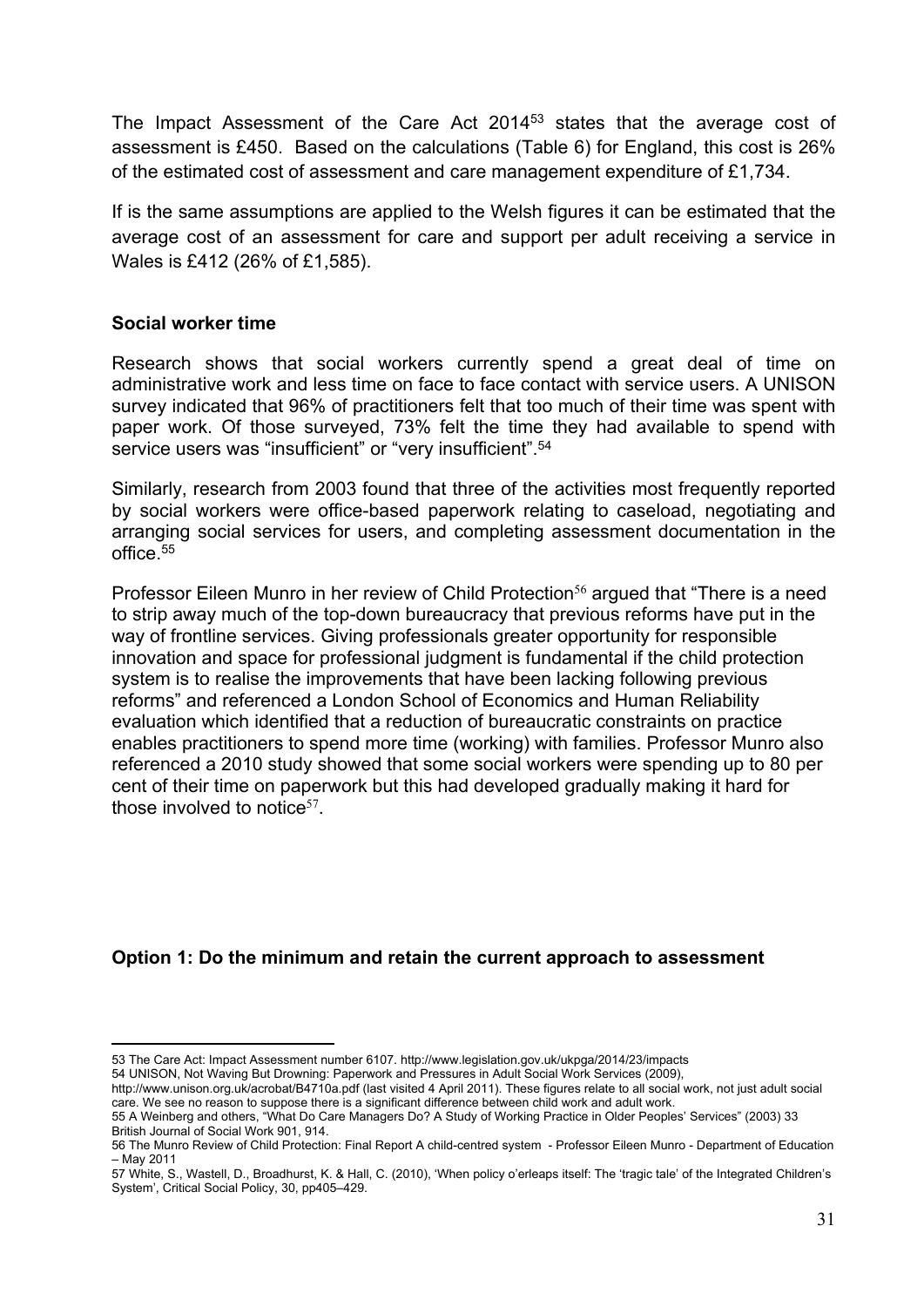As illustrated in tables 1 and 2 there is predicted to be a significant rise in the adult population who received social care services by 2030. An assessment cost of £412 (see earlier) has been used to predict the possible increase in expenditure required to provide assessments to the increased population<sup>58</sup>.

|          |  |  | Table 7: Total predicted cost of assessment for all adults receiving social care |  |  |  |
|----------|--|--|----------------------------------------------------------------------------------|--|--|--|
| services |  |  |                                                                                  |  |  |  |

|      | <b>Total predicted number of</b><br>adults receiving local authority<br>social care services (as<br>illustrated in table 3) | <b>Total predicted cost of assessment</b><br>for all adults receiving social care<br><b>services</b> |
|------|-----------------------------------------------------------------------------------------------------------------------------|------------------------------------------------------------------------------------------------------|
| 2011 | 108,818                                                                                                                     | £44,833,016                                                                                          |
| 2012 | 111,223                                                                                                                     | £45,823,876                                                                                          |
| 2013 | 112,386                                                                                                                     | £46,303,032                                                                                          |
| 2014 | 114,151                                                                                                                     | £47,030,212                                                                                          |
| 2015 | 116,008                                                                                                                     | £47,795,296                                                                                          |
| 2030 | 159,855                                                                                                                     | £65,860,260                                                                                          |

As illustrated in the calculations above the estimated cost of the total amount of assessments for all adults is likely to increase by £19.5m between 2013 and 2030.

Table 5 and the assumptions derived from it, shows that by retaining the current approach to assessment it is expected that 11.1% of gross expenditure on adult social services will be spent on assessment and care management. However, given the predicted large increase in the population of those over the age of 85, there is likely to be a larger proportion of the overall social services budget requiring to be spent on assessment and care management. On this basis, if the current approach to assessment remains, local authorities may need to use larger proportions of the budget in order to provide services to all those that require them. If all local authorities were to spend 17% of their gross spending on adult social care on assessment and care management, this element of the service would have cost an extra £82m across Wales in the year 2013/14.

Assessments that did not result in a service

<sup>58</sup> Any financial projections in this Impact Assessment are based on the most recent identified costs - adjustments for inflation have not been taken in to account.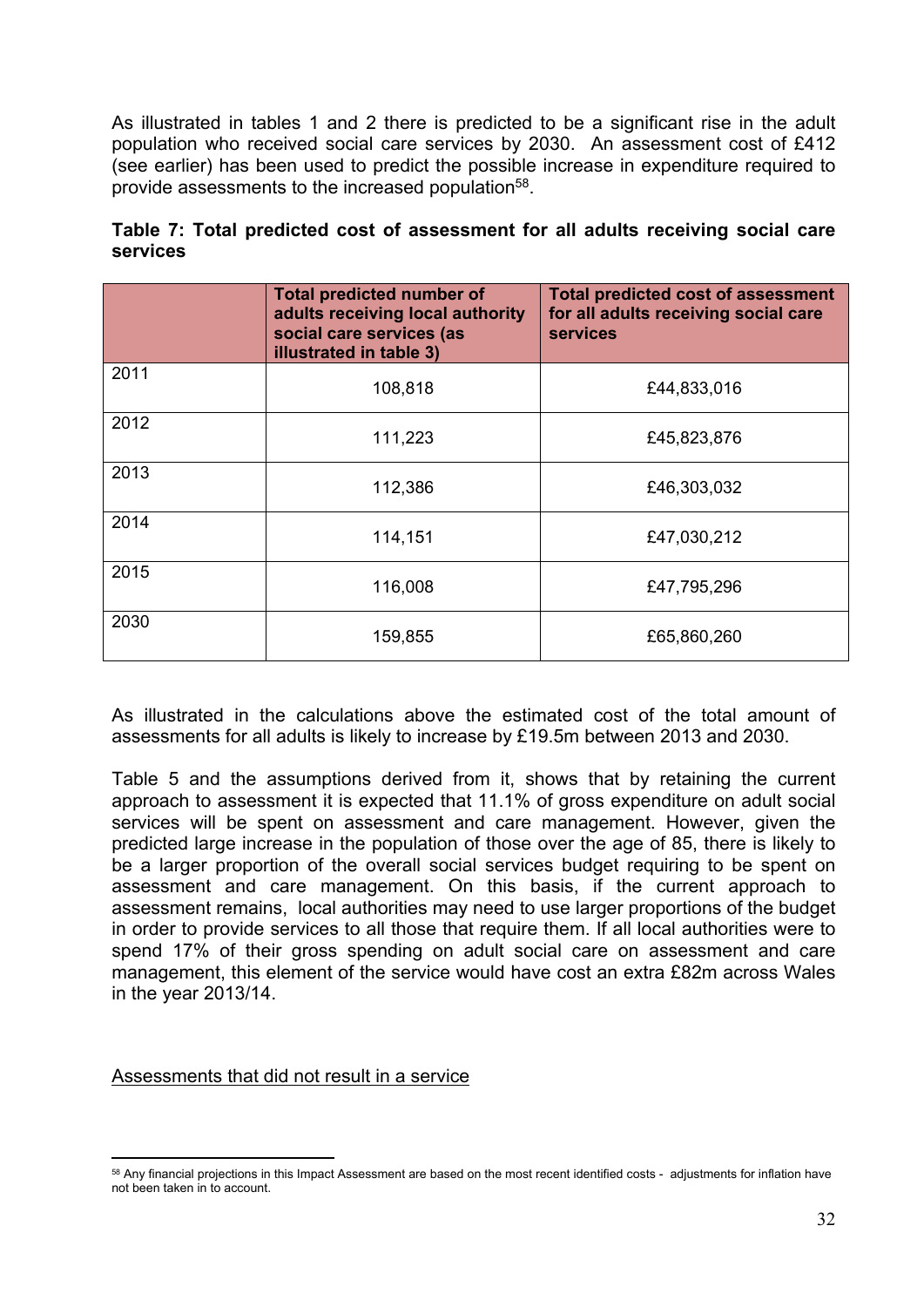The Community Care Statistics<sup>59</sup> reported that following assessment 65% of adults assessed went on to receive services as a result of their assessment. This means that 35% of assessments did not result in a service being delivered. Under the existing legislative requirement each of those assessments will have been undertaken as full Unified Assessment Process (UAP) assessments. An approach to assessment that is more proportionate to presenting need may tend towards reducing the overall cost of assessment by reducing the costs by anything up to a third of the number of assessments undertaken.

|                                                                                                                                    | 2013/14     | 2030<br>(estimated cost) |
|------------------------------------------------------------------------------------------------------------------------------------|-------------|--------------------------|
| Average cost of assessment for care and support per<br>adult receiving a service in Wales                                          | £412        | £412                     |
| Total cost of assessments for care and support for all<br>adults receiving a service in Wales (as calculated<br>following Table 7) | £46,303,032 | £65,860,260              |
| Potential savings per annum (35% of assessment costs<br>as evidenced by Community Care Statistics)                                 | £16,206,061 | £23,051,091              |

Some local authorities in Wales are seeking to reduce the number of costly UAP assessments (that frequently do not result in a service being provided) by moving to the application of a model of proportionate assessments. However, local authorities' recording of assessments is inconsistent, so this is proving difficult to measure.

If the system remains the same, it can be assumed there will be a continuation of just 65% of adults assessed receiving services as a result of their assessment. As demonstrated in Table 7, over time the amount of assessments will rise, as will the potential cost increase for local authorities.

#### Children

Although the data collected for Children's Services is not directly comparable to Adult Services it is likely that there will be similar patterns followed. The census collection for Wales was reported upon in 2011, and the population projections for 2013 and 2030 have been used to make assumptions of the population of those aged 18 years and under.

#### **Table 9: Number of initial assessments for those aged under 18 years of age**

<sup>59</sup> Community Care Statistics, Social Services Activity, England - 2013-14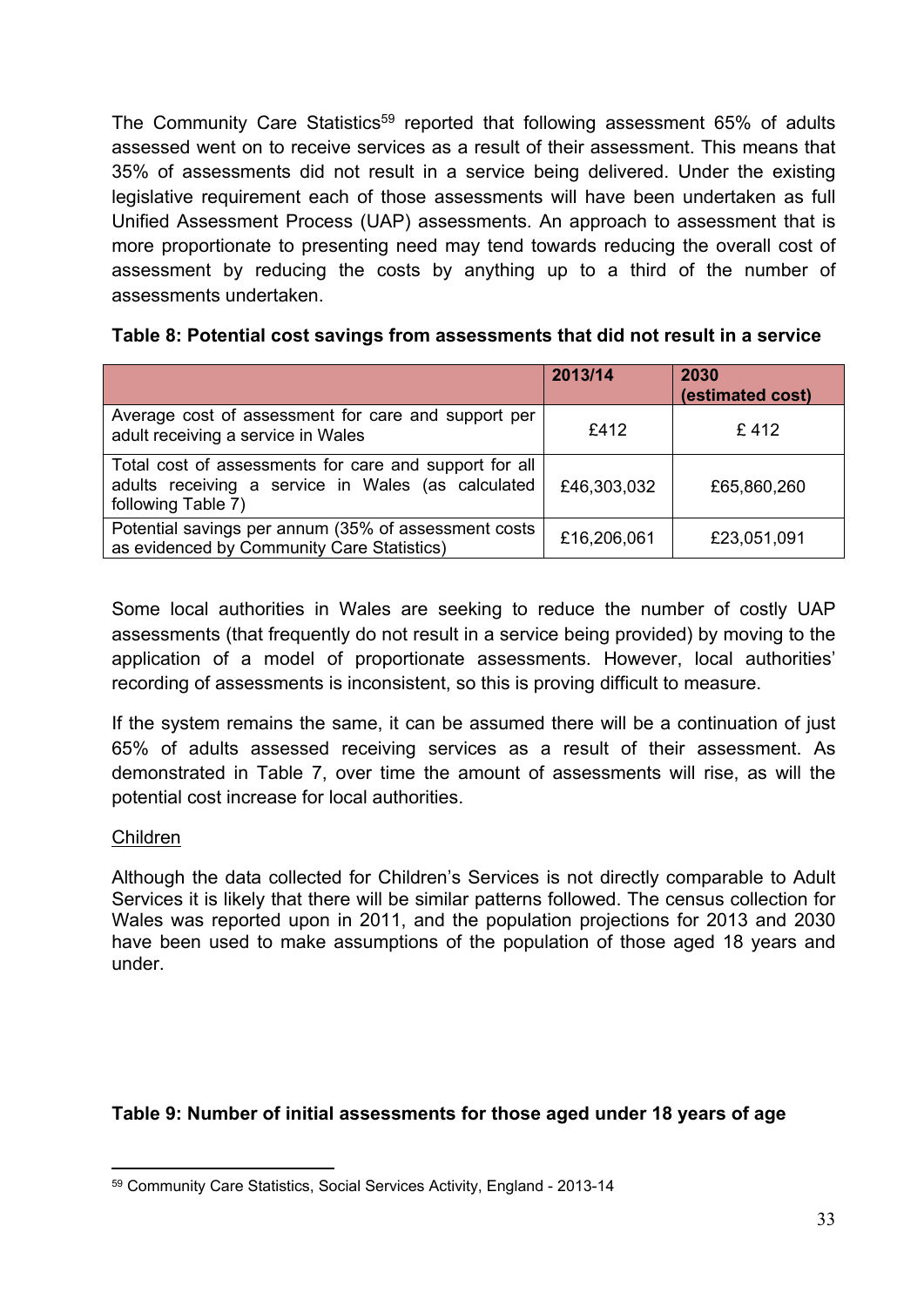|                                                                                | 2011    | 2013    | 2030                   |
|--------------------------------------------------------------------------------|---------|---------|------------------------|
| Number of individuals under the age of 18<br>in Wales <sup>60</sup>            | 632,433 | 630,211 | 652,571                |
| The number of initial assessments<br>that<br>were completed during the year 61 | 27,387  | 27,767  | 29,155<br>(estimated). |

The Welsh Government's Children in Need Census reported that there were 20,145 children in need at 31 March 2014<sup>62</sup>, which accounts for 3% of the under 18s population in Wales. The data in Table 9 demonstrates that between 2011/12 to 2030 there will be a 3% rise in those living in Wales aged 18 years and under. Therefore, if the approach to assessment remains static, it can be expected that there will be a proportionate rise in the number of children entering the social care system by 2030.

The figures show that there is a 1% rise in the number of initial assessments completed between 2011/12 and 2013/14. If it is assumed that this pattern will continue, in 10 years it can be predicted that there will be a 5% rise in the number of initial assessments completed, which will result in 29,155 assessments by 2030.

There is no data for the costs of children's assessments. Nevertheless an annual 1% increase in assessment costs is likely to be substantial. Given the multi-disciplinary nature of many assessments for children, and the importance of the assessment process in safeguarding the welfare of children, it would be unreasonable to think that an assessment for a child in need would be less costly than the assessment of an adult.

Recent evidence on the Common Assessment Framework (CAF) for children and young people suggests that costs to implement can be a little as £100 through to £8,000 per assessment for more serious, and complex levels of need. The process was in the region of £3,000 in most cases<sup>63.</sup>

Applying the adult costs used in this paper to the process of children's assessments would mean that by 2030 the costs of assessments for children would exceed £12 million – increasing at a rate of over £100,000 per year.

#### Carers

Irrespective of the regulations for assessment being introduced, the duty to assess the needs of a carer for support will be placed upon local authorities. The duty is comparable to that used for those for whom carers are providing care, and the Act has removed the existing requirement that the carer must be providing "a substantial amount of care on a regular basis", thereby providing all carers with the right of access to an assessment. This requires that the approach to providing assessments for adult

<sup>60</sup> Stats Wales: 2011 Census: Usual resident population by single year of age and sex, Wales – ((Data for 2011/12 and 2013/14))

<sup>61</sup> Stats Wales: CARE0020: Care Plan/Assessments Summary (Data for 2011/12 and 2013/14)

<sup>62</sup> Stats Wales: Summary of Children in Need data

 $63$  Taken from: Transitional and longer-term implications of the Social Services and Well-being (Wales) Bill 2013 – Welsh Local Governmnet Association and NHS Confederation – IPC September 2013.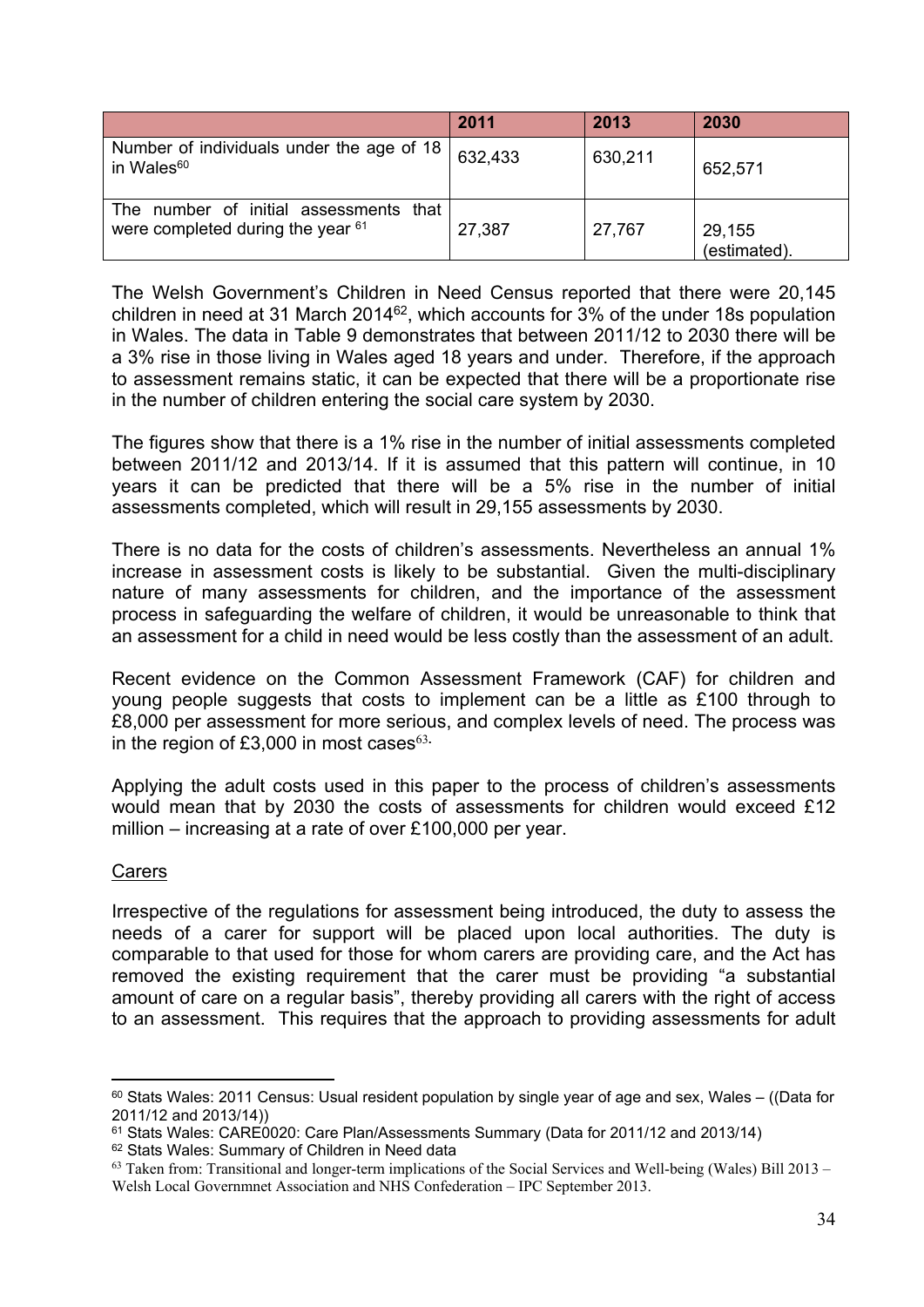carers who may have needs for support, will need to mirror the approach used for adults who may be in need of care and support.

In Wales, there are 30,000 individuals providing unpaid care<sup>64</sup>. In 2001 it was estimated that in Wales the care that unpaid carers provide would cost £5.69 billion per year to deliver using paid support<sup>65</sup>. If the process for assessing carers' needs for support is not amended to fit with the whole system changed introduced through the Act, it is probable that the consequence will be that many carers, without any support in place, will need the provision of substantial support to meet their own needs following an extensive and bureaucratic assessment that does not emphasise supporting carers through preventative and early intervention approaches,

A similar projection to the ones used above can be used to estimate the rising costs of assessments for carers.

Welsh Government collected data on the number of carers of adults who had an assessment or review of their needs in their own right during the year (first data collection 2008/09). The data shows that there was an increase in carers requesting an assessment following the introduction of the Carers Strategies (Wales) Measure 2010 and this is evidenced in table 10.

|                                                                                                                                             | 2008-<br>09 | 2009-<br>10 | $2010 -$<br>11 | $2011 -$<br>$12 \,$ | $2012 -$<br>13 | $2013 -$<br>14 |
|---------------------------------------------------------------------------------------------------------------------------------------------|-------------|-------------|----------------|---------------------|----------------|----------------|
| Number of carers of adults who had an<br>assessment or review of their needs in<br>their own right during the year                          | 5,484       | 5,916       | 6,335          | 6,978               | 6,968          | 7,163          |
| Annual % rise in adults who had<br>an<br>assessments or review of their needs in I<br>their own right during the year                       | <b>NA</b>   | 8%          | 7%             | 10%                 | 0%             | 3%             |
| Number of carers or adults who were<br>assessed or reassessed in their own right<br>during the year and who were provided<br>with a service | 2,281       | 2,755       | 3,690          | 4,298               | 4,373          | 4,570          |
| of carers<br>Percentage<br>assessed<br>or<br>reassessed in their own right during the<br>year and who were provided with a<br>service       | 42%         | 47%         | 72%            | 62%                 | 59%            | 57%            |

#### **Table 10: Carers assessments**

Based on figures provided by StatsWales<sup>66</sup>, Welsh Government identified that over the six year period (as referred to in table 10) an average 57%, of carers assessed went on to receive services as a result of their assessment. This is broadly consistent with the Community Care Statistics<sup>67</sup> report for adult assessments where it stated that 65% of adults assessed went on to receive services as a result of their assessment. This

<sup>&</sup>lt;sup>64</sup> Office for National Statistics - 2011 Census: Provision of unpaid care

<sup>65</sup> Carers, Employment and Services in Wales - Carers UK - 2011

<sup>66</sup> Stats Wales - CARE0013: Adults assessed and care plans reviewed during the year – 2013/14

<sup>67</sup> Community Care Statistics, Social Services Activity, England - 2013-14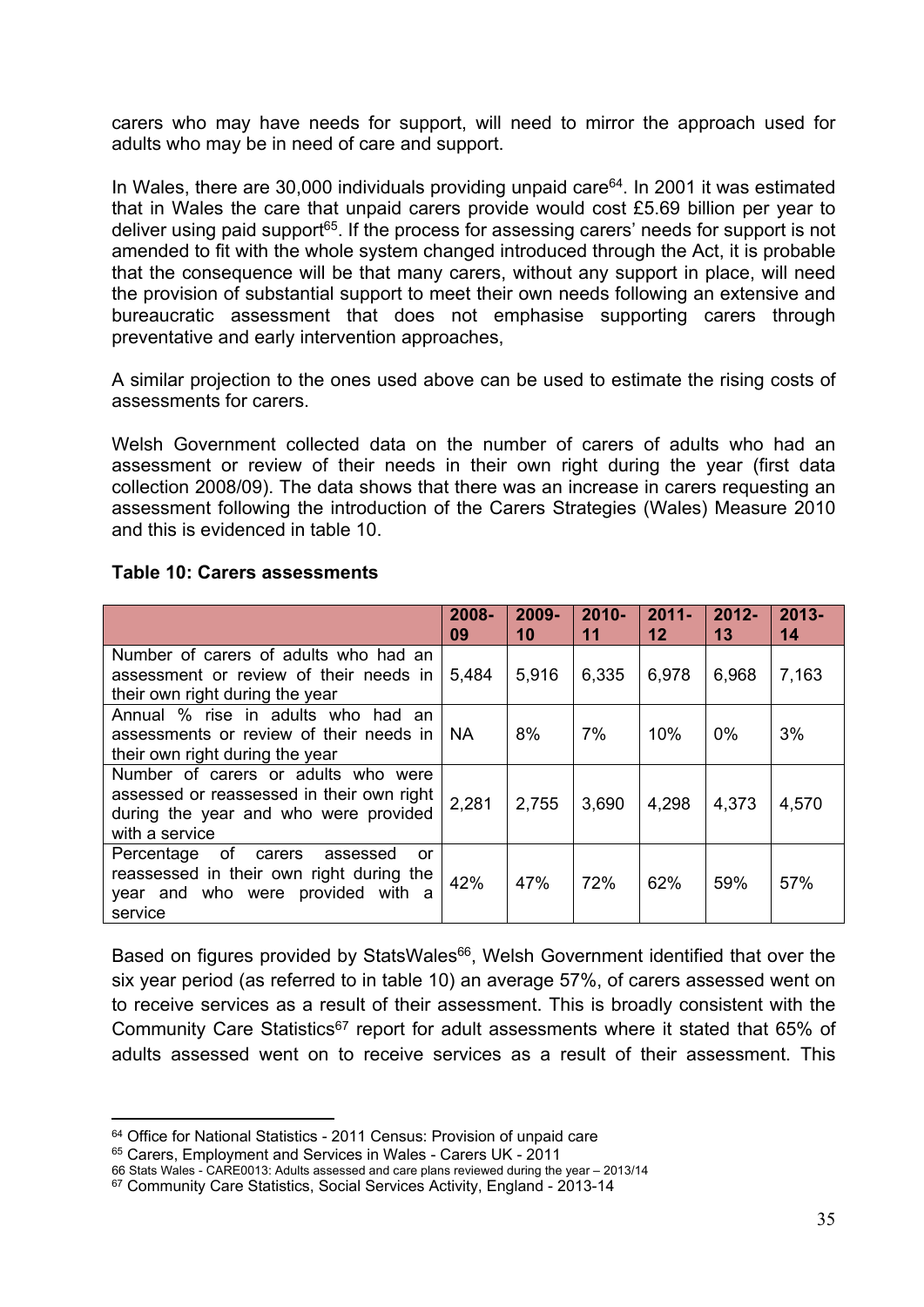further demonstrates the similar statistics between Wales and England when both countries operated under the same legal framework.

The percentage increase in the amount of carers completing an assessment or review in their own right is too sporadic to predict future trends. It is likely that the increase in assessments and reviews for carers is due to an increased awareness of carers rights following the introduction of the Carers Strategies (Wales) Measure in 2010/11.

#### **Option 2: Create a national system for assessments for both users and carers through regulations**

Under this option Welsh Government considers that there will be long term cost savings as individuals will be supported at an earlier stage through the Information, Advice and Assistance service and through preventative services. Wider access to a more supportive and open system will enable people to get the help they need earlier. As a result fewer individuals will need to have an assessment. This argument is reinforced by the Social Services Improvement Agency (SSIA)<sup>68</sup> report which sets out that early intervention and prevention will help local authorities to meet their savings targets whilst improving outcomes for individuals.

The cost of the current assessment processes is too great. The regulations are designed to support a simplification of the assessment processes and thereby reduce the cost of assessments.

In the last decade the gross expenditure of adult social services has risen by 53%<sup>69.</sup> There is no additional funding available to meet this predicted rise in expenditure should this trend continue. As demand, and service user expectation increases, and budgets are constrained, the current approach to social services has to be redrawn.

#### Population Projections

As noted in table 7, the continuing cost of providing social care for adults in Wales is too high, particularly in relation to those estimated to be aged over 85 years, and expected to receive local authority social care services in 2030. The projections currently estimate the number of those aged 85 years and over to increase by 45% between 2013 and 2030.

The proposed approach to assessment that will be introduced through the regulations will recognise that needs can be met not only through support and services provided by the local authority but also through a person's abilities to support themselves or with support from their friends family, and/or preventative, community based services focused on helping people to meet well-being outcomes. Table 2 identified a relatively consistent ratio of 48% of the population over age of 85 years as needing to use directly provided or arranged local authority social care services in the future. The model of <sup>68</sup> Social Services Improvement Agency – Better Support at Lower Cost - Improving efficiency and effectiveness in services - for older people in Wales - 2011

<sup>69</sup> Stats Wales – Revenue outturn expenditure: Social Services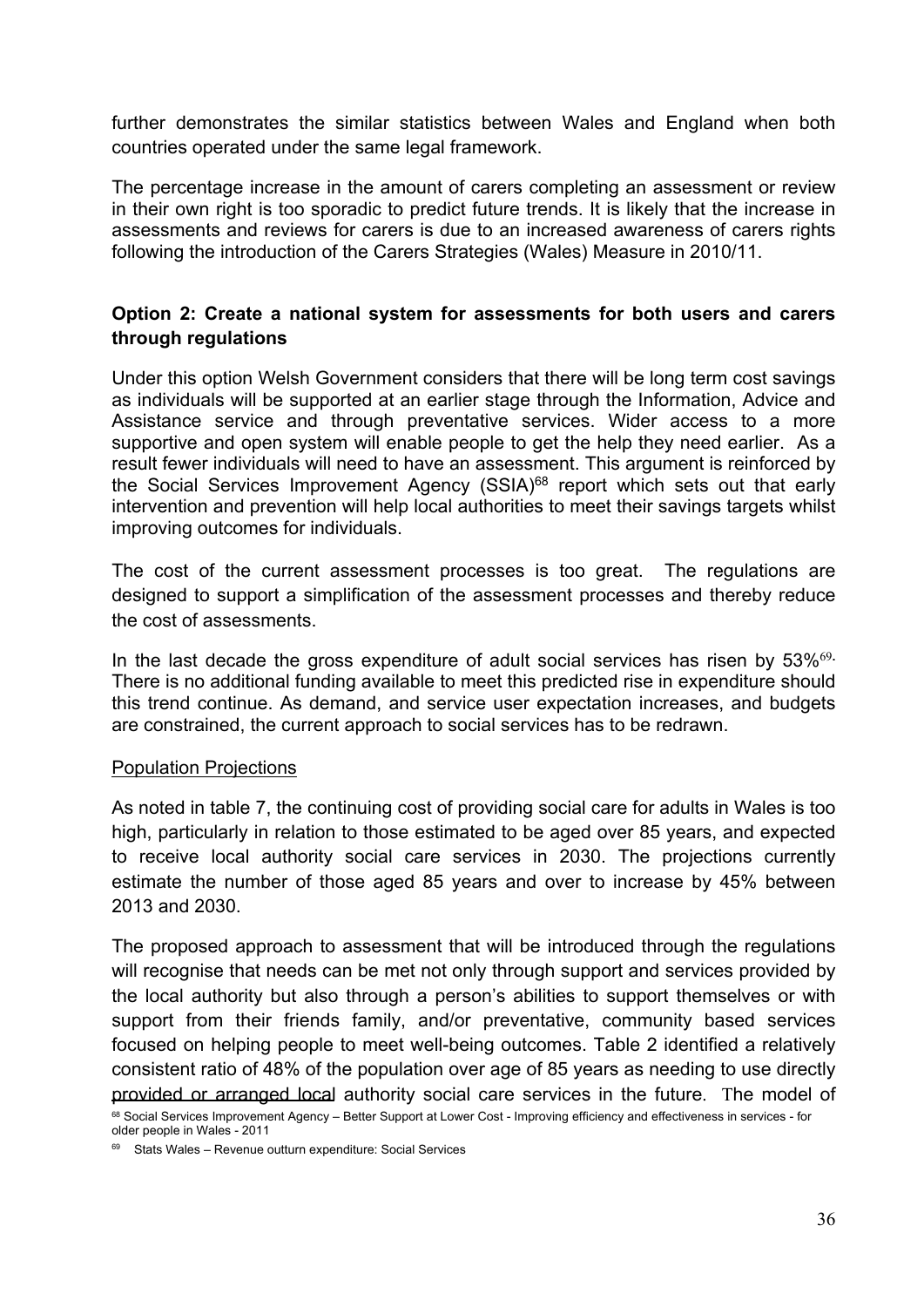assessment introduced through the proposed regulations supports a whole system approach that will lower the percentages of the population being supported by such intrusive and expensive provision. It is predicted, therefore, that there can be a reduction in the number of substantial assessments for this population.

The proposed approach to assessment will encourage local authorities to assist individuals to access preventative well-being community based services themselves or support people to develop the skills and confidence they need through early intervention and prevention.

The report to Welsh Local Government Association and NHS Confederation on the transitional and longer-term implications of the Social Services and Well-being (Wales) Bill<sup>70</sup> commented:

"Notwithstanding the potential impact anyway of the likely increase in the numbers of people requiring assessments, due to the projected increase in older people across Wales, there is no reason to assume that changes in assessment requirements will inevitably lead to greater costs in the longer term for local authorities. Indeed, it could lead to downward pressure on overall costs:

- More responsive information services, early support, informal assessments and preventative community support will result in fewer people needing to secure a formal care and support assessment and plan, thus reducing transaction costs.
- Better quality early intervention and prevention services will reduce the need for more costly acute and substitute care".

#### Assessment and Care Management Expenditure

The statistics for community care activity in England<sup> $71$ </sup> show that following assessment 35% of adult assessed did not result in a service being provided. The potential savings from a more responsive, proportionate and efficient assessment process could therefore approach 35% of current assessment costs.

The Audit Commission (2012)<sup>72</sup> reported that the total spend on assessment and care management represented 12% of the gross adult social care budget. It further evaluated that this varied across local authorities, with some local authorities working at 8% spending on Assessment and Care Management. The report evidenced that 8% is an achievable target for local authorities to work to and that it is feasible to reduce expenditure to 8% by streamlining processes, reducing bureaucracy and applying assessment proportionately. As evidenced by the Social Services Improvement

<sup>70</sup> Transitional and longer-term implications of the Social Services and Well-being (Wales) Bill 2013 – Welsh Local Governmnet Association and NHS Confederation – IPC September 2013.

<sup>71</sup> Community Care Statistics, Social Services Activity, England - 2013-14

<sup>47</sup> Value for money in assessments and reviews - Audit Commission –August 2012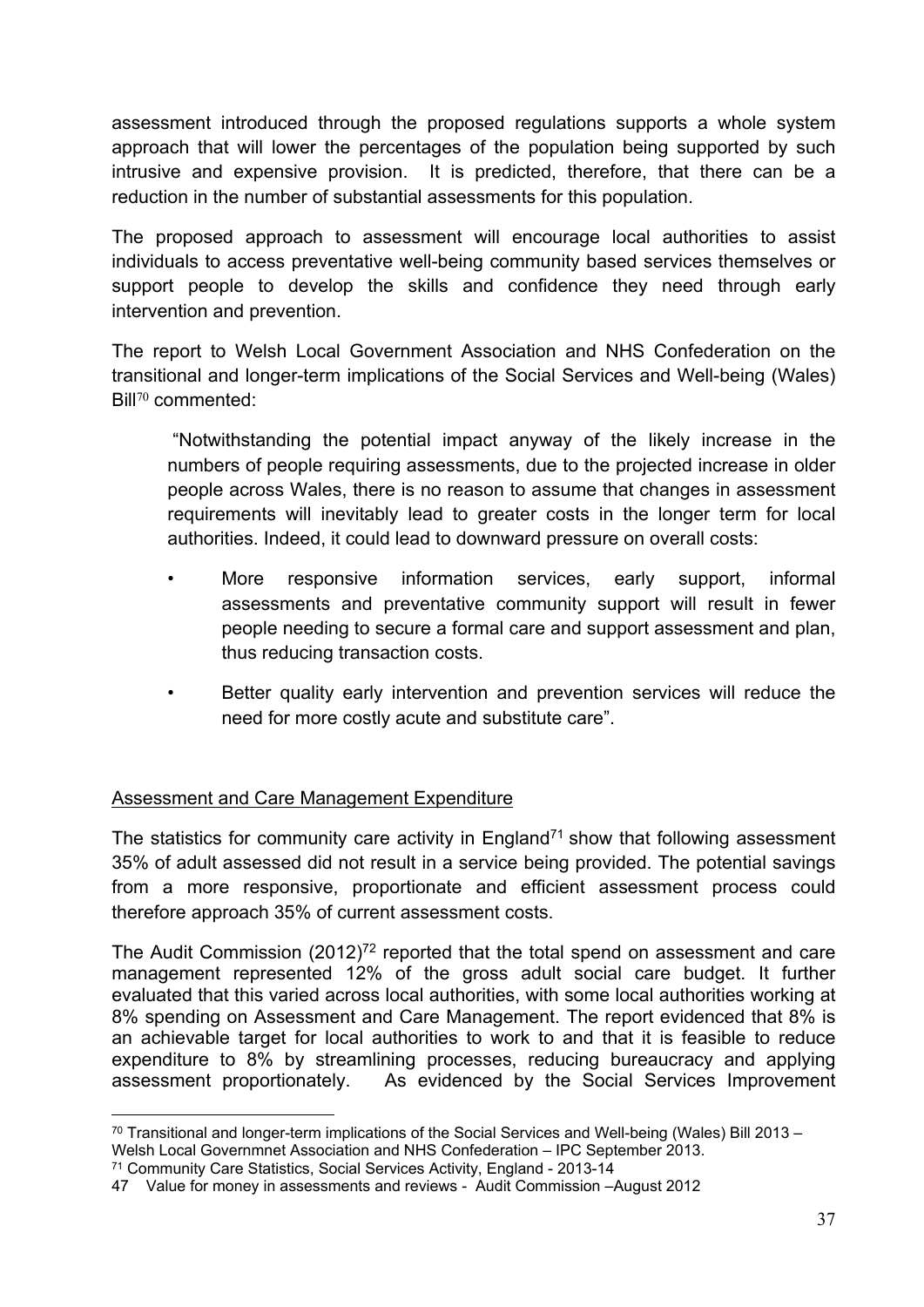Agency  $(SSIA)^{73}$  early intervention and prevention helps local authorities to meet their savings targets whilst improving outcomes for individuals. The introduction of the regulations will assist local authorities in this agenda, with the likelihood that the spending on assessment and care management will move closer to 8% of the gross expenditure on adult social care.

The data provided in Table 5 demonstrates the cost savings that could be reached if local authorities reduced the expenditure on assessment and care management to 8%. Under option 2 the expectation is that local authorities in Wales would follow this pattern and realise similar efficiencies. If these efficiencies can be met, they could represent savings amounting to £43m in 2013/14, and these costs could be reallocated to the £44m funding gap, as evidenced earlier.

The Association of Directors of Social Services<sup>74</sup> reported that local authorities can meet their savings targets whilst improving outcomes for users by planning to deliver more cost effective services. The report stated that the main approach for achieving such savings is through preventive services focusing on helping people stay out of longer term care, consequently reducing the demand for longer term care.

#### Assessments that did not result in a service

The Community Care Statistics<sup>75</sup> reported that 65% of adults assessed went on to receive services as a result of their assessment. This means that 35% of assessments did not result in a service being delivered.

Some local authorities in Wales are seeking to reduce the number of costly UAP assessments by moving towards the delivery of a model of proportionate assessments. This approach recognises the long term cost savings, that could result from individuals being assessed at an earlier stage e.g. through the Information, Advice and Assistance service.

It is anticipated that the Information, Advice and Assistance Service and preventative services will reduce the number of people needing complex, in-depth assessments as they will be able to access support before they reach crisis point. This earlier intervention will reduce the number of people needing to access managed care and support. Potentially much of the cost of completing the 35% of assessments that currently do not result in a service being delivered can be avoided. This could represent up to £23m in 2030 (as stated in table 8).

 $73$  Social Services Improvement Agency – Better Support at Lower Cost - Improving efficiency and effectiveness in services - for older people in Wales - 2011

<sup>74</sup> Better Support at Lower Cost: Improving efficiency and effectiveness in services for older people in Wales - ADSS Cymru – April 2011

<sup>75</sup> Community Care Statistics, Social Services Activity, England - 2013-14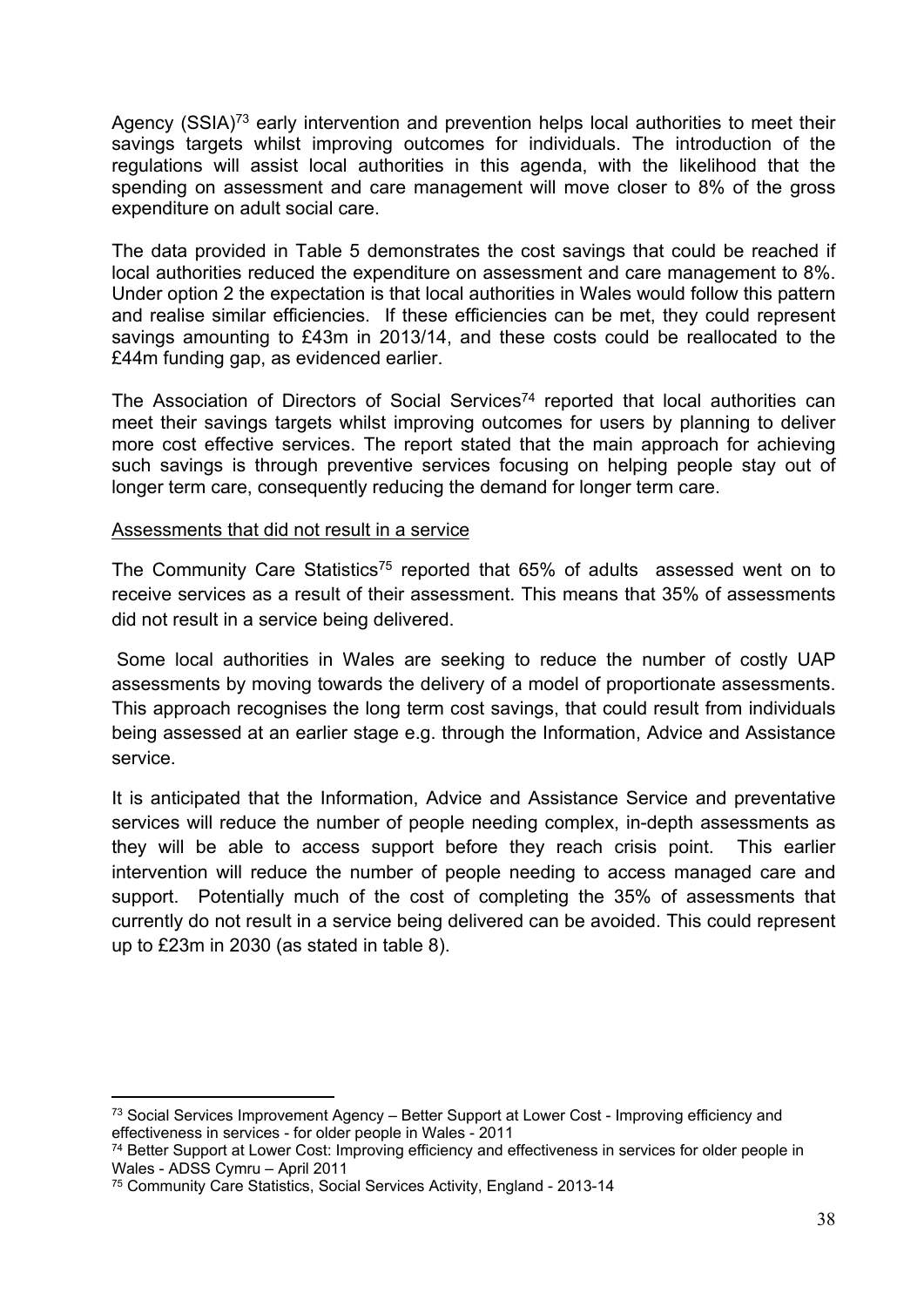#### Children

The new assessment process proposed under Option 2 for children is considered to be in keeping with the assessment process that is currently in place under the Childrens Act 1989. As a result we do not anticipate that costs for children's services will alter significantly. The approach to assessing children's needs through both the regulations and code of practice encourages improved efficiency through streamlined and proportionate assessments. Although there are no negative impacts, it is not possible for Welsh Government to quantify any positive impact.

#### **Carers**

It is anticipated that more carers will be eligible for an assessment under the new legislation. Even so, it is not estimated that the aggregated cost of assessment will increase in direct proportion to the increase in the number of people seeking assessment. It is anticipated that carers will be supported through early intervention, the provision of Information, Advice and Assistance, and preventative services as referred to under the earlier section on adults. This will reduce the number of people needing complex and expensive assessments as they will access support that will prevent or delay a crisis point being reached. This earlier intervention will reduce the number of people needing to access managed care and support.

StatsWales provides data on the number of carers of adults who had an assessment or review of their needs in their own right during the year. This data shows that there was an increase in carers requesting an assessment following the introduction of the Carers Strategies (Wales) Measure 2010.

As evidenced in table 10, and based on figures provided by StatsWales<sup>76</sup>, Welsh Government identified that an average 57% of carers assessed went on to receive services as a result of their assessment between 2008/09 an 2013/14. This may indicate that almost half of carers' assessments are being completed with unnecessary complexity. The figure quoted is broadly consistent with the Community Care Statistics<sup>77</sup> report for adult assessments, as demonstrated above. If this trend continues, there is likely to be a rise in the number of assessments being completed with unnecessary complexity, and in turn resulting in rising costs.

In practice, the proposed system under Option 2 could address the needs of many carers through the initial Information Advice and Assistance service. Carers will be provided with access to relevant, accurate, high quality and timely information, advice and assistance, which may meet their needs without the requirement for a complex, indepth, UAP-style assessment process. Instead, the assessment process will be applied in a manner that is proportionate to the presenting support needs of the carer.

<sup>76</sup> Stats Wales - CARE0013: Adults assessed and care plans reviewed during the year – 2013/14

<sup>77</sup> Community Care Statistics, Social Services Activity, England - 2013-14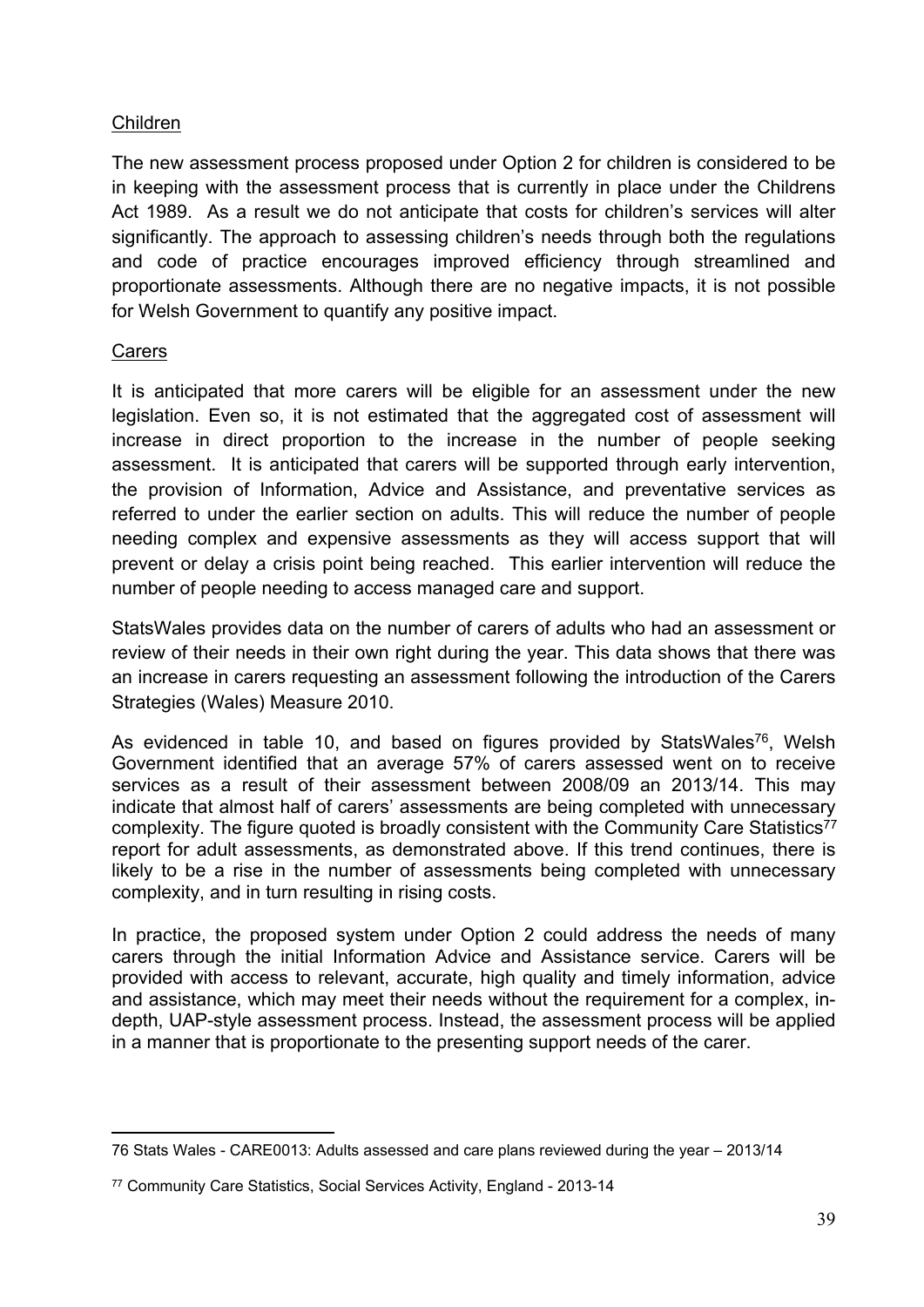Following the introduction of the Carers Strategies (Wales) Measure in 2010/11 there was an increase in the number of carers requesting an assessment, presumably due to a sharp rise in people's awareness of their rights as carers. However, there was a significant decrease in the numbers the following year after the first 'wave' of assessment requests had subsided. It is reasonable to assume that the same pattern will occur with the implementation of the Act.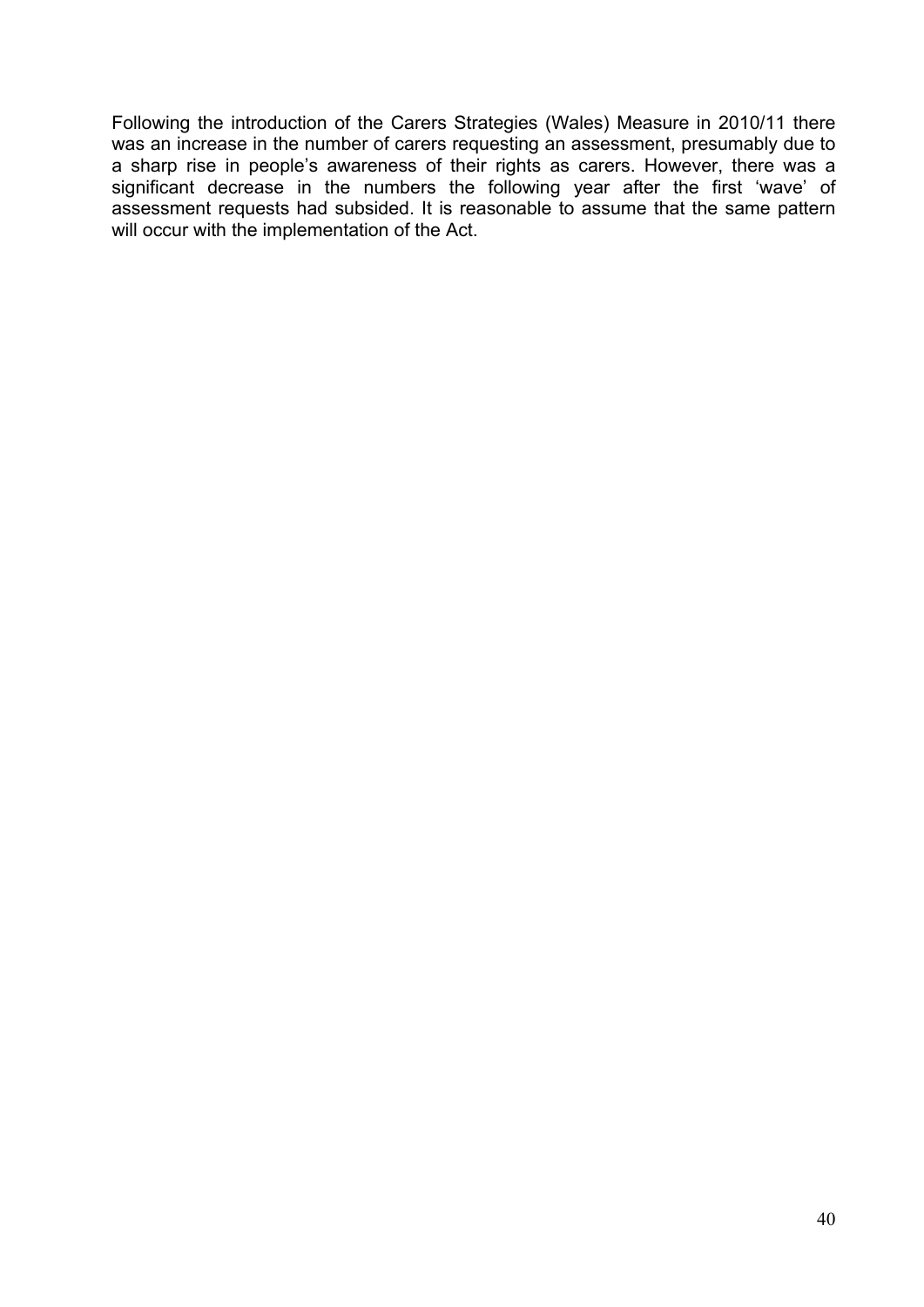# Annex 2

Consultation Summary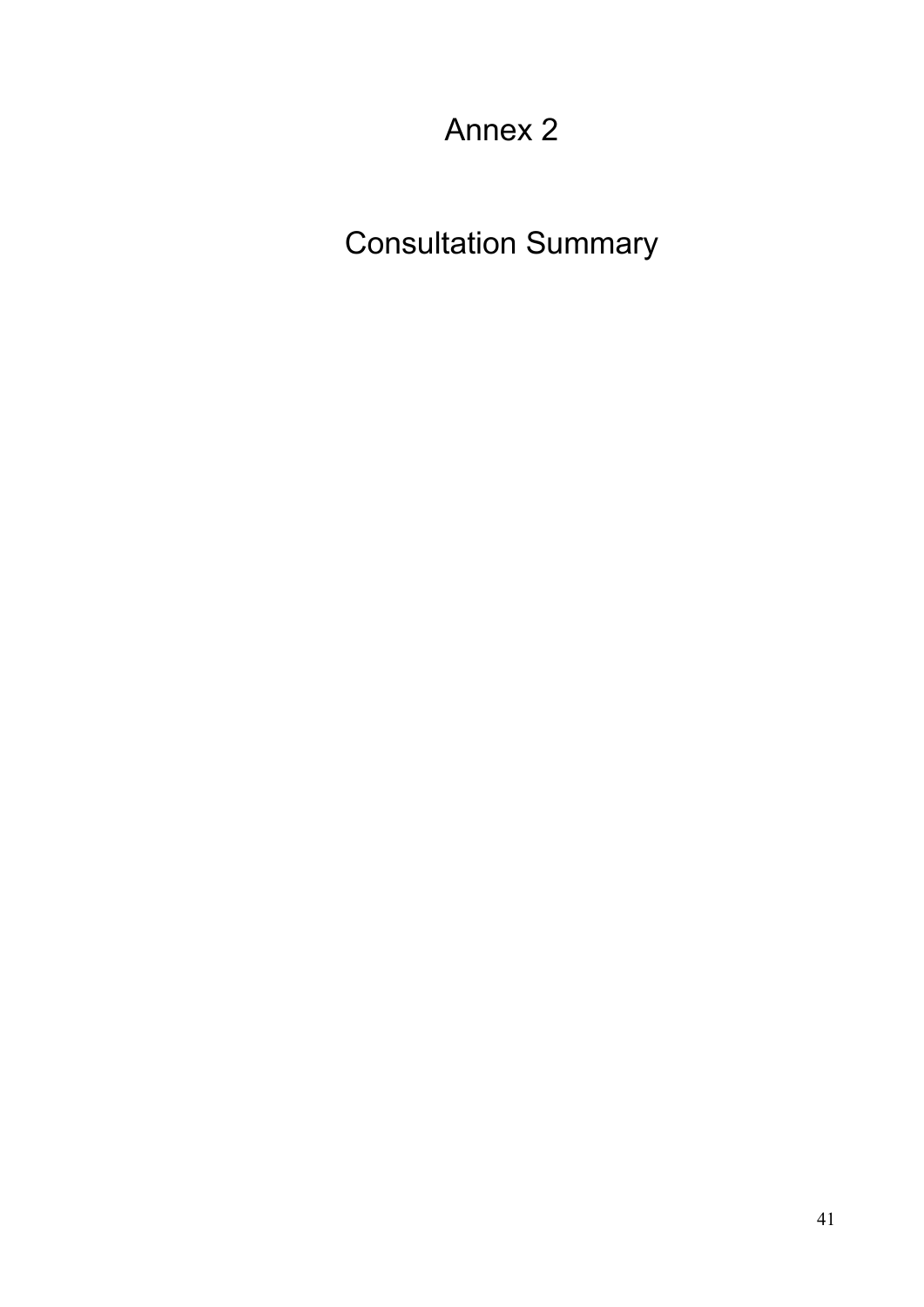#### **Regulatory Impact Assessment The Care and Support (Assessment) (Wales) Regulations 2015 Annex 2. Consultation**

Welsh Government officials undertook a 12 week consultation on the regulations between 6 November 2014 and 2 February 2015. The consultation on parts 3 and 4 covered assessing the Needs of individuals, eligibility, direct payments and care planning.

As well as being made available to the wider public via the Welsh Government internet pages, the consultation was distributed to:

- Welsh Local Government Association (WLGA)
- The Children's Commissioner
- The Older People's Commissioner
- Social Services Improvement Agency (SSIA)
- Local Government representatives
- Third Sector Organisations

The consultation was also distributed more widely through our communications network to ensure full scale coverage of stakeholder and partner organisations. This extensive network includes:

- Local Authorities
- Association of Directors for Social Services Cymru
- Care Council for Wales
- Care and Social Service Inspectorate Wales
- Wales Council for Voluntary Action
- Welsh Local Government Association
- Children in Wales
- Social Services Improvement Agency
- Care Forum Wales

The consultation and engagement process was underpinned from the start by a commitment to working with people to help shape the implementation and deliver the practice and culture change being driven forward through the Act. Many people helped us to develop the policy instructions, regulations and codes of practice on the Social Services and Well-being (Wales) Act. Technical groups were established to discuss and debate and work with Welsh Government to help shape this work. The composition of these groups spanned the care sector and beyond to encompass local authorities, health, voluntary and independent sectors, user led organisations, banks, and youth justice to name just a few.

Discussions were held with the "Alliance of Alliances" – voluntary sector organisations brought together and supported by the WCVA – about the best way to get citizens directly involved to present their views. Officials worked with a broad range of organisations to help bring together people who use services and carers to get their views first hand about what mattered to them and what needed to change.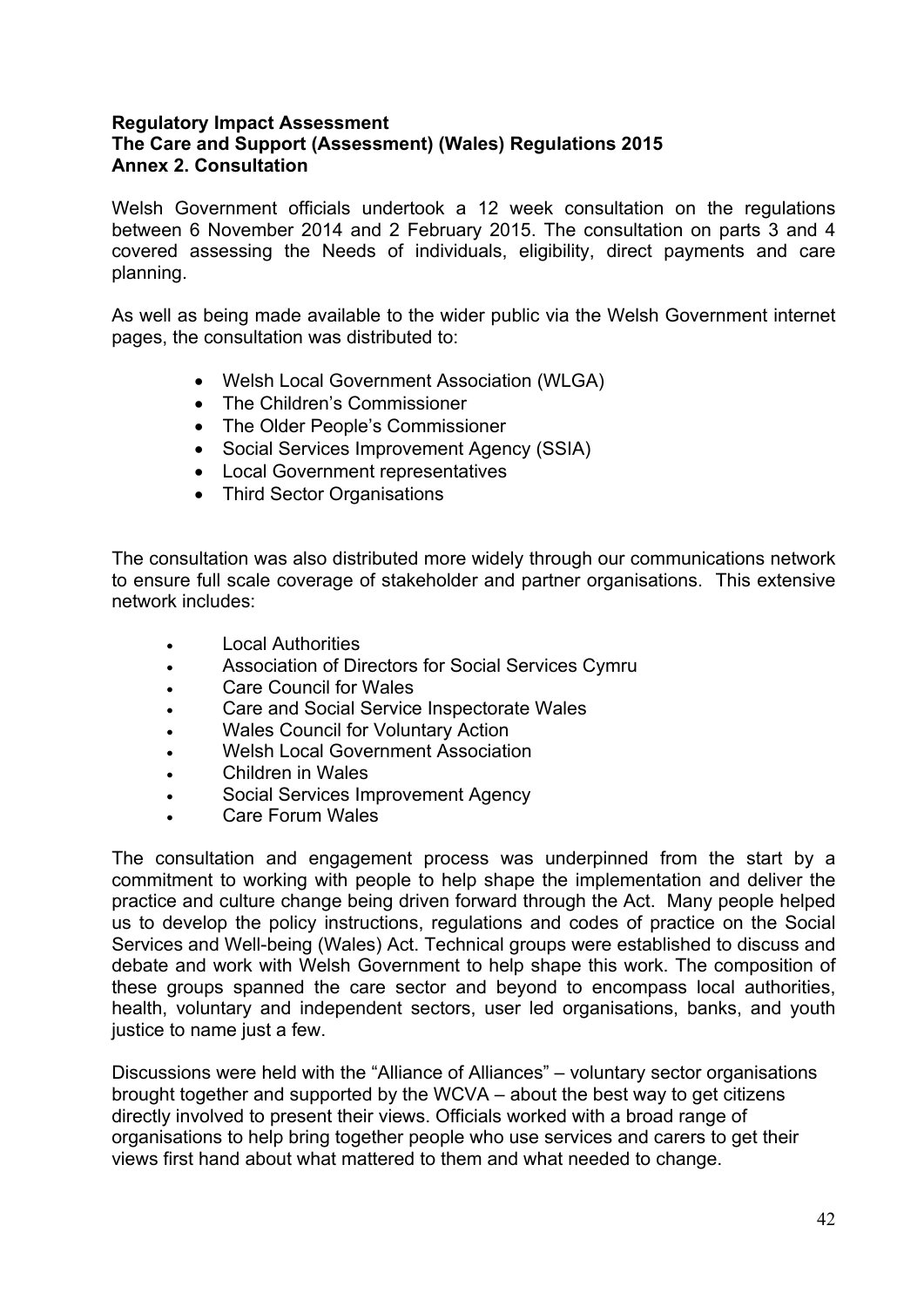As well as formal consultation, using various formats, Welsh Government officials gave presentations to groups, held discussions, attended one to one meetings, encouraged people to invite them to their existing meetings, and wrote articles and gave them to our partners to use within their networks. Stakeholders were asked to share information with their networks and feed back to Welsh Government and open offers were made to work directly with people.

The National Social Services Citizen Panel was asked to consider the consultation as individuals within their own networks, but also together as a Panel, where they produced reports to inform the consultation on integration, safeguarding, direct payments and paying for care.

Focus groups were held, with invaluable support from many organisations who brought people together to share their views. These included WCVA, County Voluntary Councils, Children in Wales, Voices from Care, and Community Lives amongst others. Officials spoke about the Act, the Regulations, and the Codes of Practice at meetings and events – for example with local authority social services, health, prisoners and their families, and housing.

As well as key contacts being encouraged to disseminate the consultation documents amongst their networks, to support wider engagement, Easy Read and children and young-people friendly versions were also produced and disseminated.

There were 103 responses received from a variety of stakeholders, a list of respondents is attached at Document 1

A detailed consultation response report will be published on the Welsh Government's website.

Two consultation events were held as part of the consultation process. The purpose was to promote engagement with the consultation and provide a base level of understanding of the areas we were consulting on to key stakeholder groups

Overall the uptake of spaces for the events was positive with capacity reached at both. There were approximately 170 attendees at the event in South Wales and 90 attendees in the North Wales. Document 2 indicates the range of stakeholders represented at these events.

Workshops were held at the events on each of the parts out to consultation. The content of the workshops was varied and tailored to suit the subject matter, but at the core of each was a presentation from officials and group discussions and activities.

#### *Key Changes to the Regulations*

The following key amendments were made to the Care and Support (Assessment) (Wales) Regulations 2015, informed by analysis of the consultation responses.

Some respondents felt 'consult' was not a strong enough term when referring to the contribution of specialists to the assessment process. The view was that specialisms were needed for the assessment, and direct contact is required.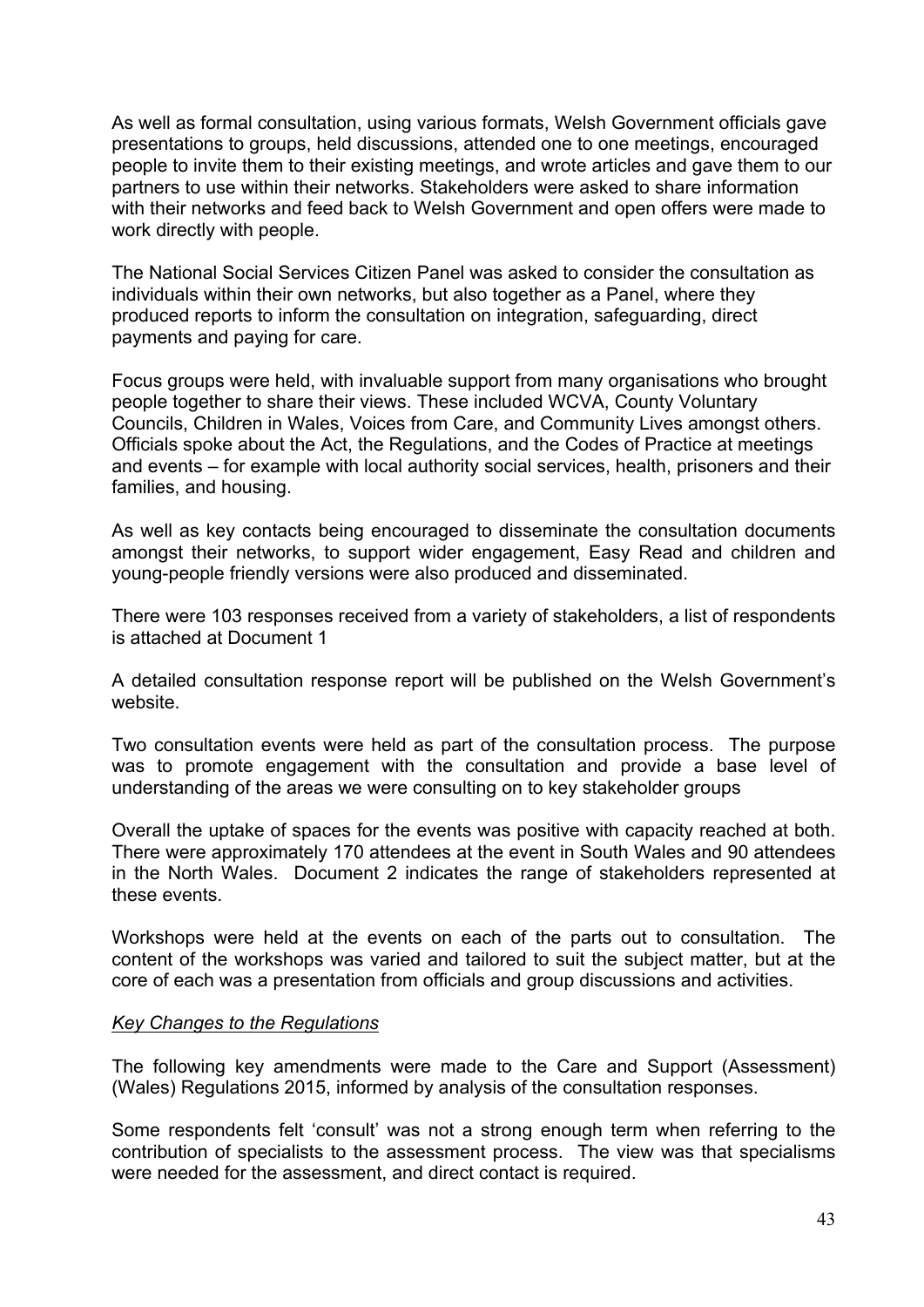The regulations have been strengthened to ensure that

- When carrying out an assessment, a local authority must consider whether the nature of the person's needs call for specialist skills, knowledge or expertise and
- If the local authority considers that specialist skills, knowledge or expertise is required, it must either consult with a person who it considers will be able to provide those skills or that knowledge or expertise , or arrange for the assessment to be carried out by a person with the required specialist skills, knowledge or expertise

The regulations have also been amended to clarify that the requirement to offer a copy of the record of assessment to the person (adult or child) whose needs are being assessed also applies where that person is an adult carer or a child carer whose needs for support are being assessed. A similar clarification has been made to the regulation stating who can request a review of the assessment.

To ensure proper sharing of the record of assessment, amendments have also been made to this regulation to require the local authority, where an adult lacks capacity to be able to request a person to act on their behalf (and where a child lacks this capacity or is not competent to request a person to act on their behalf), and there is no person authorised to act on their behalf, to offer a copy of the record of the assessment to any person who the local authority considers to be acting in the best interests of the adult;

| <b>No</b> |              | <b>Confidenti</b><br>al $Y / N$ | <b>Name</b>                                                                          | Organisation/On behalf of              |
|-----------|--------------|---------------------------------|--------------------------------------------------------------------------------------|----------------------------------------|
| 1.        | $\checkmark$ |                                 |                                                                                      |                                        |
| 2.        |              | ✔                               | <b>Fiona Wilke</b>                                                                   | Individual                             |
| 3.        |              | ✔                               | <b>Ms Maxine Norrish</b>                                                             | Cardiff University RTP student         |
| 4.        |              | $\checkmark$                    | Gillian Cooper                                                                       | <b>Cardiff University</b>              |
| 5.        | $\checkmark$ |                                 |                                                                                      |                                        |
| 6.        |              | ✔                               | Laura Tuckley                                                                        | Individual                             |
| 7.        |              | ✔                               | Charlotte<br>Beare-on<br>behalf of the Hywel<br>Dda Health Board by<br>Dr Phil Kloer | Hywel Dda Health Board                 |
| 8.        |              | ✔                               | Cheryl Bulman                                                                        | Individual                             |
| 9.        |              | ✔                               | Dr Aideen Naughton                                                                   | <b>Public Health Wales</b>             |
| 10.       |              | ✔                               | <b>Ruth Northway</b>                                                                 | Learning disability advisory group     |
| 11.       |              | ✔                               | Zoë Williams                                                                         | <b>Direct Payments Overview Group</b>  |
| 12.       |              | ✔                               | Zoë Williams                                                                         | All Wales Direct Payments Forum        |
| 13.       |              | ✔                               | <b>Beth Evans</b>                                                                    | <b>Carers Wales</b>                    |
| 14.       | ✔            |                                 |                                                                                      |                                        |
| 15.       |              | ✔                               | <b>Gareth Cooke</b>                                                                  | <b>Torfaen Social Care and Housing</b> |

### **Doc.1 - List of respondents**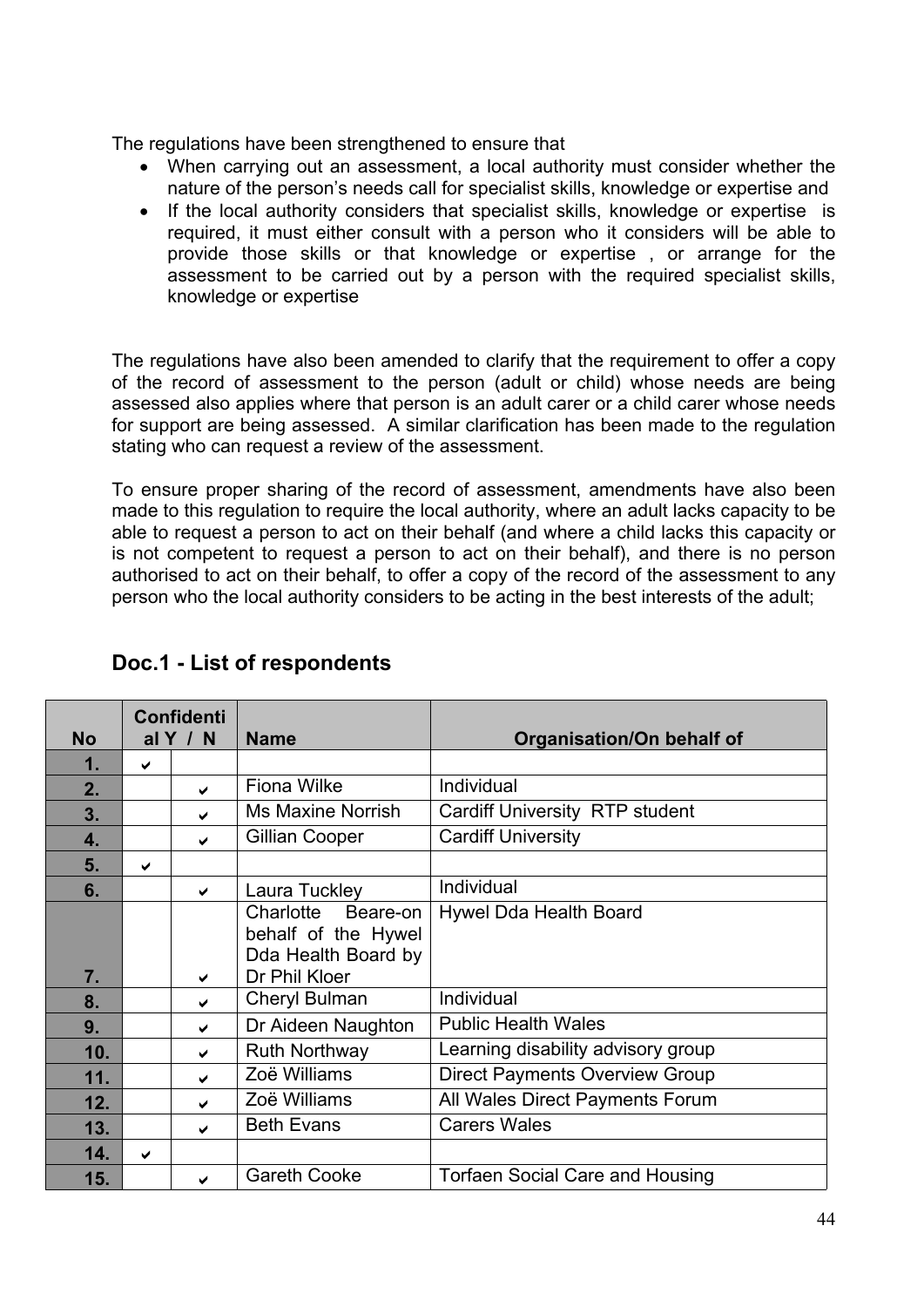| 16.        |              | $\checkmark$ | Lynne Doyle -               | <b>Neath Port Talbot CBC</b>                        |
|------------|--------------|--------------|-----------------------------|-----------------------------------------------------|
|            |              |              | Mike Mainwaring             | Neath Port Talbot Council for Voluntary             |
| 17.        |              | ✔            |                             | Service                                             |
|            |              |              | Catrin<br>Mair<br>Dr        | SeNSE Cymru                                         |
| 18.<br>19. |              | ✔            | <b>Edwards</b><br>Vin West- | <b>Arfon Access Group</b>                           |
|            |              | ✓            | Eve Parkinson -             | <b>Welsh Therapy Advisory Committee</b>             |
| 20.        |              | ✓            |                             | Individual                                          |
| 21.        |              | $\checkmark$ | Colin Hopwood<br>Simon Legg |                                                     |
| 22.        |              | $\checkmark$ |                             | Spinal Injuries Association                         |
| 23.        |              | ✔            | <b>Rachel Williams</b>      | Parkinson's UK Cymru                                |
| 24.        | $\checkmark$ |              | Ann Acock                   |                                                     |
| 25.        |              | ✔            |                             | Physiotherapy Leaders<br>Welsh<br>Advisory<br>Group |
| 26.        | ✔            |              |                             |                                                     |
|            |              |              | n/a (Nigel champ - e-       |                                                     |
| 27.        |              | $\checkmark$ | mail)                       | the Chair of the Welsh Medical Committee            |
| 28.        |              | ✓            | Joe Powell                  | All Wales People First                              |
|            |              |              | Hannah Isaacson             | Association<br>of<br>Voluntary<br>Powys             |
| 29.        |              | ✔            |                             | Organisations                                       |
|            |              |              | Peter Jones                 | Guide Dogs Cymru and Blind Children UK              |
| 30.        |              | ✔            |                             | Cymru                                               |
| 31.        |              | $\checkmark$ | Natasha Wynne               | <b>Marie Curie</b>                                  |
| 32.        |              | $\checkmark$ | Cecile Gwilym               | <b>NSPCC Cymru</b>                                  |
| 33.        |              | ✔            | <b>Peter Martin</b>         | Hafal                                               |
| 34.        |              | $\checkmark$ | <b>Meleri Thomas</b>        | <b>National Autistic Society Cymru</b>              |
| 35.        |              | ✔            | Tess Saunders,              | <b>RNIB CYMRU</b>                                   |
| 36.        |              | $\checkmark$ | Laura Cook                  | <b>Alzheimer's Society</b>                          |
| 37.        |              | $\checkmark$ | Liz Majer                   | <b>Blaenau Gwent County Borough Council</b>         |
| 38.        |              |              | <b>DEBBIE POWELL</b>        | SOCIAL CARE IN PARTNERSHIP - SOUTH<br>EAST (SCiPse) |
|            |              | ✔            | Edwin Jones                 | LDAG Subgroup - Transforming Care in                |
|            |              |              |                             | Wales for people with learning disabilities and     |
| 39.        |              | ✔            |                             | challenging behaviour                               |
| 40.        |              | $\checkmark$ | James Crowe                 | Learning Disability Wales                           |
| 41.        |              | ✔            | Lynne Hughes                | <b>MS Society Cymru</b>                             |
|            |              |              | Paul Swann /<br><b>Rick</b> | Disability Wales / Wales Alliance for Citizen       |
| 42.        |              | ✔            | Wilson                      | <b>Directed Support Provider Network</b>            |
| 43.        |              | ✔            | <b>Kelly Ball</b>           | <b>Newport People First</b>                         |
| 44.        |              | ✔            | Alex Perry                  | Newport People First (trustee)                      |
| 45.        |              | ✔            | Allan                       | Member of Newport People First                      |
| 46.        |              | ✔            | Zarah Kaleem                | <b>Trustee of Newport People First</b>              |
| 47.        |              | ✔            | Deborah Driffield           | City & County of Swansea Social Services            |
| 48.        |              | ✔            | Lola Richards               | <b>Cyngor Sir Ynys Mon</b>                          |
| 49.        |              | ✔            | No Name                     | <b>Cyngor Sir Ynys Mon</b>                          |
| 50.        |              | ✓            | Jacqueline Davies           | <b>CYPP</b>                                         |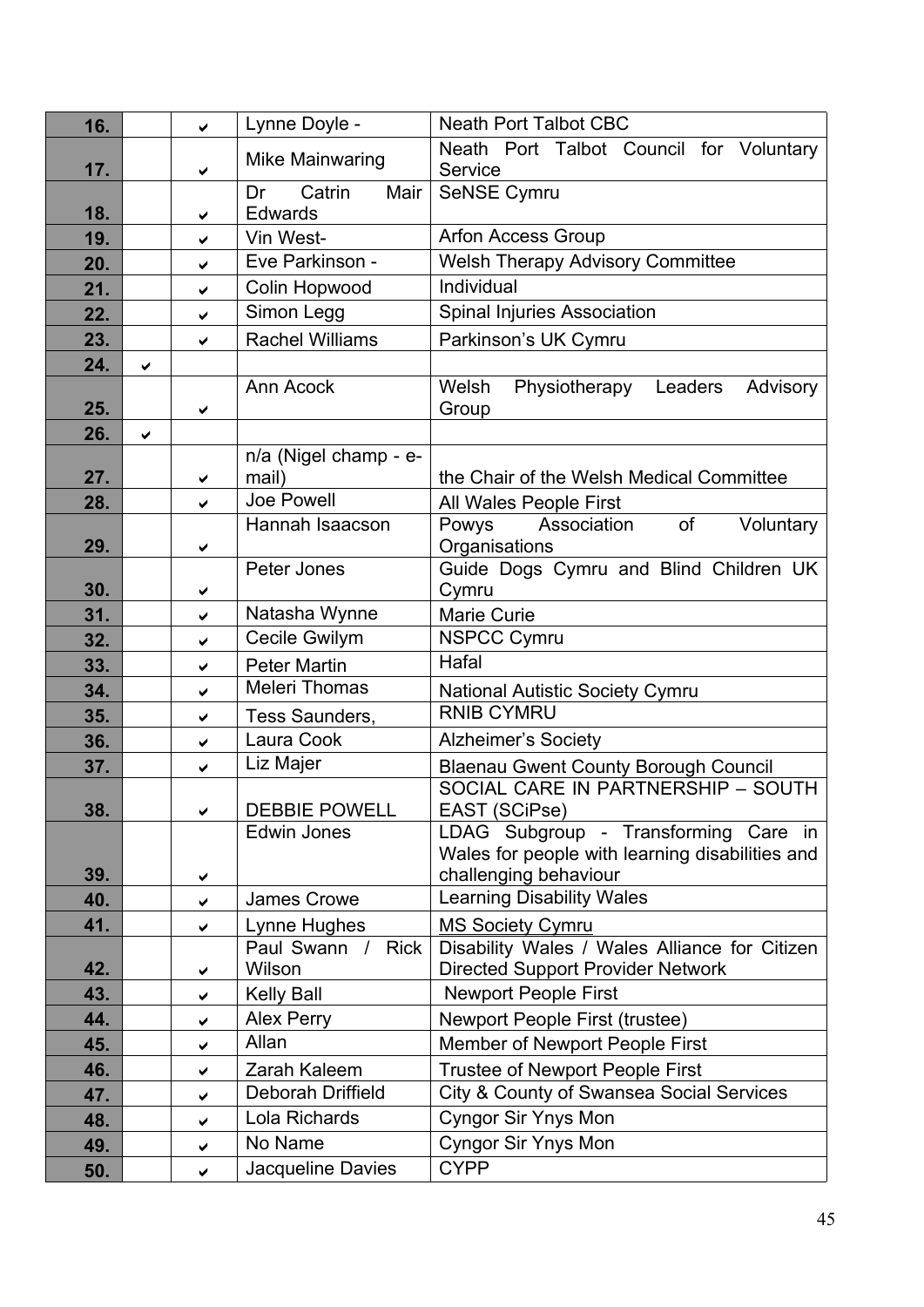| 51.        |   | ✓            | <b>Ruth Crowder</b>                        | <b>College of Occupational Therapists</b>                                    |
|------------|---|--------------|--------------------------------------------|------------------------------------------------------------------------------|
| 52.        |   | ✔            | <b>Kieron Rees</b>                         | <b>Carers Trust Wales</b>                                                    |
| 53.        |   | ✔            | <b>Ruth Crowder</b>                        | <b>Welsh Reablement Alliance</b>                                             |
| 54.        |   | $\checkmark$ | Ann James                                  | <b>Care Council for Wales</b>                                                |
| 55.        |   | ✔            | Robin moulster                             | <b>BASW Cymru</b>                                                            |
| 56.        |   | ✔            | <b>Ruth Coombs</b>                         | Mind Cymru                                                                   |
| 57.        | ✓ |              |                                            |                                                                              |
| 58.        |   | $\checkmark$ | Hywel Ap Dafydd                            | <b>Children's Commissioner for Wales</b>                                     |
| 59.        |   | $\checkmark$ | Dr Sam Clutton                             | Barnardos Cymru                                                              |
| 60.        | ✔ |              |                                            |                                                                              |
| 61.        |   | ✔            | <b>Caroline Hawkings</b>                   | Scope Cymru                                                                  |
| 62.        |   | ✔            | <b>Judith Brooks</b>                       | <b>Bridgend County Borough Council</b>                                       |
| 63.        |   | ✔            | <b>Catherine Manning</b>                   | <b>British Red Cross</b>                                                     |
| 64.        |   | $\checkmark$ | Philippa Ford                              | <b>CSP</b>                                                                   |
| 65.        |   | $\checkmark$ | <b>Holly Towell</b>                        | Headway                                                                      |
|            |   |              | <b>Bethan</b><br>Jones                     | North Wales Social Services Improvement                                      |
| 66.        |   | ✔            | Edwards                                    | Collaborative                                                                |
| 67.        |   | ✔            | Alice Southern                             | Alzheimer's Society<br><b>Youth Justice Board</b>                            |
| 68.        |   | ✔            | Dusty Kennedy<br>lan Thomas                |                                                                              |
| 69.        |   | ✔            | Nicola Evans                               | <b>Citizens Advice Cymru</b>                                                 |
| 70.        |   | ✔            |                                            | Older People's Commissioner for Wales                                        |
| 71.        |   | $\checkmark$ | Jenny Williams<br><b>Catherine Poulter</b> | <b>Conwy County Borough Council</b><br><b>Carmarthenshire County Council</b> |
| 72.        |   | ✔            | Ele Hicks                                  |                                                                              |
| 73.        |   | ✔            | Erin Rodgers                               | Diverse Cymru<br>The Disabilities Trust                                      |
| 74.        |   | $\checkmark$ | Giovanni Isingrini                         | <b>ADSS Cymru</b>                                                            |
| 75.        |   | ✔            | Sue O'Grady                                | Powys CC                                                                     |
| 76.<br>77. |   | ✔            | Paul Apreda                                | FNF Both Parents Matter Cymru                                                |
| 78.        |   | ✔<br>✔       | <b>Suzanne Griffiths</b>                   | <b>National Adoption Service</b>                                             |
|            |   |              | <b>Catherine Lewis</b>                     | <b>Wales</b><br><b>North</b><br><b>Disabled</b><br>Children<br>Social        |
| 79.        |   | ✔            |                                            | <b>Services</b><br><b>Mangers Network</b>                                    |
| 80.        | ✔ |              |                                            |                                                                              |
| 81.        |   | $\checkmark$ | <b>Dominic Carter</b>                      | <b>UK Homecare Association</b>                                               |
|            |   |              | <b>Catherine Lewis</b>                     | <b>North</b><br><b>Wales</b><br><b>Disabled</b><br>Children<br>Social        |
| 82.        |   | ✔            |                                            | <b>Services</b><br><b>Managers Network</b>                                   |
| 83.        |   |              | Walker,<br>Tony<br>Sian<br>Young           | <b>Cardiff Council</b>                                                       |
| 84.        |   | ✔            |                                            |                                                                              |
|            | ✔ |              | Martyn Palfreman                           | Mid and West Wales Health and Social Care                                    |
| 85.        |   | ✔            |                                            | Collaborative                                                                |
| 86.        |   | ✔            | <b>Rosanne Palmer</b>                      | Age Cymru                                                                    |
| 87.        |   | ✔            | <b>Gill Paul</b>                           | <b>Gwynedd Council</b>                                                       |
| 88.        |   | ✔            | <b>Michael Nicholson</b>                   | <b>Newport County Council</b>                                                |
| 89.        |   | ✔            | Mair Kromei                                | Hywel Dda Health Board                                                       |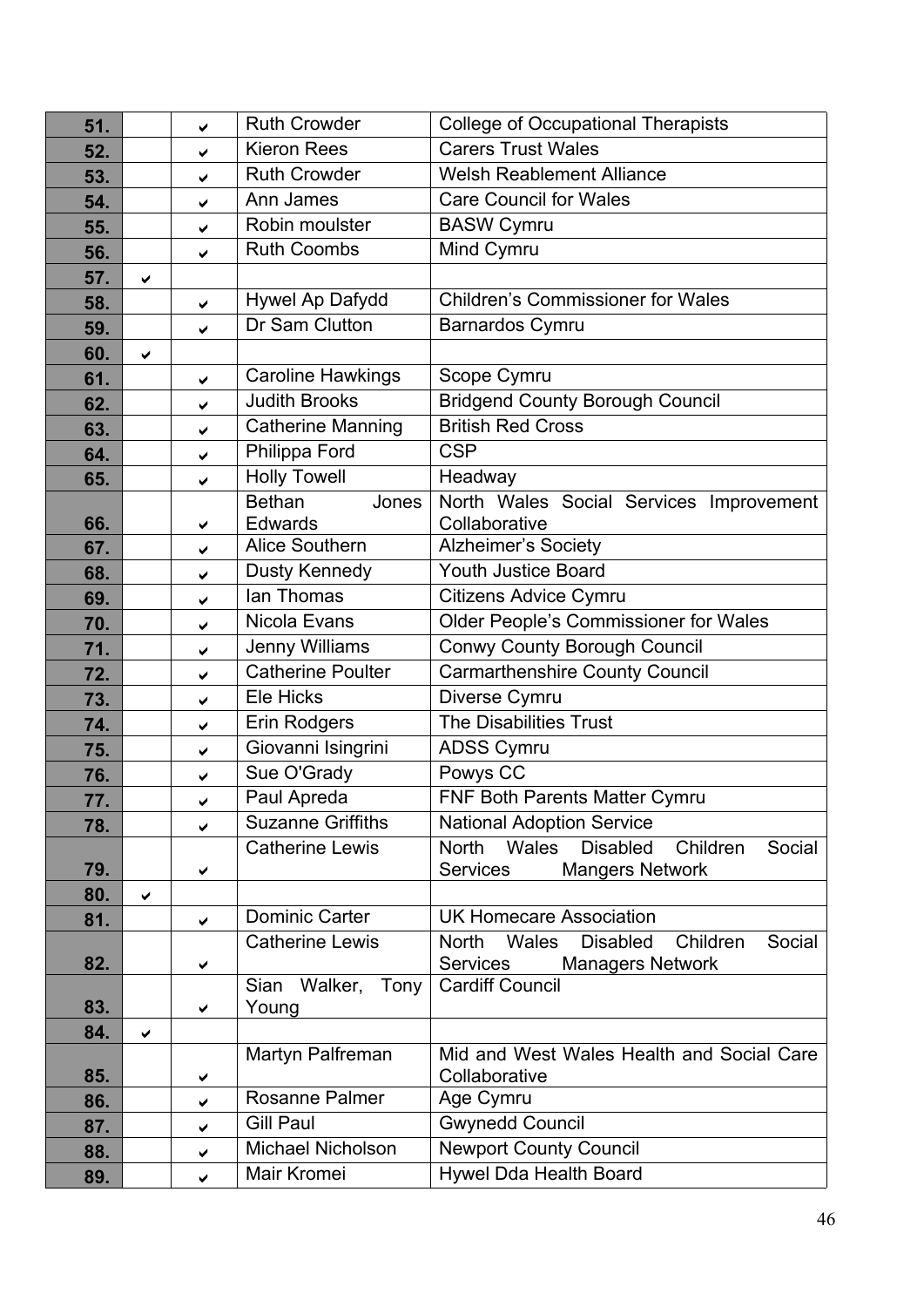| 90.  | ✔                     | <b>Iola Richards</b>     | Cyngor Sir Ynys Môn                        |
|------|-----------------------|--------------------------|--------------------------------------------|
| 91.  | ✔                     | <b>Judith Brooks</b>     | <b>Bridgend County Borough Council</b>     |
| 92.  | $\blacktriangleright$ | <b>Phil Evans</b>        | Vale of Glamorgan                          |
| 93.  | $\checkmark$          | <b>Owen Williams</b>     | <b>Wales Council of the Blind</b>          |
| 94.  | $\blacktriangleright$ | <b>Judith Hall</b>       | <b>CSSIW - National Advisory Board</b>     |
| 95.  | $\blacktriangleright$ | Sara Harvey              | Western Bay Programme                      |
| 96.  | ✔                     |                          | Voices from Care Cymru                     |
|      |                       | Roger Bishop             | Wales Children and Young<br>All<br>Persons |
| 97.  | ✔                     |                          | <b>Advocacy Providers Group</b>            |
| 98.  | $\blacktriangleright$ | <b>Katie Dalton</b>      | Gofal                                      |
|      |                       | <b>Marshall Phillips</b> | Wales Sub - Committee of Association of HM |
| 99.  | ✔                     |                          | <b>District Judges</b>                     |
| 100. | $\blacktriangleright$ | <b>Bobby Bolt</b>        | Aneurin Bevan University Health Board      |
| 101. | $\blacktriangleright$ | <b>Catrin Edwards</b>    | Sense Cymru                                |
| 102. | ✔                     |                          | <b>Carers Wales</b>                        |
| 103. | ✔                     | <b>Anselm Benedict</b>   | <b>Law Society</b>                         |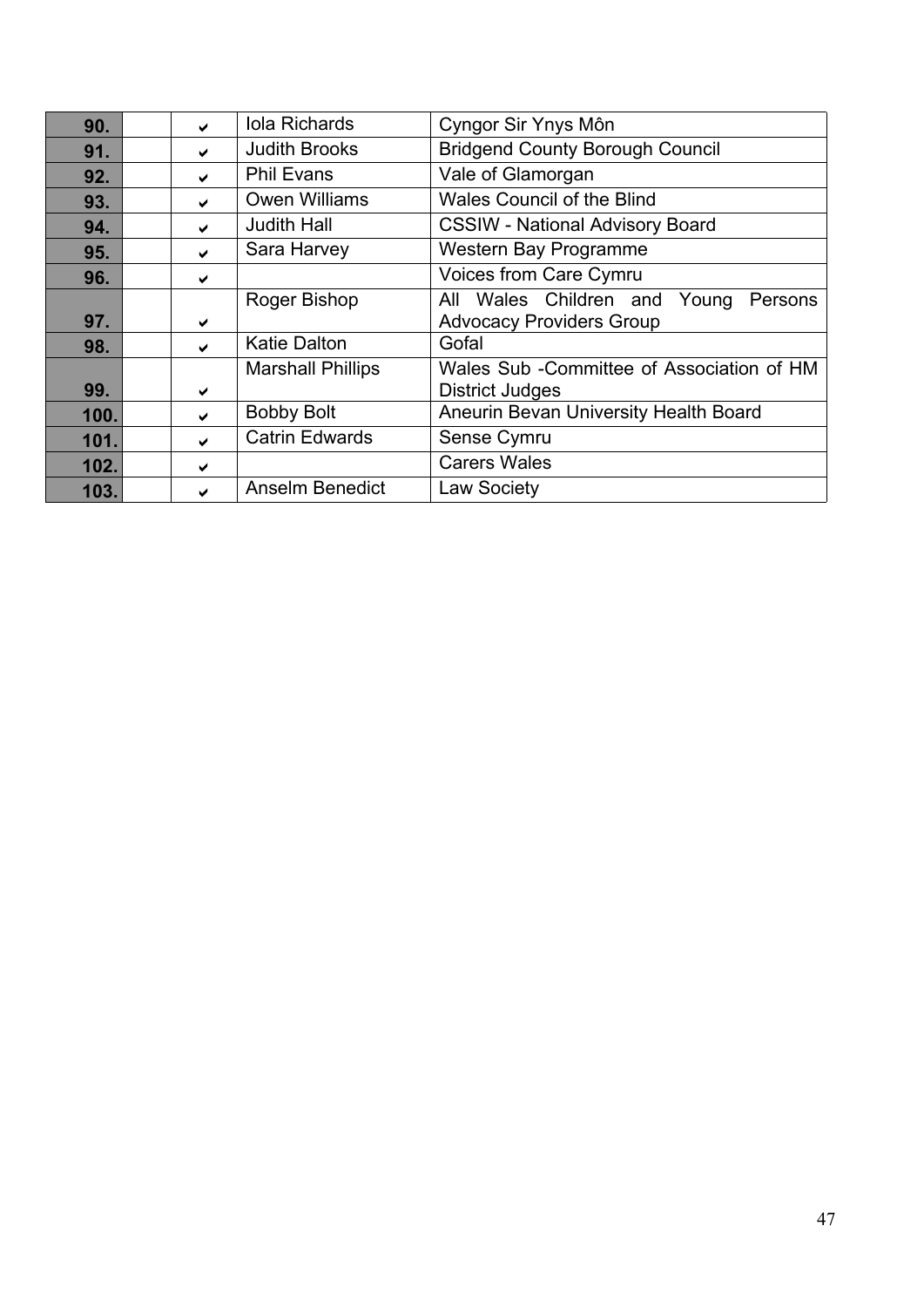| <b>No</b>      | <b>Name</b>       |                | <b>Organisation/On behalf of</b>                                                    |
|----------------|-------------------|----------------|-------------------------------------------------------------------------------------|
| 1              | <b>Bryony</b>     | <b>Hughes</b>  |                                                                                     |
| $\overline{2}$ | Lewis             | Rachel         | <b>Age Alliance Wales</b>                                                           |
| 3              | Palmer            | Rosanne        | <b>Age Alliance Wales</b>                                                           |
| 4              | Young             | Kate           | All Wales Forum of Parents and Carers of<br>People with Learning Disabilities (AWF) |
| 5              | Pearse            | John           | All Wales People First                                                              |
| 6              | Slater            | Lin            | <b>Aneurin Bevan University Health Board</b>                                        |
|                | <b>7</b> Southern | Tim            | <b>Ategi - Shared Lives Services</b>                                                |
|                | 8 Lesley          | Cotter         | Betsi Cadwaladr University Health Board                                             |
|                | 9 Michelle        | Denwood        | Betsi Cadwaladr University Health Board                                             |
|                | 10 Wendy          | Hooson         | Betsi Cadwaladr University Health Board                                             |
|                | 11 Eleri          | Lloyd-Burns    | Betsi Cadwaladr University Health Board                                             |
|                | 12 David          | O'Brien        | Betsi Cadwaladr University Health Board                                             |
|                | 13Sue             | Owen           | Betsi Cadwaladr University Health Board                                             |
|                | 14 Barry          | <b>Starter</b> | Betsi Cadwaladr University Health Board                                             |
|                | 15 Diamond        | Phil           | <b>Blaenau Gwent County Borough Council</b>                                         |
|                | 16 Evans          | Tanya          | <b>Blaenau Gwent County Borough Council</b>                                         |
|                | 17 Hoskins        | Alyson         | <b>Blaenau Gwent County Borough Council</b>                                         |
|                | 18 Jones          | Sarah          | <b>Blaenau Gwent County Borough Council</b>                                         |
|                | 19 Tyrrell        | <b>Heather</b> | <b>Blaenau Gwent County Borough Council</b>                                         |
|                | 20 Bowen          | Fay            | <b>Bridgend County Borough Council</b>                                              |
|                | 21 Bracey         | Avril          | <b>Bridgend County Borough Council</b>                                              |
|                | 22 Bradshaw       | Adrian         | <b>Bridgend County Borough Council</b>                                              |

**Doc.2 - List of stakeholders at consultation events**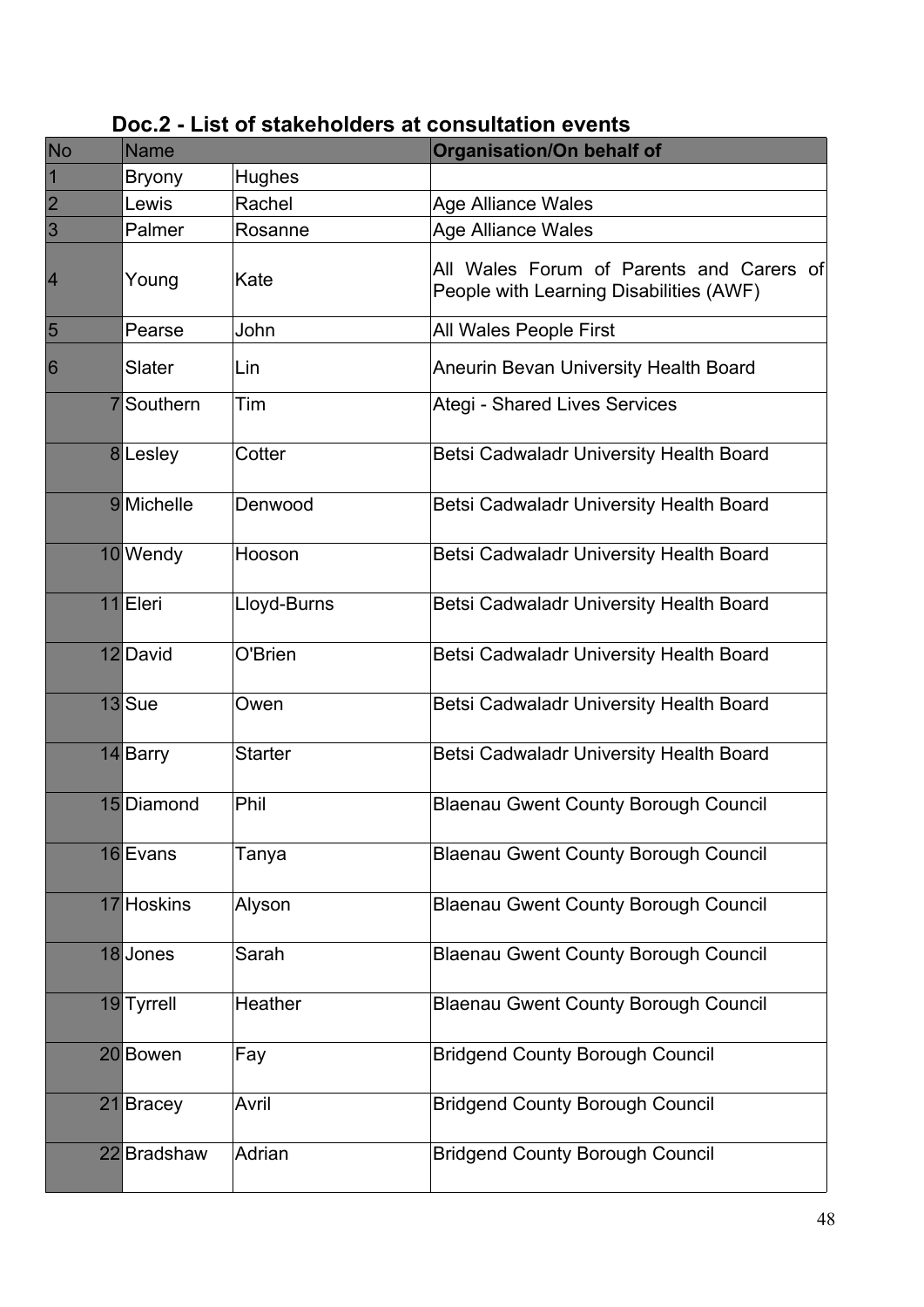| 23 Donovan         | Carmel          | <b>Bridgend County Borough Council</b>   |
|--------------------|-----------------|------------------------------------------|
| 24 Harris          | <b>Mike</b>     | <b>Bridgend County Borough Council</b>   |
| 25 Hughes          | Tracy           | <b>Bridgend County Borough Council</b>   |
| 26 Hutchinson      | Jane            | <b>Bridgend County Borough Council</b>   |
| 27 Morgan          | Jaci            | <b>Bridgend County Borough Council</b>   |
| 28 Morgan          | Louise          | <b>Bridgend County Borough Council</b>   |
| 29 Owen            | Carol           | <b>Bridgend County Borough Council</b>   |
| 30 Pickrell        | <b>Scott</b>    | <b>Bridgend County Borough Council</b>   |
| 31 Roche           | Emma-Jayne      | <b>Bridgend County Borough Council</b>   |
| 32 Silcox          | <b>Natalie</b>  | <b>Bridgend County Borough Council</b>   |
| 33 Warrilow        | Terri           | <b>Bridgend County Borough Council</b>   |
| 34 Wyatt           | Tony            | <b>Bridgend County Borough Council</b>   |
| 35 Fowler-<br>Powe | <b>Michelle</b> | <b>British Deaf Association</b>          |
| 36 Blake           | Tina            | <b>Caerphilly County Borough Council</b> |
| 37 Davies          | Carol A         | <b>Caerphilly County Borough Council</b> |
| 38 Davies          | Denise          | <b>Caerphilly County Borough Council</b> |
| 39 Daye            | Viv             | <b>Caerphilly County Borough Council</b> |
| 40 Edwards         | Janine          | Caerphilly County Borough Council        |
| 41 Howells         | Stephen         | <b>Caerphilly County Borough Council</b> |
| 42 Lock            | Sion            | Caerphilly County Borough Council        |
| 43 Powell          | Karen           | <b>Caerphilly County Borough Council</b> |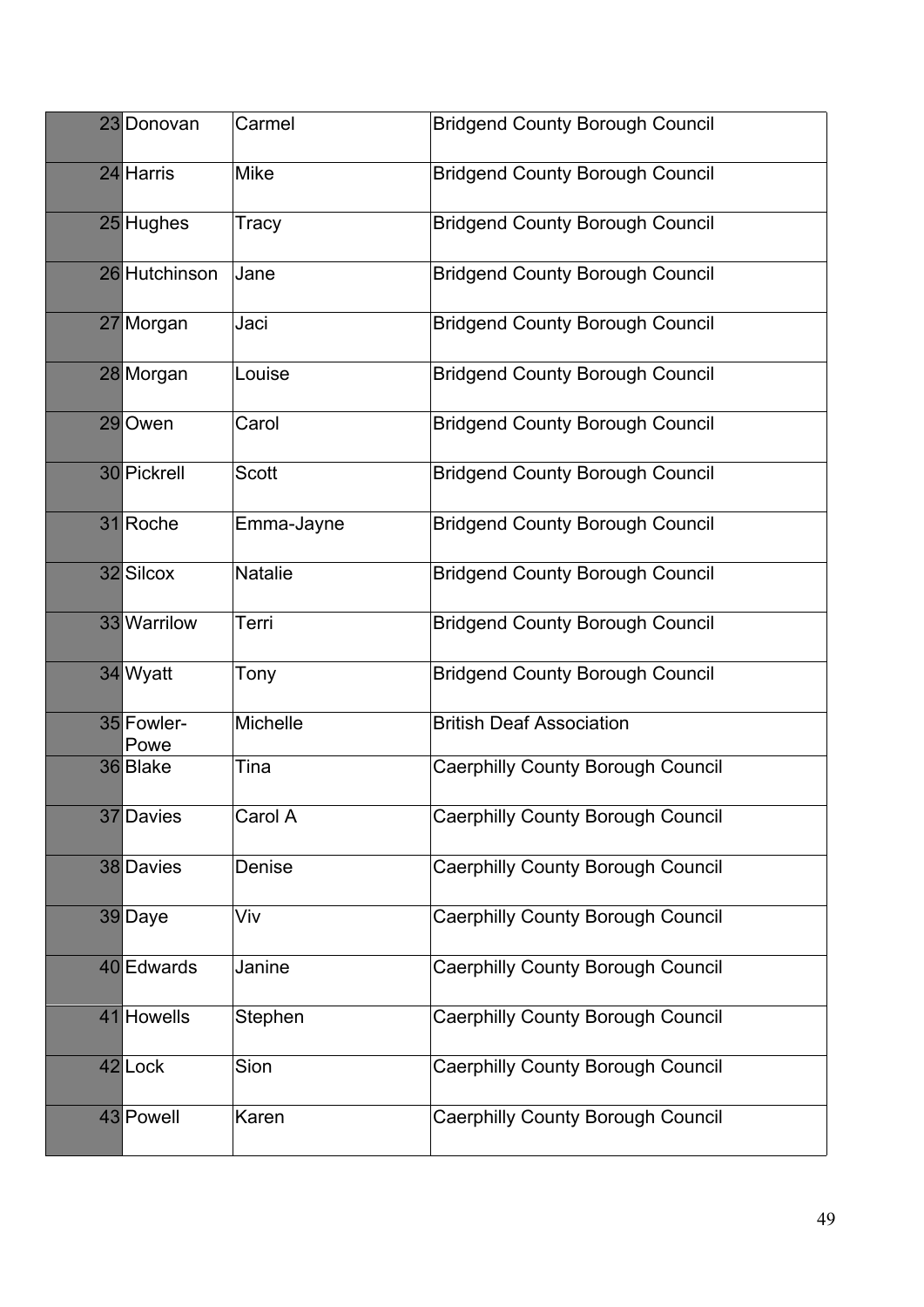| 44 Rogers   | Michaela        | <b>Caerphilly County Borough Council</b> |
|-------------|-----------------|------------------------------------------|
| 45 Street   | Dave            | <b>Caerphilly County Borough Council</b> |
| 46 Thomas   | Dave            | <b>Caerphilly County Borough Council</b> |
| 47 White    | Deborah         | Caerphilly County Borough Council        |
| 48 Williams | Steph           | <b>Caerphilly County Borough Council</b> |
| 49 Wright   | Sue             | <b>Caerphilly County Borough Council</b> |
| 50 Morris   | Cerys           | <b>Cambian Healthcare</b>                |
| 51 Martin   | Christine       | <b>Cardiff Metropolitan University</b>   |
| 52 Roberta  | Hayes           | <b>Care Council for Wales</b>            |
| 53 Sheila   | Lyons           | <b>Care Council for Wales</b>            |
| 54 lan      | <b>Thomas</b>   | <b>Care Council for Wales</b>            |
| 55 Ceri     | <b>Williams</b> | <b>Care Council for Wales</b>            |
| 56 Griffith | Stephanie       | <b>Care Council for Wales</b>            |
| 57 Wakelin  | Karen           | <b>Care Council for Wales</b>            |
| 58 Rees     | Kieron          | <b>Carers Trust Wales</b>                |
| 59 Bowen    | Keith           | <b>Carers Wales</b>                      |
| 60 Edwards  | <b>Neil</b>     | <b>Carmarthenshire County Council</b>    |
| 61 Jackman  | Noreen          | <b>Carmarthenshire County Council</b>    |
| 62 James    | Bethan T        | <b>Carmarthenshire County Council</b>    |
| 63 Meredith | Jayne           | <b>Carmarthenshire County Council</b>    |
| 64 Smith    | <b>Stefan</b>   | <b>Carmarthenshire County Council</b>    |
| 65 Thomas   | Noeline         | <b>Carmarthenshire County Council</b>    |
| 66 Thomas   | Jayne           | <b>Carmarthenshire County Council</b>    |
| 67 Sian     | Howys           | <b>Ceredigion County Borough Council</b> |
| 68 Carys    | James           | <b>Ceredigion County Borough Council</b> |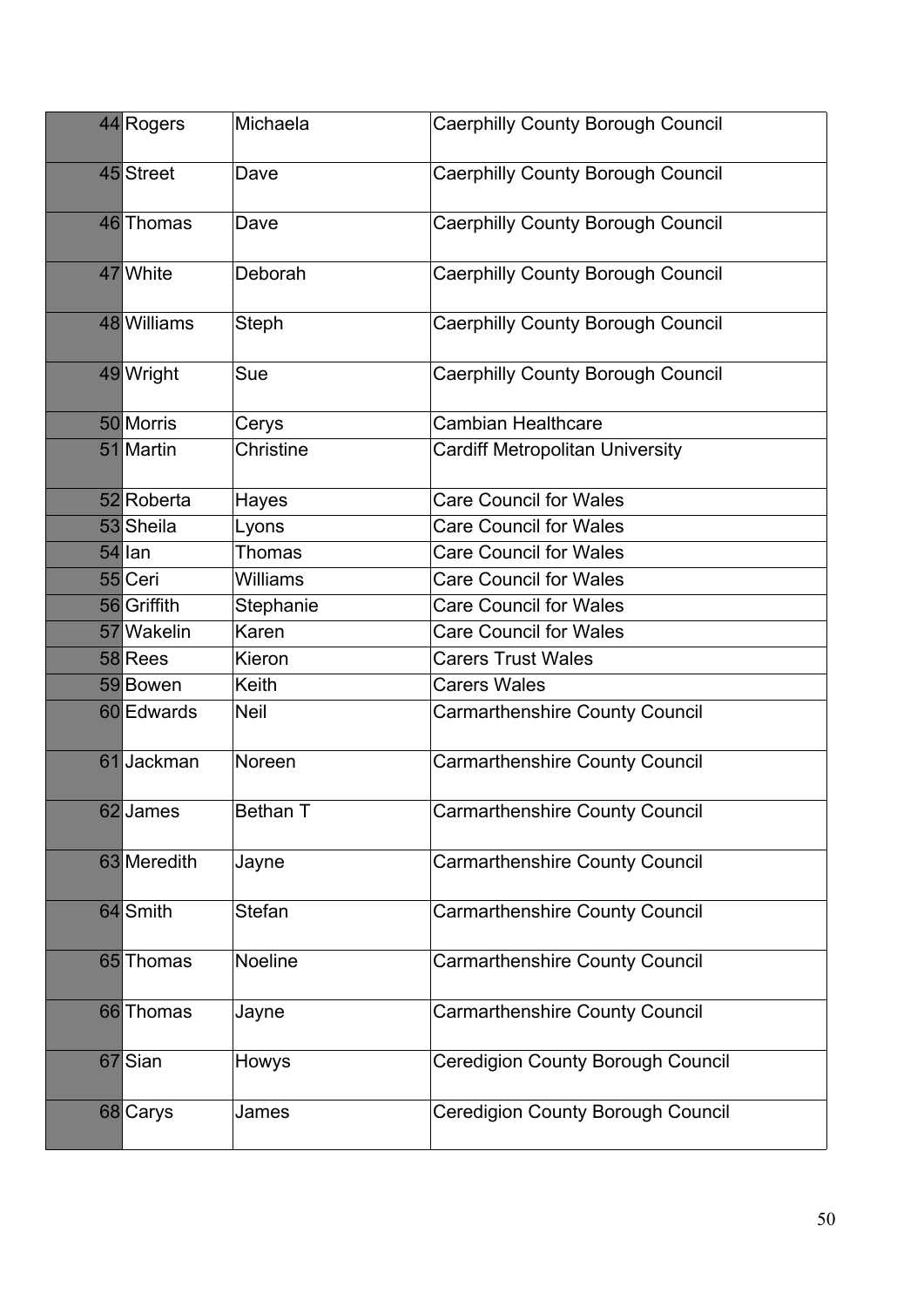| 69 Amanda    | Jones        | <b>Ceredigion County Borough Council</b>  |
|--------------|--------------|-------------------------------------------|
| 70 O'Rourke  | Judi         | <b>Ceredigion County Borough Council</b>  |
| 71Lewis      | Catherine    | <b>Children in Wales</b>                  |
| 72 Martin    | Cheryl       | <b>Children in Wales</b>                  |
| 73 Curtis    | Emma         | City and County of Swansea                |
| 74 Williams  | Allison      | City and County of Swansea                |
| 75 Denise    | Moriarty     | <b>City of Cardiff Council</b>            |
| 76 Bourge    | Angela       | City of Cardiff Council                   |
| 77 Cole      | Andy         | <b>City of Cardiff Council</b>            |
| 78 David     | Geraldine    | City of Cardiff Council                   |
| 79 Felvus    | Jan          | <b>City of Cardiff Council</b>            |
| 80 Finch     | Jo           | <b>City of Cardiff Council</b>            |
| 81 George    | Ceri         | <b>City of Cardiff Council</b>            |
| 82 Griffiths | Menai        | <b>City of Cardiff Council</b>            |
| 83 Hoey      | Jane         | City of Cardiff Council                   |
| 84 James     | Natasha      | <b>City of Cardiff Council</b>            |
| 85 Madell    | Finn         | <b>City of Cardiff Council</b>            |
| 86 Miller    | Sharon       | <b>City of Cardiff Council</b>            |
| 87 Osbourne  | Matt         | <b>City of Cardiff Council</b>            |
| 88 Reed      | Julie        | <b>City of Cardiff Council</b>            |
| 89 Schelewa  | Susan        | <b>City of Cardiff Council</b>            |
| 90 Teague    | Siobhan      | <b>City of Cardiff Council</b>            |
| 91 Tonkinson | Ceri         | <b>City of Cardiff Council</b>            |
| 92 Westwell  | Sally        | <b>City of Cardiff Council</b>            |
| 93 Crowder   | Ruth         | <b>College of Occupational Therapists</b> |
| 94 Kate      | Davenport    | <b>Conwy County Borough Council</b>       |
| 95 Anne      | Flanagan     | <b>Conwy County Borough Council</b>       |
| 96 Hannah    | <b>Fleck</b> | <b>Conwy County Borough Council</b>       |
| 97 Tesni     | Hadwin       | <b>Conwy County Borough Council</b>       |
| 98 Marian    | Hankin       | <b>Conwy County Borough Council</b>       |
| 99 Marie     | Jones        | <b>Conwy County Borough Council</b>       |
| 100 Claire   | Lister       | <b>Conwy County Borough Council</b>       |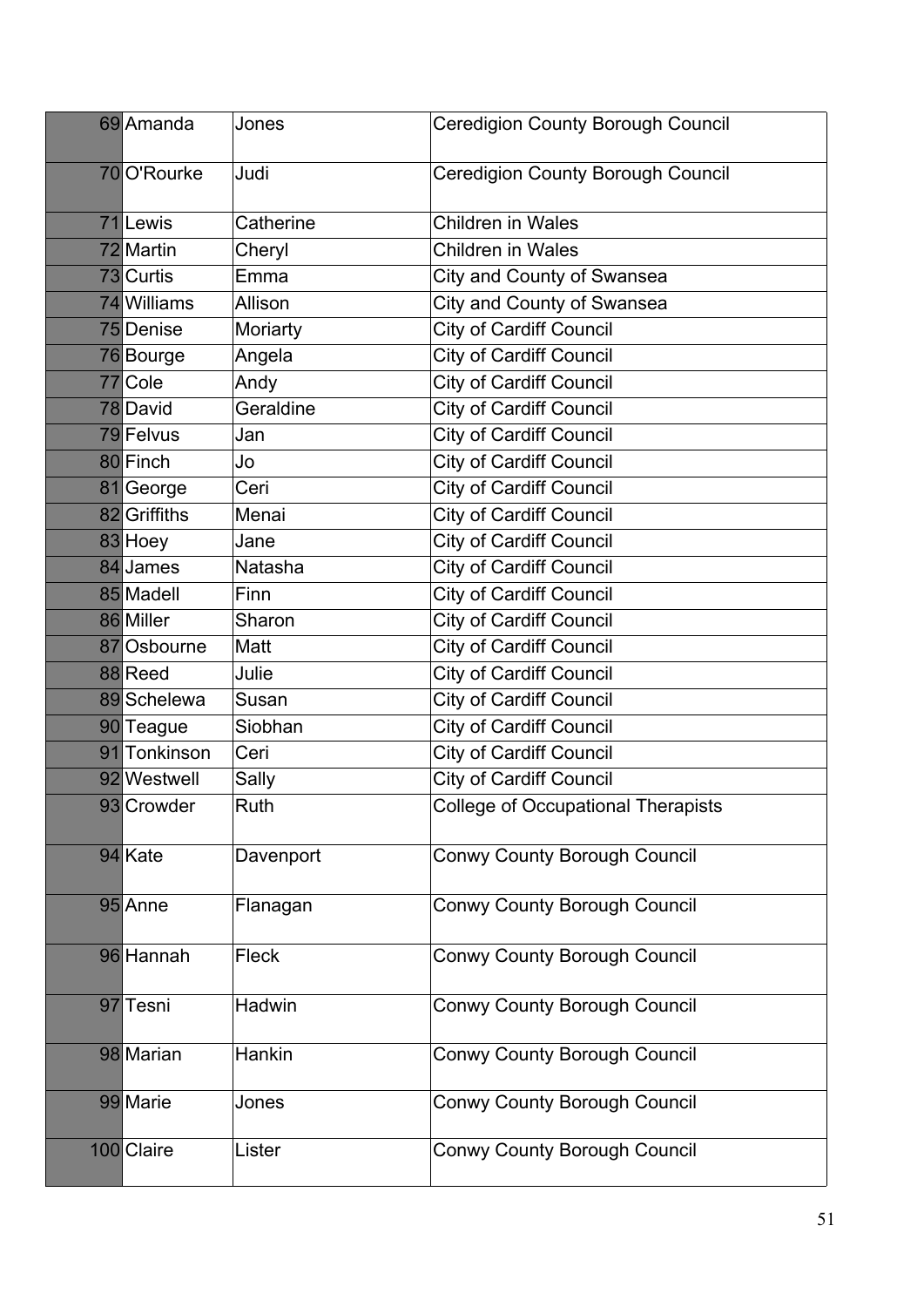| 101 Jenny             | Williams             | <b>Conwy County Borough Council</b>                            |
|-----------------------|----------------------|----------------------------------------------------------------|
| 102 Erica             | Wynn Roberts         | <b>Conwy County Borough Council</b>                            |
| 103 Jennie            | Lewis                | <b>CSSIW</b>                                                   |
| 104 Vicky             | Poole                | <b>CSSIW</b>                                                   |
| 105 Marc              | <b>Roberts</b>       | <b>CSSIW</b>                                                   |
| 106 Davies            | Donna                | <b>CSSIW</b>                                                   |
| 107 Glynn Jones Sarah |                      | <b>CSSIW</b>                                                   |
| 108 Huws-John         | Gill                 | <b>CSSIW</b>                                                   |
| 109 Redman            | Ken                  | <b>CSSIW</b>                                                   |
| 110 Young             | Katie                | <b>CSSIW</b>                                                   |
| 111 Lewis             | Lyndon               | Cym Taf YOS                                                    |
| 112 Townsend          | Oliver               | Cymorth Cymru                                                  |
| 113 Gareth            | Llwyd                | <b>Cyngor Sir Ynys Mon</b>                                     |
| 1 Vicky               | Allen                | <b>Denbighshire County Council</b>                             |
| 2 Maria               | <b>Bell</b>          | <b>Denbighshire County Council</b>                             |
| 3 Cathy               | <b>Curtis-Nelson</b> | <b>Denbighshire County Council</b>                             |
| 4 Joanna              | <b>Driver</b>        | <b>Denbighshire County Council</b>                             |
| 5 Melanie             | Evans                | Denbighshire County Council                                    |
| 6 Phil                | Gilroy               | <b>Denbighshire County Council</b>                             |
| Gwynfor               | Griffiths            | <b>Denbighshire County Council</b>                             |
| 8 Vanessa             | Kyte                 | <b>Denbighshire County Council</b>                             |
| 9 Sandra              | Naughton             | Denbighshire County Council                                    |
| 10 Stephanie          | O'Donnell            | <b>Denbighshire County Council</b>                             |
| 11 Alaw               | Pierce               | Denbighshire County Council                                    |
| 12 Bethan             | Wyn Roberts          | <b>Denbighshire County Council</b>                             |
| 13 Swann              | Paul                 | <b>Disability Wales</b>                                        |
| 14 Ffion              | Alun                 | Estyn Llaw                                                     |
| 15 Christine          | Duffy                | <b>Flintshire County Council</b>                               |
| 16 Susie              | Lunt                 | <b>Flintshire County Council</b>                               |
| 17 Saunders           | Lisette              | G4S Custodial & detention Services,<br><b>YMP</b><br>&YOI Parc |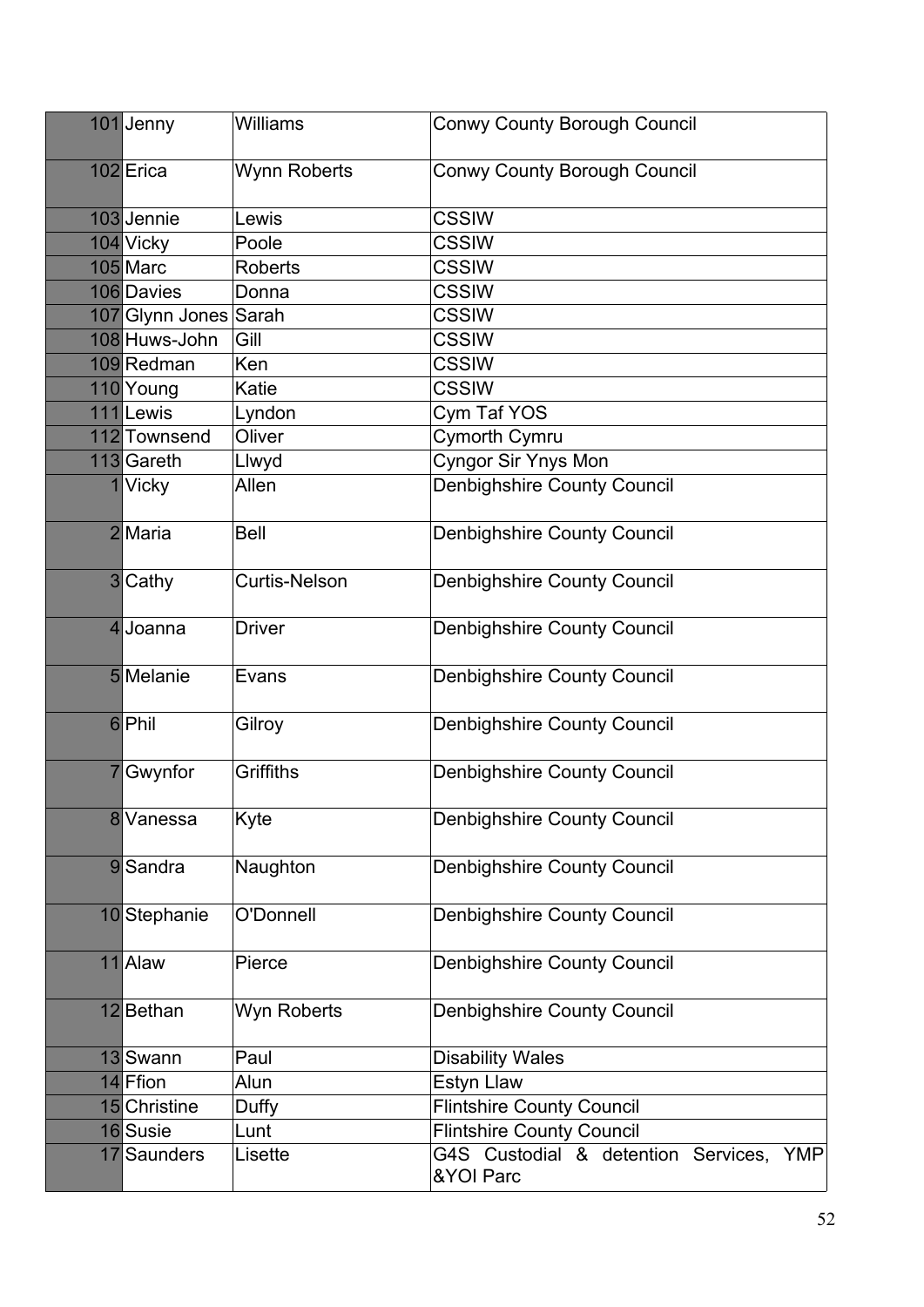| 18 David    | <b>Nulty</b>          | <b>Glyndwr University</b>                                        |
|-------------|-----------------------|------------------------------------------------------------------|
| 19 Dalton   | Katie                 | Gofal                                                            |
| 20 Laurent  | Louisa                | <b>Greater Gwent Transformation Project</b>                      |
| 21 Sara     | <b>Lloyd Evans</b>    | Gwynedd & Anglesey Local Safeguarding<br><b>Children's Board</b> |
| 22 Stephen  | Wood                  | <b>Gwynedd Mon YJS</b>                                           |
| 23 Morwena  | <b>Edwards</b>        | Gywnedd CBC                                                      |
| 24 Olwen    | Ellis Jones           | Gywnedd CBC                                                      |
| 25 Nerys    | Evans                 | Gywnedd CBC                                                      |
| 26 Iona     | Griffith              | Gywnedd CBC                                                      |
| 27 Meilys   | <b>Heulfryn Smith</b> | Gywnedd CBC                                                      |
| 28 Marian   | <b>Hughes</b>         | Gywnedd CBC                                                      |
| 29 Glenda   | Lloyd Evans           | Gywnedd CBC                                                      |
| 30 Gwenno   | <b>Williams</b>       | Gywnedd CBC                                                      |
| 31 Martin   | Peter                 | Hafal                                                            |
| 32 Maggs    | Dave                  | Headway                                                          |
| 33 Phillips | Marie                 | <b>HMP Swansea</b>                                               |
| 34 Toohey   | Karen                 | Hywel Dda Health Board                                           |
| 35 Dawson   | Rhian                 | Hywel Dda UHB/ Carms CC                                          |
| 36 Iola     | <b>Richards</b>       | Isle Of Anglesey County Council                                  |
| 37 Sian     | Owen                  | <b>Learning Disability Wales</b>                                 |
| 38 Kevin    | Sibbons               | <b>Learning Disability Wales</b>                                 |
| 39 Karen    | Warner                | <b>Learning Disability Wales</b>                                 |
| 40 Sutherns | Alan                  | Learning Disability Wales                                        |
| 41 Allen    | Angela                | Merthyr Tydfil CBC                                               |
| 42 Anderton | <b>Mark</b>           | Merthyr Tydfil CBC                                               |
| 43 Beckham  | Alex                  | Merthyr Tydfil CBC                                               |
| 44 Bow      | Jill                  | Merthyr Tydfil CBC                                               |
| 45 Cawley   | Mike                  | Merthyr Tydfil CBC                                               |
| 46 Davies   | Jonathan              | Merthyr Tydfil CBC                                               |
| 47 Edevane  | Angela                | Merthyr Tydfil CBC                                               |
| 48 Eyre     | Jon                   | Merthyr Tydfil CBC                                               |
| 49 Hughes   | Sue                   | Merthyr Tydfil CBC                                               |
| 50 Jayne    | Michelle              | Merthyr Tydfil CBC                                               |
| 51 Jones    | Alyson                | Merthyr Tydfil CBC                                               |
| 52 Lipian   | Pauline               | Merthyr Tydfil CBC                                               |
| 53 O'Keefe  | Kathryne              | Merthyr Tydfil CBC                                               |
| 54 Powell   | Gareth                | Merthyr Tydfil CBC                                               |
| 55 Preece   | Sue                   | Merthyr Tydfil CBC                                               |
| 56 Rees     | Lowri                 | Merthyr Tydfil CBC                                               |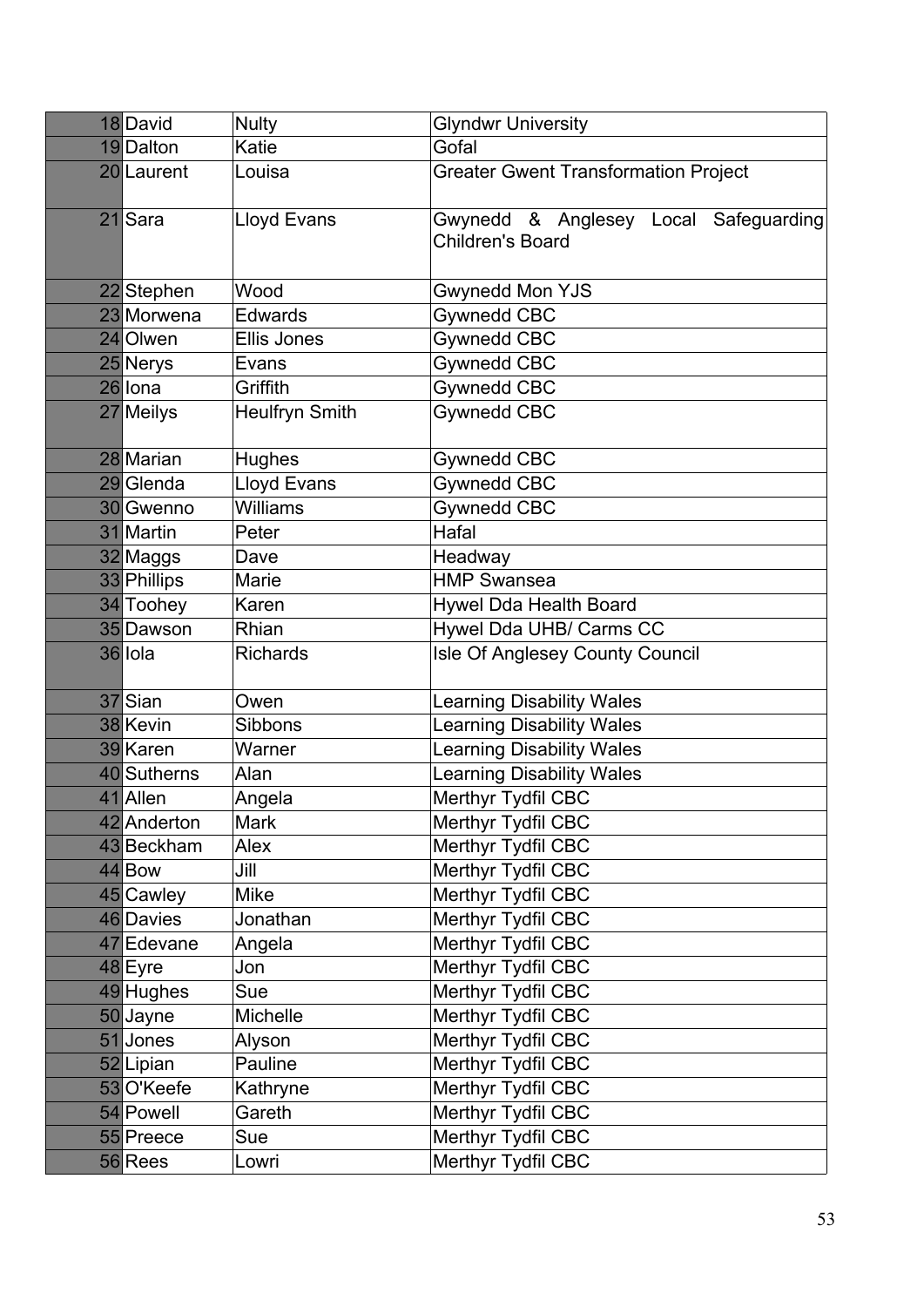| 57 Rush             | Christina            | Merthyr Tydfil CBC                                             |
|---------------------|----------------------|----------------------------------------------------------------|
| 58 Owen             | Arabella             | Mid and West Wales Health and Social Care<br>Collaborative     |
| 59 Palfreman        | Martyn               | Mid and West Wales Health and Social Care<br>Collaborative     |
| 60 Smith            | Sarah                | Ministry of Justice                                            |
| 61 Carter           | Joseph               | <b>MS Society Cymru</b>                                        |
| 62 Pearce           | Rebecca              | <b>MS Society Cymru</b>                                        |
| 63 Andy             | Jones                | <b>National Probation Service - Wales</b>                      |
| 64 Donovan          | <b>Bethan</b>        | <b>Neath Port Talbot CBC</b>                                   |
| 65 Doyle            | Lynne                | <b>Neath Port Talbot CBC</b>                                   |
| 66 Hinton           | Amanda               | <b>Neath Port Talbot CBC</b>                                   |
| 67 Kneath           | Jayne                | <b>Neath Port Talbot CBC</b>                                   |
| 68 Marchant         | Claire               | <b>Neath Port Talbot CBC</b>                                   |
| 69 Williams         | Pauline              | <b>Neath Port Talbot CBC</b>                                   |
| 70 Bowler           | Peter                | <b>Newport City Council</b>                                    |
| 71 Close            | Tracey               | <b>Newport City Council</b>                                    |
| 72 Davies           | Ceri                 | <b>Newport City Council</b>                                    |
| 73 Davies           | Julie                | <b>Newport City Council</b>                                    |
| 74 Hughes           | Nicola               | <b>Newport City Council</b>                                    |
| 75 Jenkins          | Sally                | <b>Newport City Council</b>                                    |
| 76 Richardson       | Katrina              | Newport City Council                                           |
| 77 Taylor           | Amii                 | <b>Newport City Council</b>                                    |
| 78 Thomas           | Julia                | <b>Newport City Council</b>                                    |
| 79Jones             | Elfed                | <b>NOMS HMP Prison Service</b>                                 |
| 80 Gawthorpe        | Aine                 | <b>NOMS in Wales</b>                                           |
| 81 Graham           | Opie                 | <b>North Wales Police</b>                                      |
| 82 Gabrielle        | Heeney               | North Wales<br>Services Improvement<br>Social<br>Collaborative |
| 83 Bethan           | <b>Jones Edwards</b> | North Wales<br>Social Services<br>Improvement<br>Collaborative |
| 84 Bartley          | Stephen              | <b>Older People's Commissioner for Wales</b>                   |
| 85 Evans<br>O'Brien | Catherine            | <b>Older People's Commissioner for Wales</b>                   |
| 86 Ruth             | Ingram               | <b>Powys County Council</b>                                    |
| 87 Anderson         | Lee                  | <b>Powys County Council</b>                                    |
| 88 Jeffreys         | Jen                  | <b>Powys County Council</b>                                    |
| 89 Jukes            | Hazel                | <b>Powys County Council</b>                                    |
| 90 Self             | Keith                | <b>Powys County Council</b>                                    |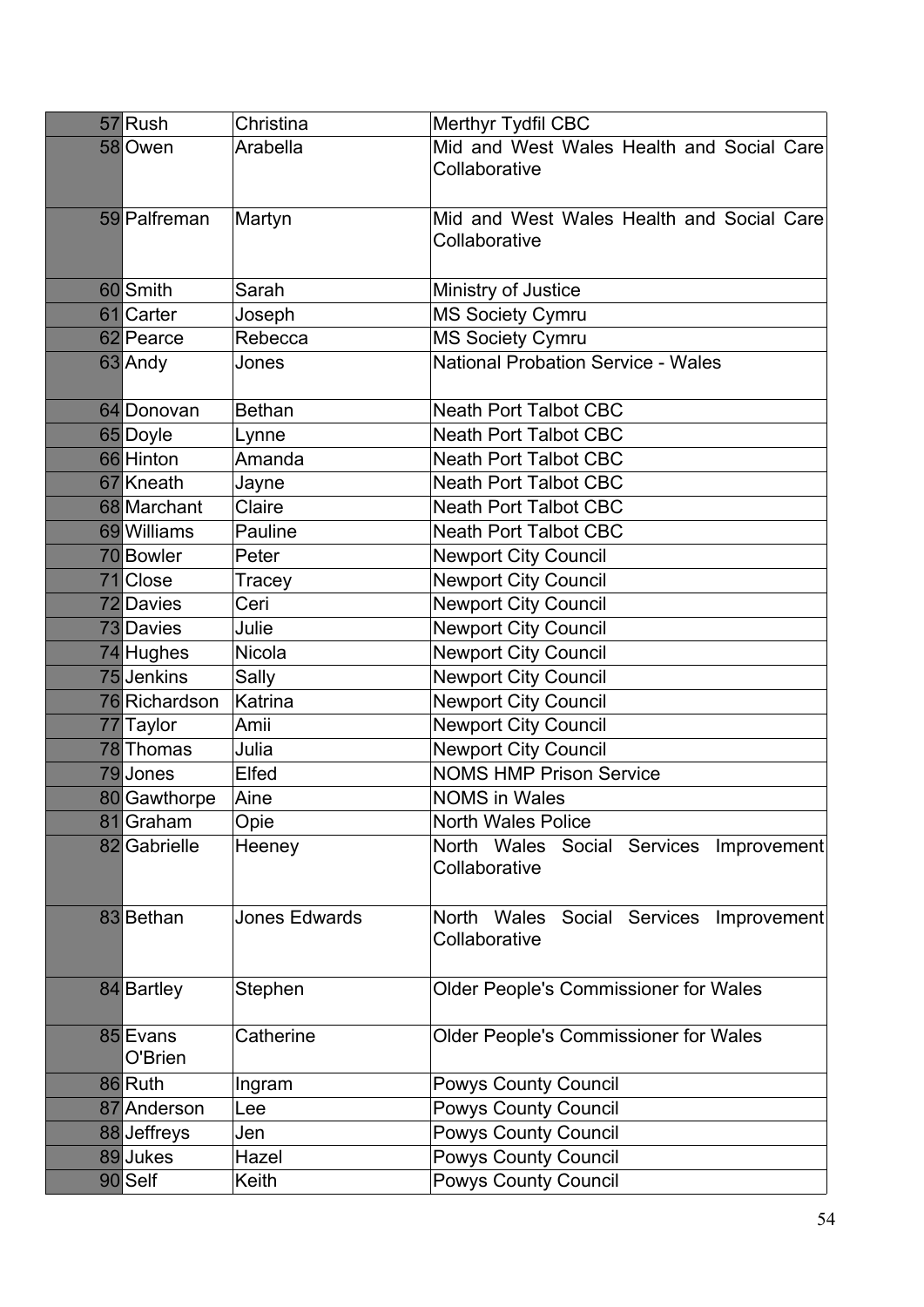|           | 91 Pauline   | Galluccio       | Powys Teaching Health Board           |
|-----------|--------------|-----------------|---------------------------------------|
|           | 92Day        | Sarah           | <b>Practice Solutions</b>             |
|           | 93 Kate      | McDonald        | <b>Public Health Wales</b>            |
|           | 94 Rachel    | Shaw            | <b>Public Health Wales</b>            |
|           | 95 Angela    | <b>Tinkler</b>  | <b>Public Health Wales</b>            |
|           | 96 Evans     | Janet           | <b>Public Health Wales</b>            |
|           | 97 Smith     | Gloria          | <b>Public Health Wales</b>            |
|           | 98 Bately    | Ann             | Rhondda Cynon Taf CBC                 |
|           | 99 Bridgman  | Luisa           | Rhondda Cynon Taf CBC                 |
|           | 100 Clark    | Julie           | Rhondda Cynon Taf CBC                 |
|           | 101 Gatis    | <b>Bob</b>      | Rhondda Cynon Taf CBC                 |
|           | 102 Harris   | <b>Mark</b>     | Rhondda Cynon Taf CBC                 |
|           | 103 Holloman | Gail            | Rhondda Cynon Taf CBC                 |
|           | 104 Jones    | Gail            | Rhondda Cynon Taf CBC                 |
|           | 105 Neale    | Jackie          | Rhondda Cynon Taf CBC                 |
|           | 106 Nichols  | Sara            | Rhondda Cynon Taf CBC                 |
|           | 107 Pearce   | Liz             | Rhondda Cynon Taf CBC                 |
|           | 108 Preston  | Jayne           | Rhondda Cynon Taf CBC                 |
|           | 109 Williams | <b>Alexis</b>   | Rhondda Cynon Taf CBC                 |
|           | 110 Williams | Claire          | Rhondda Cynon Taf CBC                 |
|           | 111 Saunders | Tess            | <b>RNIB Cymru</b>                     |
| $112$ lan |              | <b>Bottrill</b> | Safeguarding Advisory Board           |
|           | 113 Edwards  | Catrin          | Sense Cymru                           |
|           | 114 Hayes    | Melanie         | Shine Cymru                           |
|           | 115 Cooke    | Catherine       | <b>South Wales Police</b>             |
|           | 116 Penhale  | Lian            | South Wales Police                    |
|           | 117 Baker    | Melanie         | <b>Torfaen County Borough Council</b> |
|           | 118 Davies   | Kevin           | <b>Torfaen County Borough Council</b> |
|           | $119$ Eva    | Catherine       | <b>Torfaen County Borough Council</b> |
|           | 120 Evans    | Maria           | <b>Torfaen County Borough Council</b> |
|           | 121 Hopkins  | Howard          | <b>Torfaen County Borough Council</b> |
|           | 122 Jones    | Eunice          | <b>Torfaen County Borough Council</b> |
|           | 123 Newman   | Joanne          | <b>Torfaen County Borough Council</b> |
|           | 124 Orford   | Peter           | <b>Torfaen County Borough Council</b> |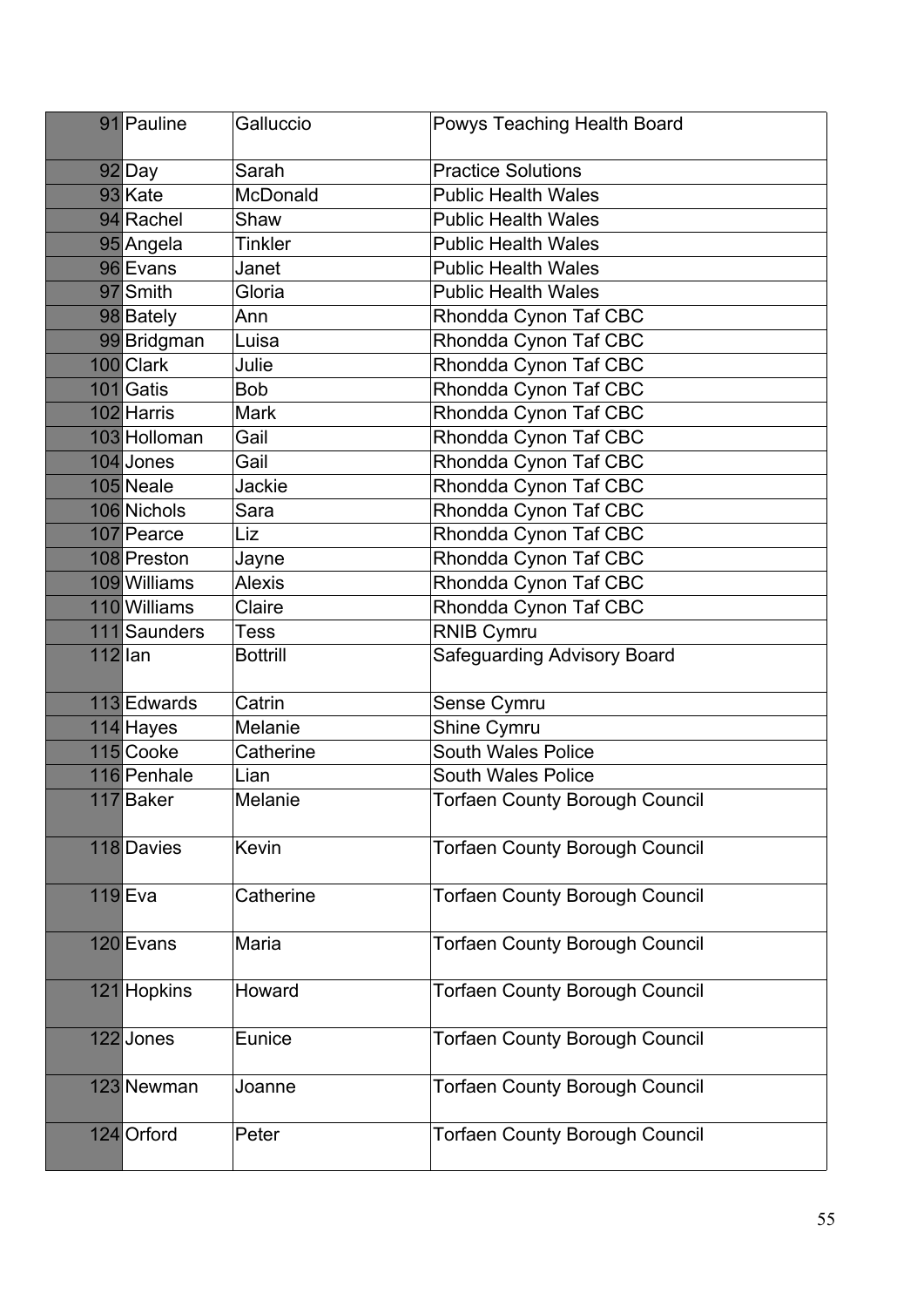| 125 Thole                      | Adrian          | <b>Torfaen County Borough Council</b>                                 |
|--------------------------------|-----------------|-----------------------------------------------------------------------|
| 126 Watkins                    | James           | <b>Torfaen County Borough Council</b>                                 |
| 127 Williams                   | Zoe             | <b>Torfaen County Borough Council</b>                                 |
| 128 Williams                   | Richard         | <b>Torfaen County Borough Council</b>                                 |
| 129 Jenny                      | <b>Burgess</b>  | <b>Unique Transgender Network</b>                                     |
| 130 Dominic                    | Carter          | United Kingdom Home Care Association                                  |
| 131 Randell                    | Peter           | United Kingdom Home Care Association                                  |
| 132 Betteridge                 | Joanne          | Vale of Glamorgan Council                                             |
| 133 Evans                      | Rachel          | Vale of Glamorgan Council                                             |
| 134 Jones                      | Gaynor          | Vale of Glamorgan Council                                             |
| 135 Poole                      | Nichola         | Vale of Glamorgan Council                                             |
| 136 Vin                        | West            | <b>Wales Alliance for Citizen Direct Support</b>                      |
| $137$ Rob                      | Wilson          | Wales Alliance for Citizen Direct Support (The<br>Rowan Organisation) |
| 138 Meloy                      | Ceri            | <b>Wales Alliance for Citizen Directed Support</b>                    |
| 139 Judith                     | Magaw           | <b>Wales Community Rehabilitation Company</b>                         |
| 140 Magaw                      | Judith          | <b>Wales Community Rehabilitation Company</b>                         |
| 141 Owen                       | <b>Williams</b> | <b>Wales Council for the Blind</b>                                    |
| 142 Elizabeth                  | Thornburn       | <b>Wales Council for Voluntary Action</b>                             |
| 143 Davies                     | Alison          | <b>Welsh Ambulance Service</b>                                        |
| $144$ Tim                      | Griffiths       | <b>Welsh Ambulance Services NHS Trust</b>                             |
| 145 Hewitt                     | Gareth          | <b>Welsh Government</b>                                               |
| 146 Sarah                      | Laing           | <b>Welsh Government:</b>                                              |
| 147 Williams                   | Hannah          | Welsh Government: Children, Young People<br>and Families              |
| 148 Temple-<br><b>Williams</b> | Heather         | Welsh<br>Community<br>Safety<br>Government:<br><b>Division</b>        |
| 149 Gear                       | Stephen         | Welsh Government: Dept for Education & Skills                         |